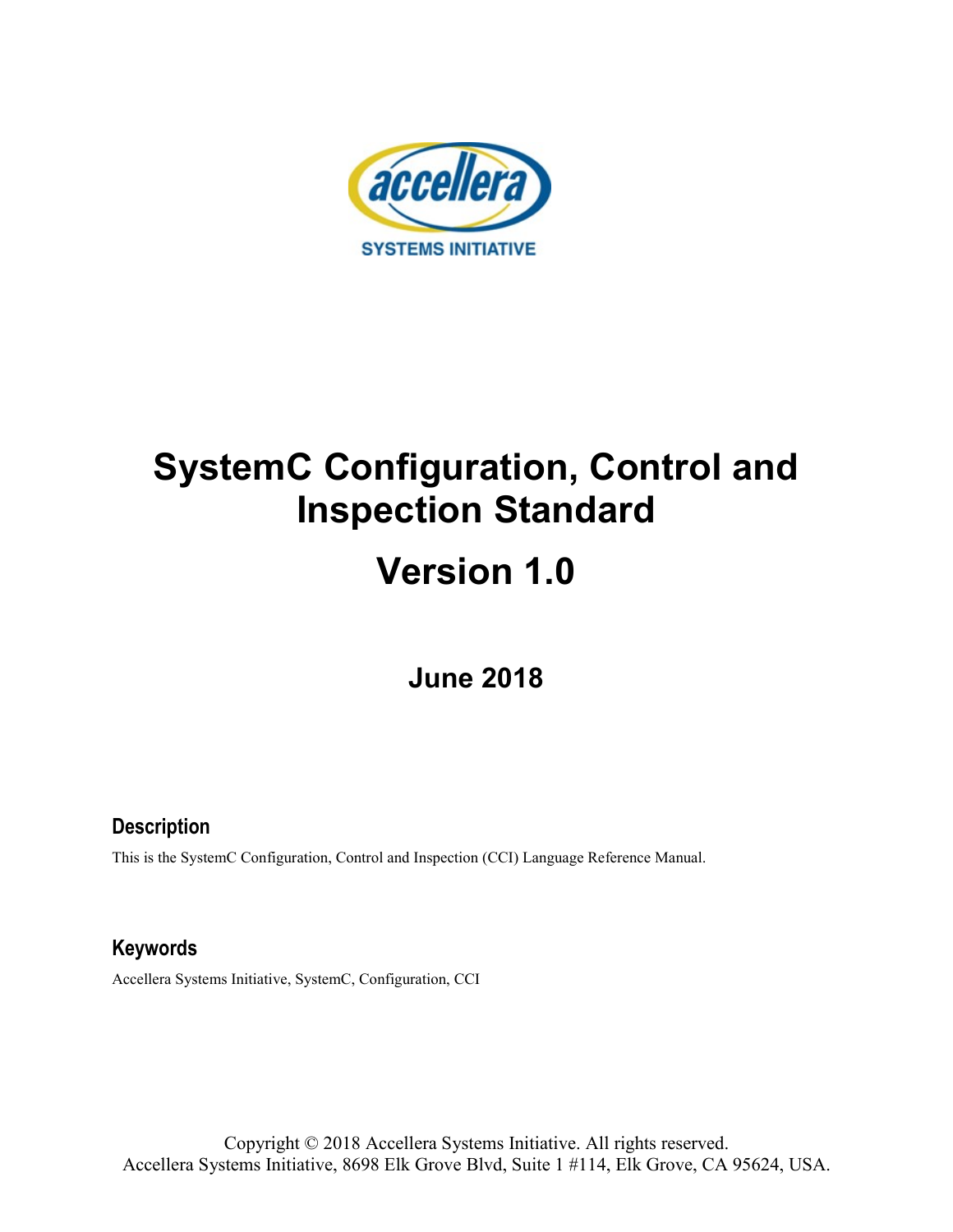# **Notices**

**Accellera Systems Initiative (Accellera) Standards** documents are developed within Accellera by the Technical Committee and its Working Groups. Accellera develops its standards through a consensus development process, approved by its members and board of directors, which brings together volunteers representing varied viewpoints and interests to achieve the final product. Volunteers are not necessarily members of Accellera and serve without compensation. While Accellera administers the process and establishes rules to promote fairness in the consensus development process, Accellera does not independently evaluate, test, or verify the accuracy of any of the information contained in its standards.

Use of an Accellera Standard is wholly voluntary. Accellera disclaims liability for any personal injury, property or other damage, of any nature whatsoever, whether special, indirect, consequential, or compensatory, directly or indirectly resulting from the publication, use of, or reliance upon this, or any other Accellera Standard document.

Accellera does not warrant or represent the accuracy or content of the material contained herein, and expressly disclaims any express or implied warranty, including any implied warranty of merchantability or suitability for a specific purpose, or that the use of the material contained herein is free from patent infringement. Accellera Standards documents are supplied "**AS IS**."

The existence of an Accellera Standard does not imply that there are no other ways to produce, test, measure, purchase, market, or provide other goods and services related to the scope of an Accellera Standard. Furthermore, the viewpoint expressed at the time a standard is approved and issued is subject to change due to developments in the state of the art and comments received from users of the standard. Every Accellera Standard is subjected to review periodically for revision and update. Users are cautioned to check to determine that they have the latest edition of any Accellera Standard.

In publishing and making this document available, Accellera is not suggesting or rendering professional or other services for, or on behalf of, any person or entity. Nor is Accellera undertaking to perform any duty owed by any other person or entity to another. Any person utilizing this, and any other Accellera Standards document, should rely upon the advice of a competent professional in determining the exercise of reasonable care in any given circumstances.

Interpretations: Occasionally questions may arise regarding the meaning of portions of standards as they relate to specific applications. When the need for interpretations is brought to the attention of Accellera, Accellera will initiate reasonable action to prepare appropriate responses. Since Accellera Standards represent a consensus of concerned interests, it is important to ensure that any interpretation has also received the concurrence of a balance of interests. For this reason, Accellera and the members of the Technical Committee and its Working Groups are not able to provide an instant response to interpretation requests except in those cases where the matter has previously received formal consideration.

Comments for revision of Accellera Standards are welcome from any interested party, regardless of membership affiliation with Accellera. Suggestions for changes in documents should be in the form of a proposed change of text, together with appropriate supporting comments. Comments on standards and requests for interpretations should be addressed to:

> Accellera Systems Initiative 8698 Elk Grove Blvd, Suite 1 #114 Elk Grove, CA 95624 USA

Note: Attention is called to the possibility that implementation of this standard may require use of subject matter covered by patent rights. By publication of this standard, no position is taken with respect to the existence or validity of any patent rights in connection therewith. Accellera Systems Initiative shall not be responsible for identifying patents for which a license may be required by an Accellera Systems Initiative standard or for conducting inquiries into the legal validity or scope of those patents that are brought to its attention.

Accellera is the sole entity that may authorize the use of Accellera-owned certification marks and/or trademarks to indicate compliance with the materials set forth herein.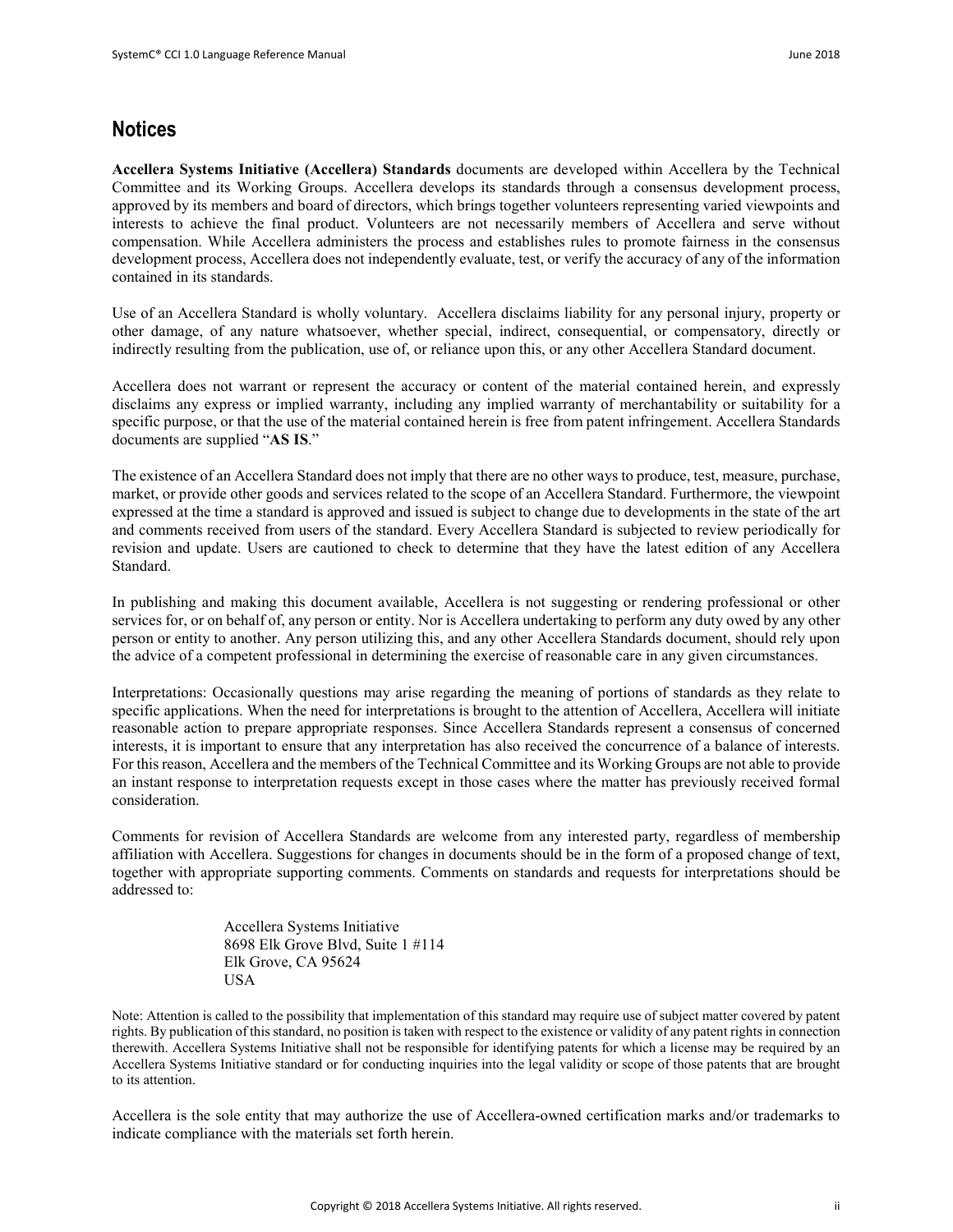Authorization to photocopy portions of any individual standard for internal or personal use must be granted by Accellera Systems Initiative Inc., provided that permission is obtained from and any required fee, if any, is paid to Accellera. To arrange for authorization please contact Lynn Garibaldi, Accellera Systems Initiative, 8698 Elk Grove Blvd, Suite 1 #114, Elk Grove, CA 95624, phone (916) 670-1056, e-mail lynn@accellera.org. Permission to photocopy portions of any individual standard for educational classroom use can also be obtained from Accellera.

Suggestions for improvements to the SystemC Configuration, Control and Inspection standard are welcome. They should be sent to the Working Group's email reflector:

cciwg@lists.accellera.org

The current Working Group web page is:

www.accellera.org/activities/working-groups/systemc-cci

# **Destination Control Statement**

All technical data contained in this publication is subject to the export control laws of the United States of America. Disclosure to nationals of other countries contrary to United States law is prohibited. It is the reader's responsibility to determine the applicable regulations and comply with them.

# **Introduction**

This document defines the SystemC Configuration, Control and Inspection standard as a collection of C++ Application Programming Interfaces (APIs) layered on top of the SystemC language standard; familiarity with the existing ISO C++ and IEEE 1666 SystemC standards is presumed.

SystemC Configuration represents phase one of the Configuration, Control and Inspection (CCI) standards for modelto-tool interoperability. The primary use case is configuring variable properties of the structure and behavior of a model. This standard facilitates consistent configurability of SystemC models from different providers and promotes a consistent user experience across compliant tools.

Stakeholders in SystemC Configuration include suppliers of electronic components and systems using SystemC to develop configurable models of their intellectual property, and Electronic Design Automation (EDA) companies that implement SystemC Configuration class libraries and supporting tools.

This standard is not intended to serve as a user's guide or provide an introduction to SystemC Configuration. Readers requiring a SystemC Configuration tutorial or information on its intended use should consult the Accellera Systems Initiative web site [\(www.accellera.org\)](http://www.accellera.org/).

# **Contributors**

The development of the SystemC Configuration, Control and Inspection Language Reference Manual was sponsored by the Accellera Systems Initiative and was created under the leadership of the following people:

Trevor Wieman, Intel (SystemC CCI Working Group Chair) Bart Vanthournout, Synopsys (SystemC CCI Working Group Vice-Chair)

While developing this standard, the SystemC CCI Working Group had the following membership:

| Daniel Aarno, Intel    | Laurent Bernard, ST               |
|------------------------|-----------------------------------|
| Sergei Ananko, Intel   | Bishnupriya Bhattacharya, Cadence |
| George Andre, Intel    | David Black, Doulos               |
| Guillaume Audeon, ARM  | Bill Bunton, Intel                |
| John Aynsley, Doulos   | Mark Burton, GreenSocs            |
| Martin Barnasconi, NXP | Sheshadri Chakravarthy, TI        |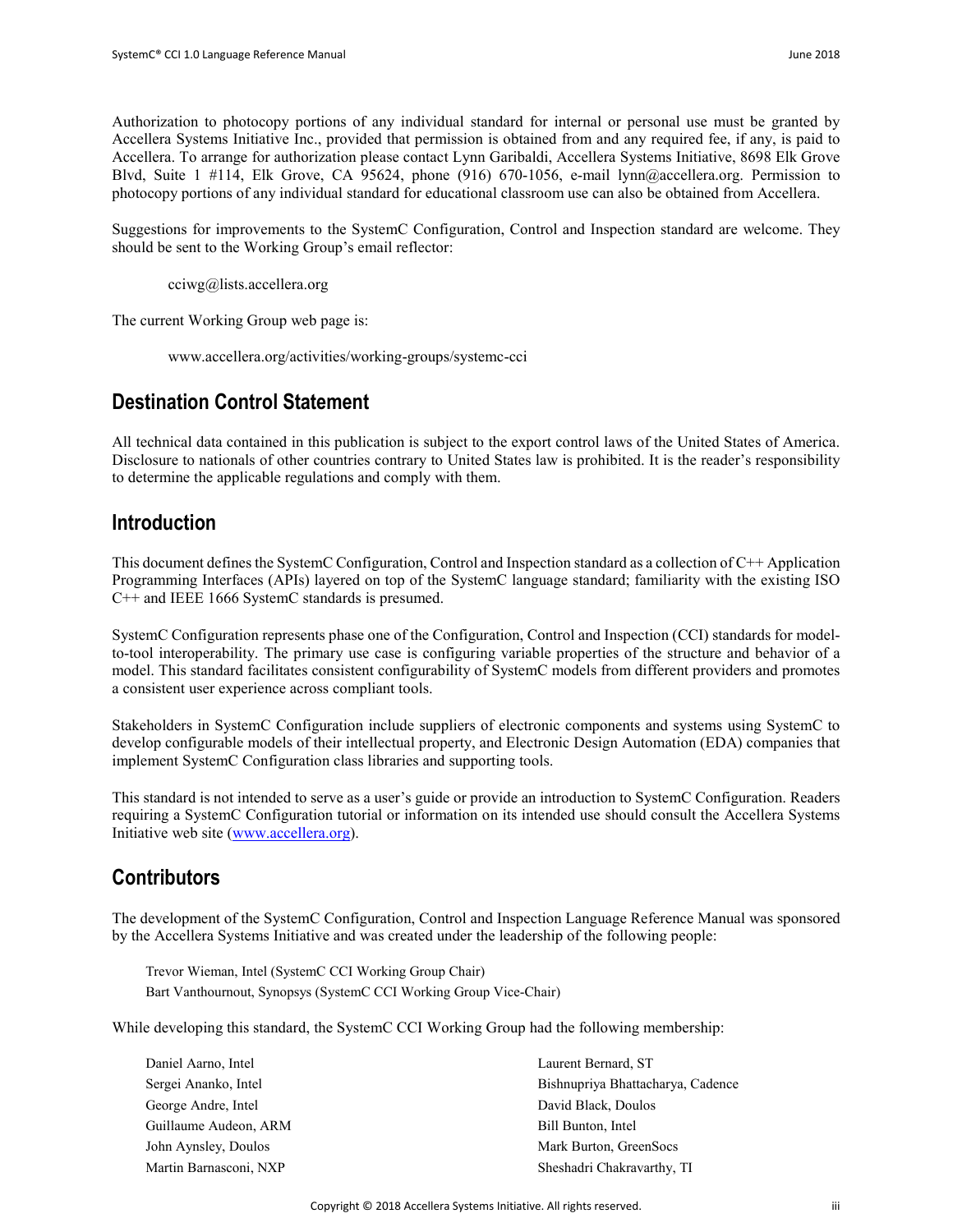Somarka Chakravarti, Intel Ying-Tsai Chang, Synopsys Bryan Coish, Intel Zaitrarrio Collier, Intel Jerome Cornet, ST Ola Dahl, Ericsson Samik Das, Cadence Guillaume Delbergue, Ericsson Ajit Dingankar, Intel Jakob Engblom, Intel Alan Fitch, Ericsson Eric Frejd, Ericsson Enrico Galli, Intel Vishal Goel, TI Thomas Goodfellow, OFFIS Karthick Gururaj, Vayavya Philipp A Hartmann, Intel Gino Hauwermeiren, Synopsys Tor Jeremiassen, TI Chandra Katuri, Cadence Suresh Kumar, ST Erik Landry, Intel Glenn Leary, Intel Lei Liang, Ericsson David Long, Doulos Laurent Maillet-Contoz, ST Svetlin Manavski, ARM Scott McMahon, Intel

Victoria Mitchell, Intel Asif Mondal, TI Indraneel Mondal, Synopsys Vincent Motel, Cadence Rajiv Narayan, Qualcomm Blake Nicholas, Intel Ahmed Nizamudheen, TI Atanas Parashkevov, Australian Semi P V S Phaneendra, CircuitSutra Sonal Poddar, Intel Udaya Ranga, TI Abhishek Saksena, Intel Rauf Salimi Khaligh, Intel Christian Sauer, Cadence Martin Schnieringer, Bosch Ravi Singh, Intel Gary Snyder, Intel Henrik Svensson, Ericsson Ramachandran Swaminathan, TI Yossi Veller, Mentor CD Venkatesh, Intel Girish Verma, CircuitSutra Eric Wallace, Intel Andy Walton, Intel Jesus Yuriar, Intel Hakan Zeffer, Intel Rafael Zuralski, Cadence

# **Special thanks**

The SystemC CCI Working Group would like to express gratitude to the following organizations for their extraordinary contributions to development of the Configuration standard:

- **GreenSocs**, for contributing a complete Configuration solution which served as a concrete reference in defining the standard and also as a foundation for the reference implementation
- **Ericsson**, for funding resources to fully develop the SystemC Configuration reference implementation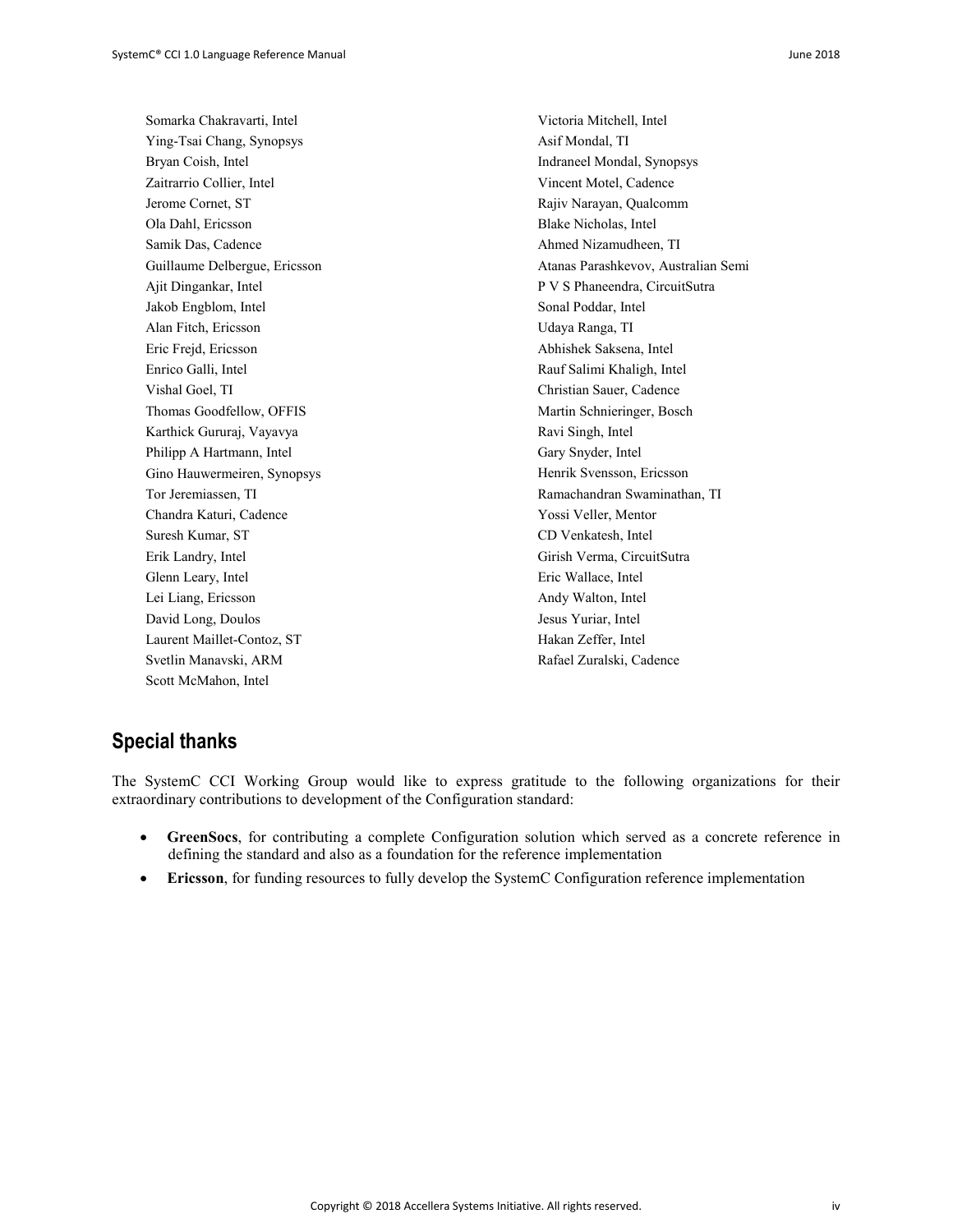# **Contents**

|    | 1.1   |  |  |  |  |  |
|----|-------|--|--|--|--|--|
|    | 1.2   |  |  |  |  |  |
|    | 1.3   |  |  |  |  |  |
|    | 1.4   |  |  |  |  |  |
|    |       |  |  |  |  |  |
|    | 1.5   |  |  |  |  |  |
| 2. |       |  |  |  |  |  |
| 3. |       |  |  |  |  |  |
|    |       |  |  |  |  |  |
|    | 3.1   |  |  |  |  |  |
|    | 3.1.1 |  |  |  |  |  |
|    | 3.1.2 |  |  |  |  |  |
|    | 3.1.3 |  |  |  |  |  |
|    | 3.1.4 |  |  |  |  |  |
|    | 3.2   |  |  |  |  |  |
|    | 3.2.1 |  |  |  |  |  |
|    | 3.2.2 |  |  |  |  |  |
|    | 3.2.3 |  |  |  |  |  |
|    | 3.2.4 |  |  |  |  |  |
|    |       |  |  |  |  |  |
|    | 3.3   |  |  |  |  |  |
|    | 3.4   |  |  |  |  |  |
|    | 3.4.1 |  |  |  |  |  |
|    | 3.4.2 |  |  |  |  |  |
|    | 3.4.3 |  |  |  |  |  |
|    | 3.4.4 |  |  |  |  |  |
|    | 3.4.5 |  |  |  |  |  |
|    | 3.4.6 |  |  |  |  |  |
|    | 3.4.7 |  |  |  |  |  |
|    | 3.5   |  |  |  |  |  |
|    |       |  |  |  |  |  |
|    |       |  |  |  |  |  |
|    |       |  |  |  |  |  |
| 5. |       |  |  |  |  |  |
|    | 5.1   |  |  |  |  |  |
|    | 5.2   |  |  |  |  |  |
|    | 5.3   |  |  |  |  |  |
|    | 5.3.1 |  |  |  |  |  |
|    | 5.3.2 |  |  |  |  |  |
|    | 5.3.3 |  |  |  |  |  |
|    | 5.4   |  |  |  |  |  |
|    | 5.4.1 |  |  |  |  |  |
|    | 5.4.2 |  |  |  |  |  |
|    | 5.4.3 |  |  |  |  |  |
|    |       |  |  |  |  |  |
|    | 5.5   |  |  |  |  |  |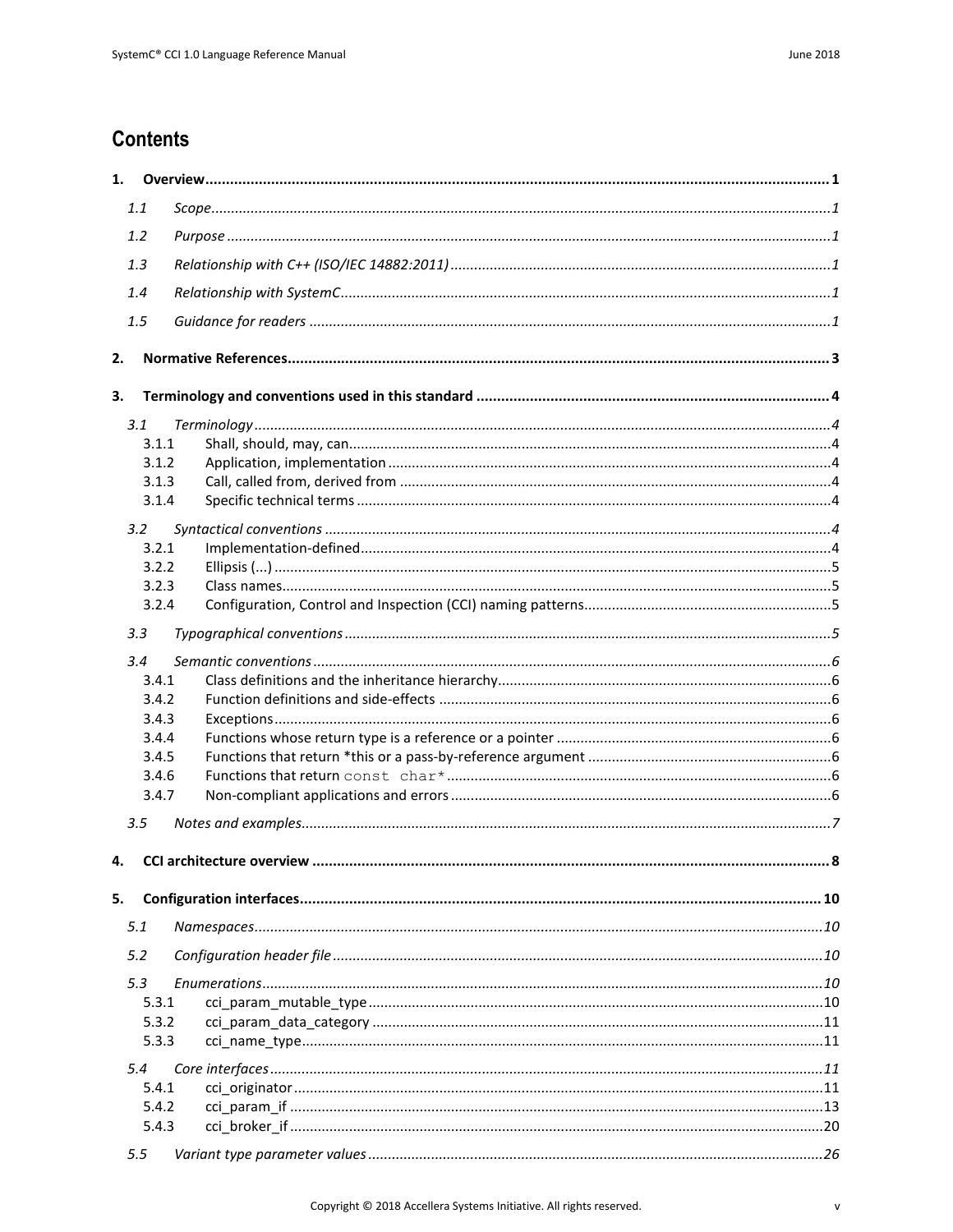|                | 5.5.1 |  |
|----------------|-------|--|
| 5.5.2          |       |  |
| 5.5.3          |       |  |
| 5.5.4          |       |  |
| 5.6            |       |  |
| 5.6.1          |       |  |
| 5.6.2          |       |  |
| 5.6.3          |       |  |
| 5.6.4          |       |  |
| 5.6.5          |       |  |
|                |       |  |
| 5.7            |       |  |
| 5.7.1          |       |  |
| 5.7.2          |       |  |
| 5.7.3          |       |  |
| 5.8            |       |  |
|                |       |  |
| 5.9            |       |  |
| 5.10           |       |  |
|                |       |  |
| <b>Annex A</b> |       |  |
| <b>Annex B</b> |       |  |
|                |       |  |
| Annex C        |       |  |
| <b>Annex D</b> |       |  |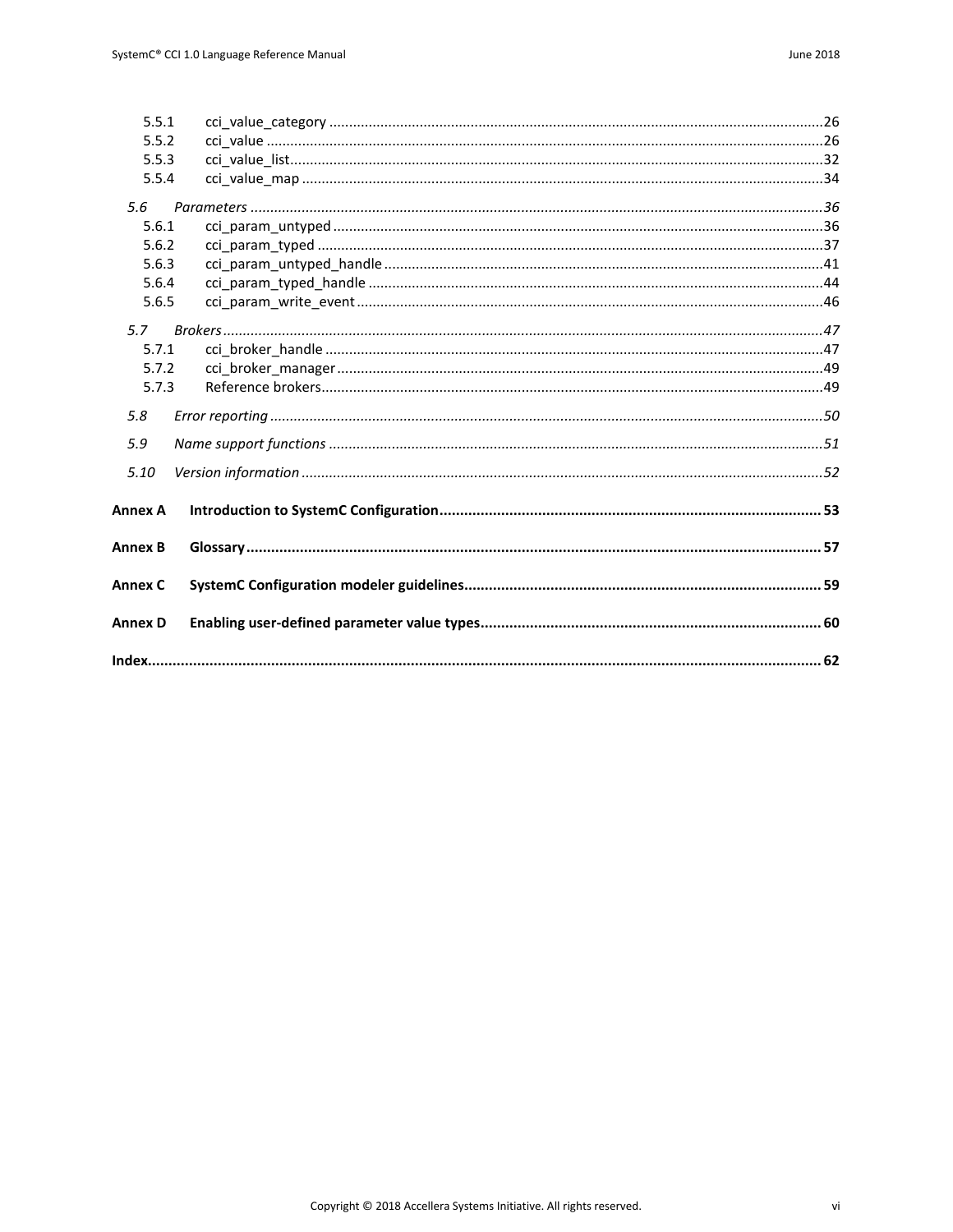# <span id="page-6-0"></span>**1. Overview**

# <span id="page-6-1"></span>*1.1 Scope*

This standard defines SystemC® Configuration as an ANSI standard C++ class library used to make SystemC models configurable. The standard does not specify a file format for specifying configuration *parameter values*.

# <span id="page-6-2"></span>*1.2 Purpose*

The general purpose of SystemC Configuration is to provide a standard for developing configurable SystemC models and supporting the development of configuration tools.

The specific purpose of this standard is to provide precise and complete definitions of (1) the SystemC Configuration class library and (2) the interfaces necessary to implement *brokers* and to integrate existing *parameter* solutions.

# <span id="page-6-3"></span>*1.3 Relationship with C++ (ISO/IEC 14882:2011)*

This standard is closely related to the C++ programming language and adheres to the terminology used in ISO/IEC 14882:2011. This standard does not seek to restrict the usage of the C++ programming language; an *application* using the SystemC Configuration standard *may* use any of the facilities provided by C++, which in turn *may* use any of the facilities provided by C. However, where the facilities provided by this standard are used, they *shall* be used in accordance with the rules and constraints set out in this standard.

This standard presumes that  $C+11$  is the minimum revision supported and makes use of features of that revision such as move semantics. Implementations *may* choose to support earlier revisions such as C++03 by hiding or approximating such features, however they are not required to do so.

This standard defines the public interface to the SystemC Configuration class library and the constraints on how those classes may be used. The class library *may* be implemented in any manner whatsoever, provided only that the obligations imposed by this standard are honored.

A C++ class library may be extended using the mechanisms provided by the C++ language. Implementers and users are free to extend SystemC Configuration in this way, provided that they do not violate this standard.

NOTE: It is possible to create C++ programs that are legal according to the C++ programming language standard but violate this standard. An *implementation* is not obliged to detect every violation of this standard.

# <span id="page-6-4"></span>*1.4 Relationship with SystemC*

This standard is built on the IEEE Std 1666-2011 and extends it using the mechanisms provided by the C++ language, to provide an additional layer of configuration constructs.

# <span id="page-6-5"></span>*1.5 Guidance for readers*

Readers who are not familiar with SystemC Configuration should start with Clause [4](#page-13-1) which provides a brief informal summary intended to aid in the understanding of the normative definitions. Such readers may also find it helpful to scan the examples embedded in the normative definitions and to see the **[Annex B](#page-62-0)** glossary.

Readers should pay close attention to the terminology defined in [3.1](#page-9-1) which is necessary for a precise interpretation of this standard.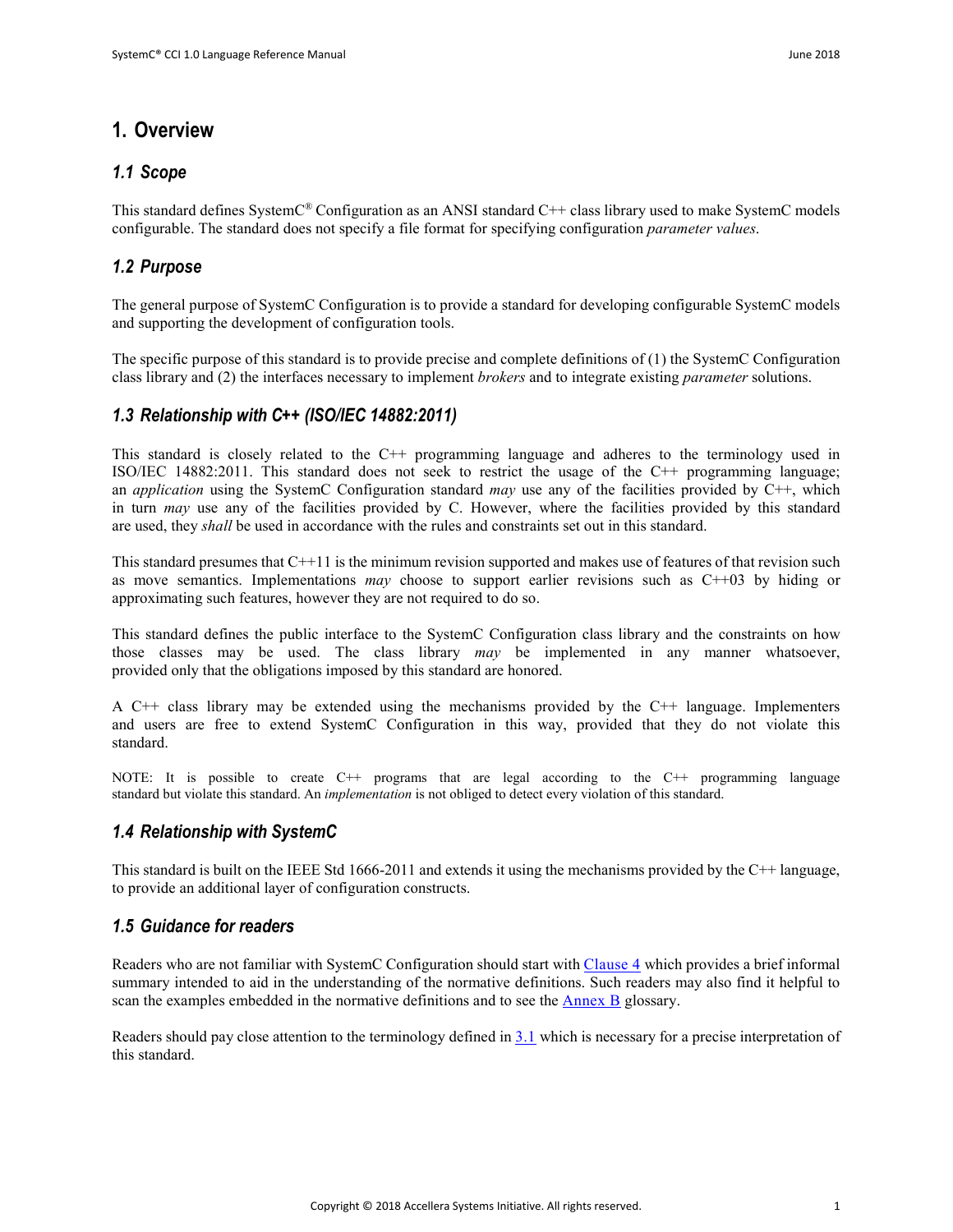Clause [5](#page-15-0) defines the public interface to the SystemC Configuration class library. The following information is listed for each class:

- a) A brief class description.
- b) A C++ source code listing of the class definition.
- c) A statement of any constraints on the use of the class and its members.
- d) A statement of the semantics of the class and its members.
- e) For certain classes, a description of functions, typedefs, and macros associated with the class.
- f) Informative examples illustrating typical uses of the class.

[Annex A](#page-58-0) provides a practical introduction to the standard, heavily using example code to illustrate and demonstrate key concepts.

[Annex C](#page-64-0) provides recommended guidelines for effectively using this standard.

[Annex D](#page-65-0) describes how to enable the use of user-defined value types with configuration *parameters*.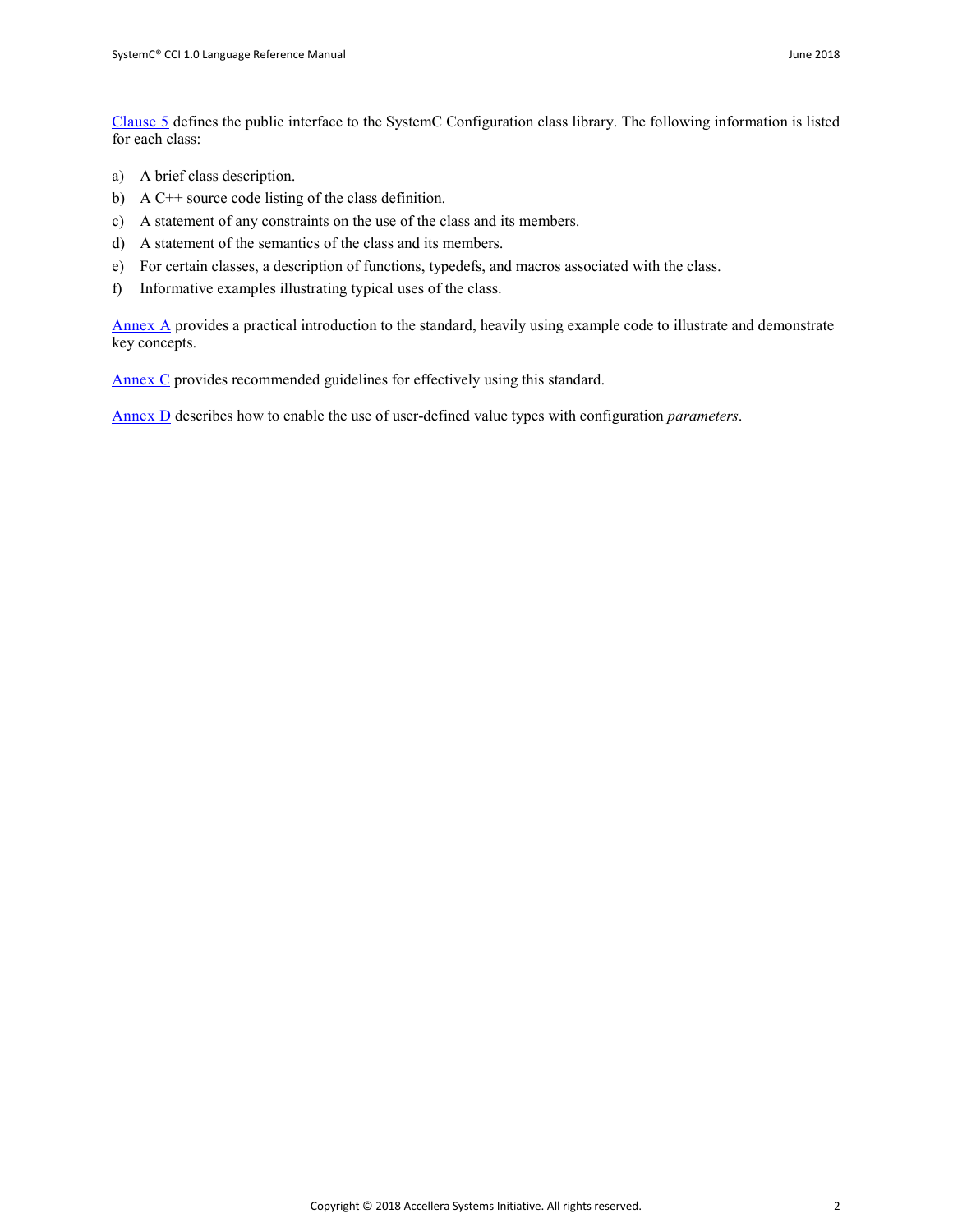# <span id="page-8-0"></span>**2. Normative References**

The following documents are indispensable for the application of this document. Dated references indicate the minimum required version.

This standard *shall* be used in conjunction with the following publications:

- ISO/IEC 14882:2011, Programming Languages C++
- IEEE Std 1666-2011: IEEE Standard SystemC Language Reference Manual
- ECMA-404:2017, The JSON Data Interchange Syntax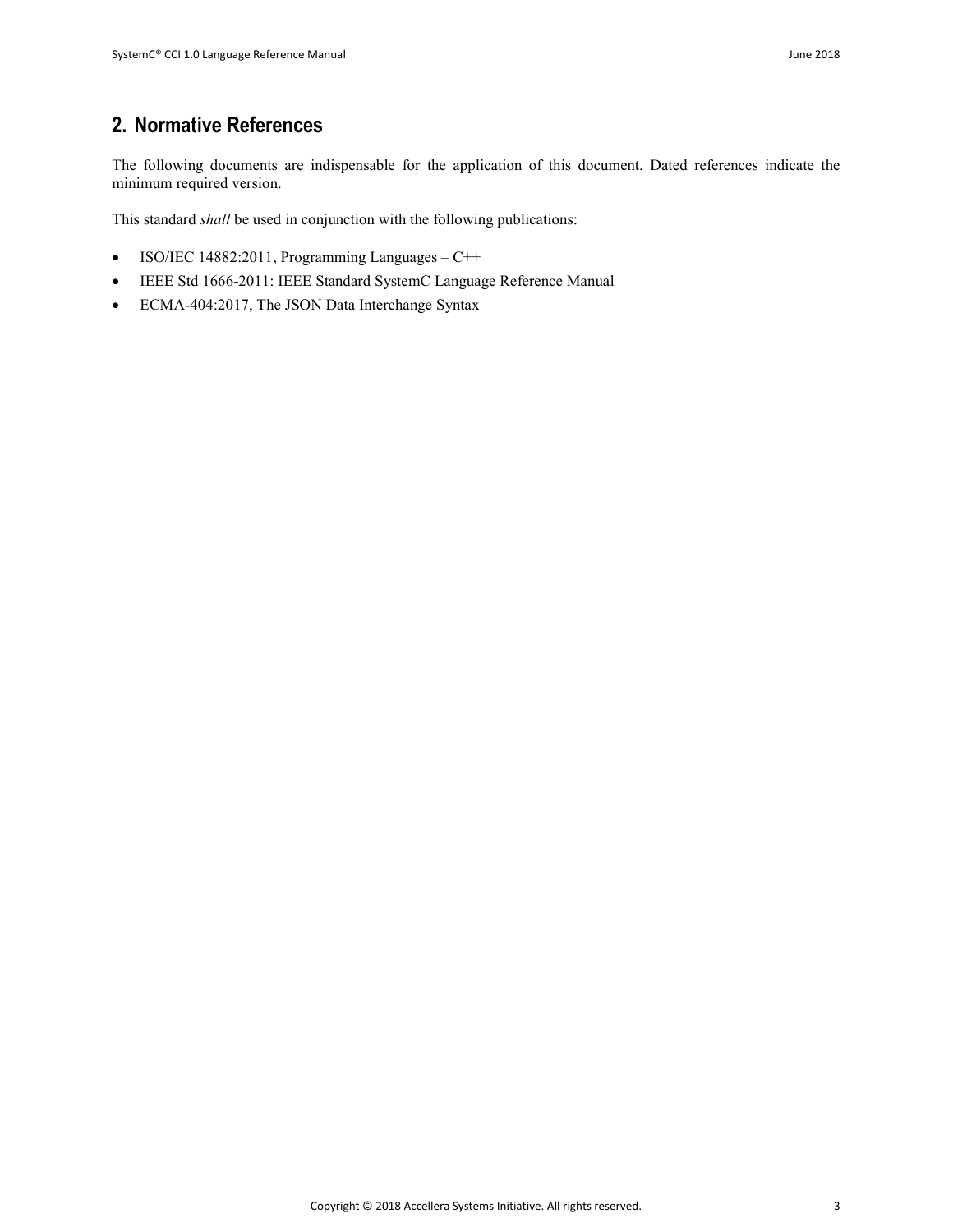# <span id="page-9-0"></span>**3. Terminology and conventions used in this standard**

# <span id="page-9-1"></span>*3.1 Terminology*

# <span id="page-9-2"></span>**3.1.1 Shall, should, may, can**

The word *shall* is used to indicate a mandatory requirement.

The word *should* is used to recommend a particular course of action, but it does not impose any obligation.

The word *may* is used to mean shall be permitted (in the sense of being legally allowed).

The word *can* is used to mean shall be able to (in the sense of being technically possible).

In some cases, word usage is qualified to indicate on whom the obligation falls, such as *an application may* or *an implementation shall*.

# <span id="page-9-3"></span>**3.1.2 Application, implementation**

The word *application* is used to mean a C++ program, written by an end user, that uses the SystemC Configuration class library; that is, uses classes, functions, or macros defined in this standard.

The word *implementation* is used to mean any specific implementation of the SystemC Configuration class library as defined in this standard, only the public interface of which need be exposed to the *application*.

# <span id="page-9-4"></span>**3.1.3 Call, called from, derived from**

The term *call* is taken to mean *call* directly or indirectly. *Call* indirectly means *call* an intermediate function that in turn calls the function in question, where the chain of function calls may be extended indefinitely.

Similarly, *called from* means called from directly or indirectly.

Except where explicitly qualified, the term *derived from* is taken to mean derived directly or indirectly from. Derived indirectly from means derived from one or more intermediate base classes.

# <span id="page-9-5"></span>**3.1.4 Specific technical terms**

The specific technical terms as defined in IEEE Std 1666-2011 generally apply for the SystemC Configuration standard. The term *interface* is an exception, used herein to indicate a generic software interface (or application programming interface) which does not require inheritance from sc\_interface.

In addition, the following technical terms are defined:

A *parameter* is a class *derived from* the class **cci**::**cci\_param\_if**.

A *broker* is a class *derived from* the class **cci**::**cci\_broker\_if**.

# <span id="page-9-6"></span>*3.2 Syntactical conventions*

# <span id="page-9-7"></span>**3.2.1 Implementation-defined**

The italicized term *implementation-defined* is used where part of a C++ definition is omitted from this standard. In such cases, an *implementation* shall provide an appropriate definition that honors the semantics defined in this standard.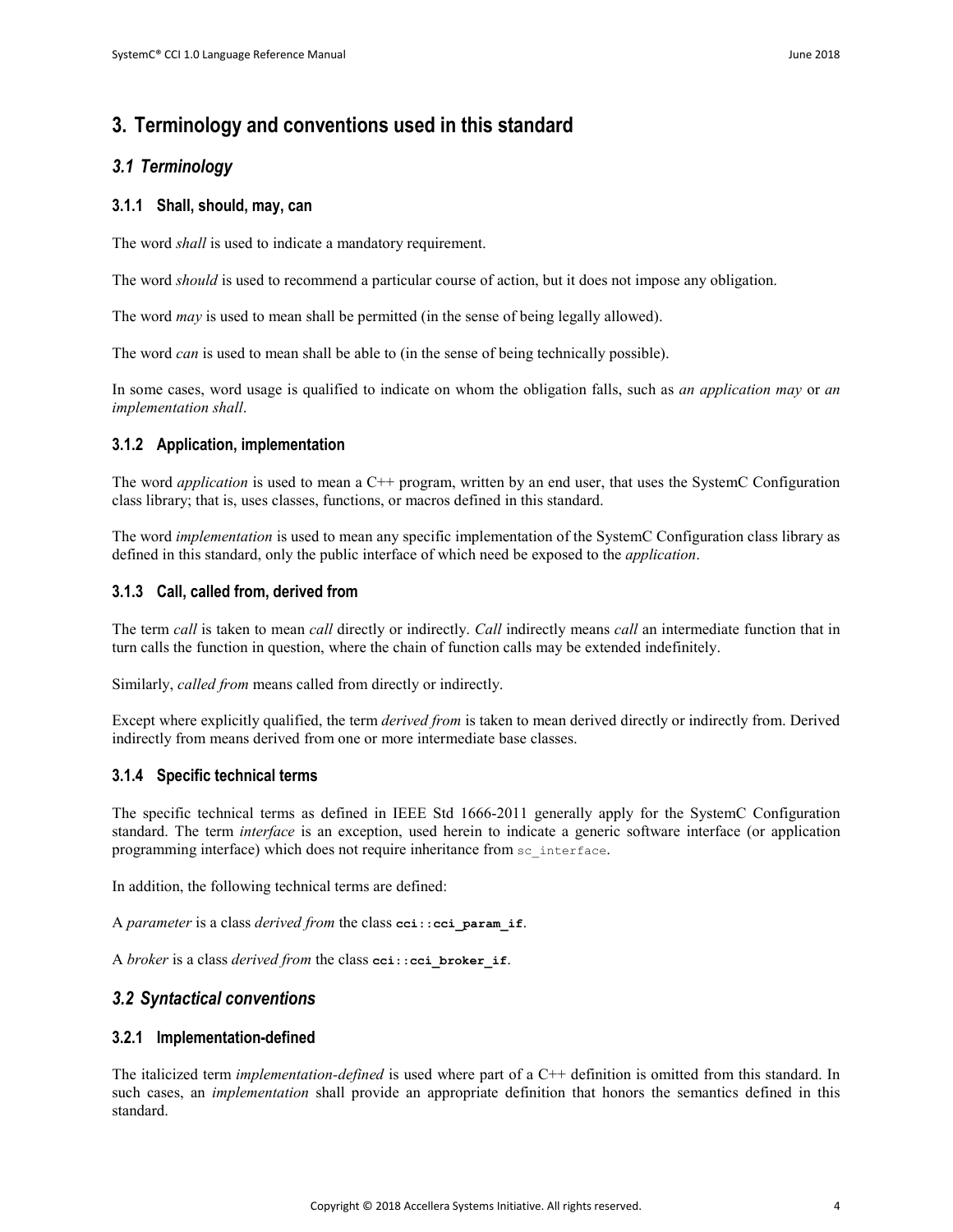# <span id="page-10-0"></span>**3.2.2 Ellipsis (...)**

An ellipsis, which consists of three consecutive dots (...), is used to indicate that irrelevant or repetitive parts of a C++ code listing or example have been omitted for brevity.

# <span id="page-10-1"></span>**3.2.3 Class names**

Class names italicized and annotated with a superscript dagger (†) *should not* be used explicitly within an *application*. Moreover, an *application* shall not create an object of such a class. It is strongly recommended that the given class name be used in an implementation. However, an implementation *may* substitute an alternative class name in place of every occurrence of a particular daggered class name.

Only the class name is considered here. Whether any part of the definition of the class is *implementation-defined* is a separate issue.

The class names are the following:

- *cci\_value\_cref†*
- *cci\_value\_ref†*
- *cci\_value\_list\_cref†*
- *cci\_value\_list\_ref†*
- *cci\_value\_map\_cref†*
- *cci\_value\_map\_ref†*
- *cci\_value\_string\_cref†*
- *cci\_value\_string\_ref†*

Public typedefs are provided for these classes to avoid the need to refer to them directly.

# <span id="page-10-2"></span>**3.2.4 Configuration, Control and Inspection (CCI) naming patterns**

The CCI interoperability interfaces are denoted with the prefix  $cci$  for classes, functions, global definitions and variables, and with the prefix  $ccI$  for macros and enumeration values.

An *application* shall not make use of these prefixes when defining classes, functions, global definitions, global variables, macros, and enumerations.

Class names ending in if, such as **cci** broker if and **cci** param if, declare abstract C++ classes providing key interfaces which *must* be inherited and fully satisfied by every implementation of this standard.

# <span id="page-10-3"></span>*3.3 Typographical conventions*

The following typographical conventions are used in this standard:

- 1. The *italic* font is used for cross references to terms defined in [3.1,](#page-9-1) [3.2,](#page-9-6) and [Annex B.](#page-62-0)
- For example: "Each *parameter* is registered during construction with a single *broker*."
- 2. The **bold constant-width** (Courier) font is used for all reserved keywords of the SystemC Configuration standard as defined in namespaces, macros, constants, enum literals, classes, member functions, data members and types.

For example: "Actual *parameters* are created as instances of cei param typed, which in concert with its base class **cci\_param\_untyped** implements the **cci\_param\_if** interface."

- 3. The constant-width font is used for all other code; primarily:
	- SystemC Configuration class definitions including member functions, data members and data types
	- SystemC Configuration examples when the exact usage is depicted

For example: "**cci\_param**<int> p("param", 17, "Demonstration parameter");"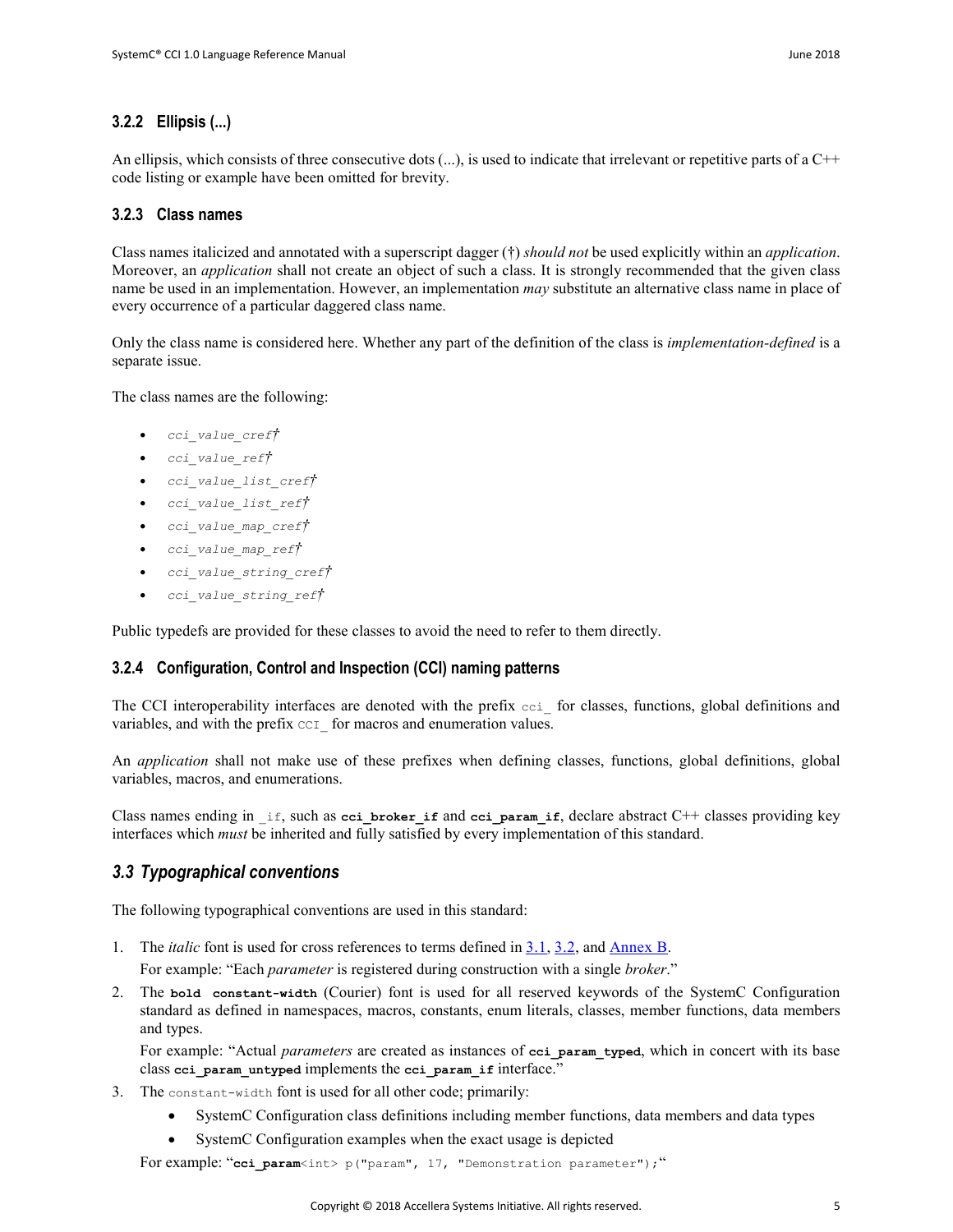The conventions listed herein are for ease of reading only. Editorial inconsistencies in the use of typography are unintentional and have no normative meaning in this standard.

# <span id="page-11-0"></span>*3.4 Semantic conventions*

# <span id="page-11-1"></span>**3.4.1 Class definitions and the inheritance hierarchy**

An *implementation* may differ from this standard in that an *implementation* may introduce additional base classes, class members, and friends to the classes defined in this standard. An *implementation* may modify the inheritance hierarchy by moving class members defined by this standard into base classes not defined by this standard. Such additions and modifications may be made as necessary in order to implement the semantics defined by this standard or in order to introduce additional functionality not defined by this standard.

# <span id="page-11-2"></span>**3.4.2 Function definitions and side-effects**

This standard explicitly defines the semantics of the C++ functions in the SystemC Configuration class library. Such functions *shall not* have any side-effects that would contradict the behavior explicitly mandated by this standard. In general, the reader should assume the common-sense rule that if it is explicitly stated that a function *shall* perform action A, that function *shall not* perform any action other than A, either directly or by calling another function defined in this standard. However, a function *should* perform any tasks necessary for resource management, performance optimization, or to support any ancillary features of an *implementation*. As an example of resource management, it is assumed that a destructor will perform any tasks necessary to release the resources allocated by the corresponding constructor.

# <span id="page-11-3"></span>**3.4.3 Exceptions**

Other than destructors and **swap** (see [5.5.2.3\)](#page-34-0), or as explicitly noted in documentation, API functions should be presumed to have the potential to throw exceptions, either as the SC\_THROW action from the sc\_report\_handler::report\_diagnostic or an explicit throw. *Callback* functions are also permitted to throw. *Implementations shall* ensure that class invariants are preserved in the case of exceptions from all sources. The utility function **cci\_handle\_exception** decodes CCI library exceptions using **cci\_param\_failure** enum values as described in [5.8.](#page-55-0)

# <span id="page-11-4"></span>**3.4.4 Functions whose return type is a reference or a pointer**

An object returned from a function by pointer or by reference is said to be valid during any period in which the object is not deleted and the value or behavior of the object remains accessible to the *application*. If an *application* refers to the returned object after it ceases to be valid, the behavior of the *implementation shall* be undefined.

# <span id="page-11-5"></span>**3.4.5 Functions that return \*this or a pass-by-reference argument**

In certain cases, the object returned is either an object (\*this) returned by reference from its own member function (for example, the assignment operators), or it is an object that was passed by reference as an argument to the function being *called*. In either case, the function *call* itself places no additional obligations on the *implementation* concerning the lifetime and validity of the object following return from the function *call*.

# <span id="page-11-6"></span>**3.4.6 Functions that return const char\***

Certain functions have the return type **const char\*** indicating they return a pointer to a null-terminated character string. Such strings *shall* remain valid until returning from sc\_main.

# <span id="page-11-7"></span>**3.4.7 Non-compliant applications and errors**

In the case where an *application* fails to meet an obligation imposed by this standard, the behavior of the implementation *shall* be undefined in general. When this results in the violation of a diagnosable rule of the C++ standard, the C++ *implementation* will issue a diagnostic message in conformance with the C++ standard.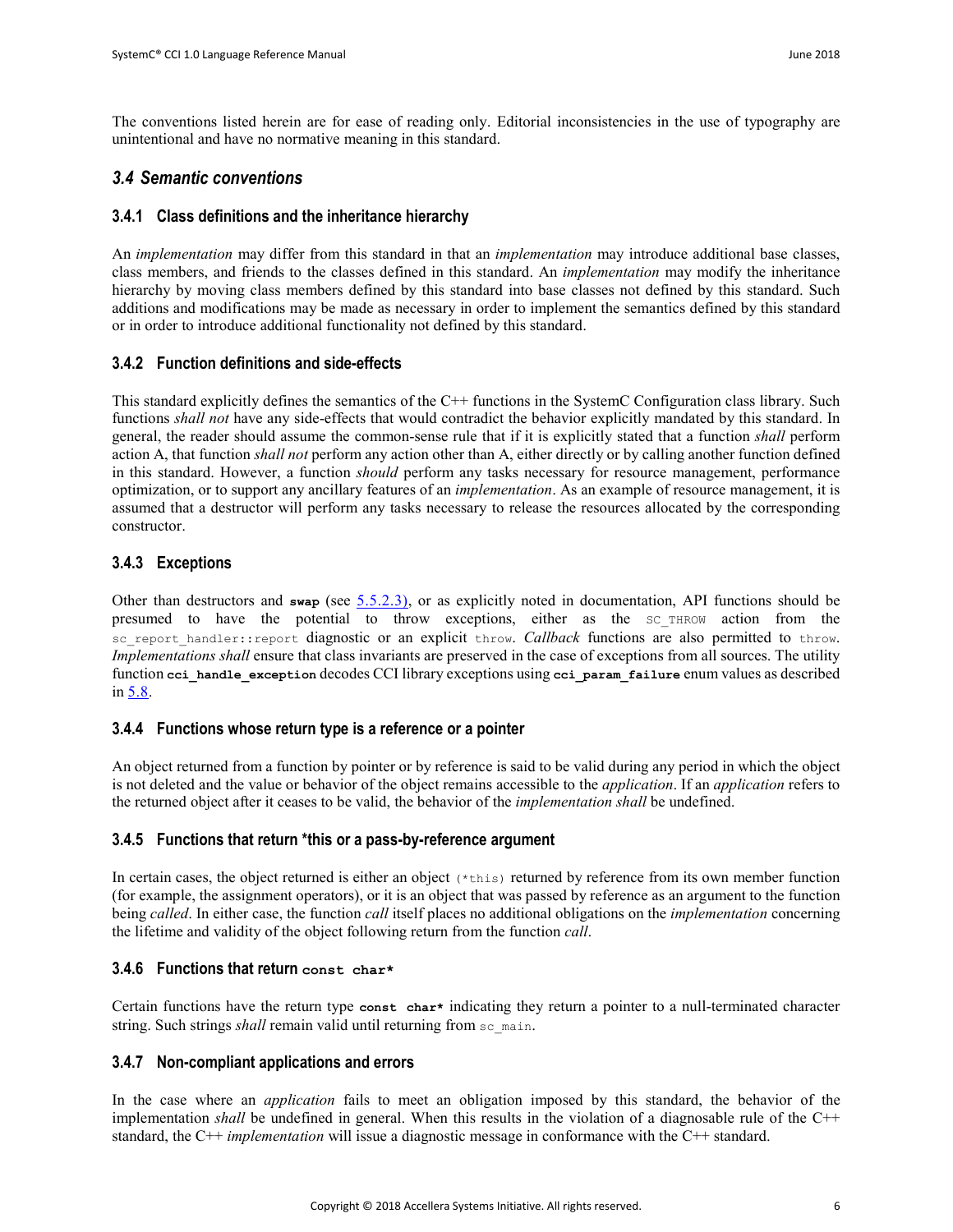When this standard explicitly states that the failure of an *application* to meet a specific obligation is an *error* or a *warning*, the *implementation shall* generate a diagnostic message by calling an appropriate function in **cci\_report\_handler**; for common CCI error types the specific diagnostics such as **set\_param\_failed**, and for other errors or warnings sc\_report\_handler::report. In the case of an *error*, the *implementation shall call* report with a severity of SC\_ERROR. In the case of a *warning*, the *implementation shall call* report with a severity of SC\_WARNING. See [5.8](#page-55-0) for details of **cci\_report\_handler**.

An *implementation* or an *application* may choose to suppress run-time error checking and diagnostic messages because of considerations of efficiency or practicality. For example, an *application* may *call* member function set\_actions of class sc\_report\_handler to take no action for certain categories of report. An *application* that fails to meet the obligations imposed by this standard remains in error.

There are cases where this standard states explicitly that a certain behavior or result is *undefined*. This standard places no obligations on the *implementation* in such a circumstance. In particular, such a circumstance may or may not result in an *error* or a *warning*.

# <span id="page-12-0"></span>*3.5 Notes and examples*

Notes appear at the end of certain subclauses, designated by the uppercase word NOTE. Notes often describe the consequences of rules defined elsewhere in this standard. Certain subclauses include examples consisting of fragments of C++ source code. Such notes and examples are informative to help the reader but are not an official part of this standard.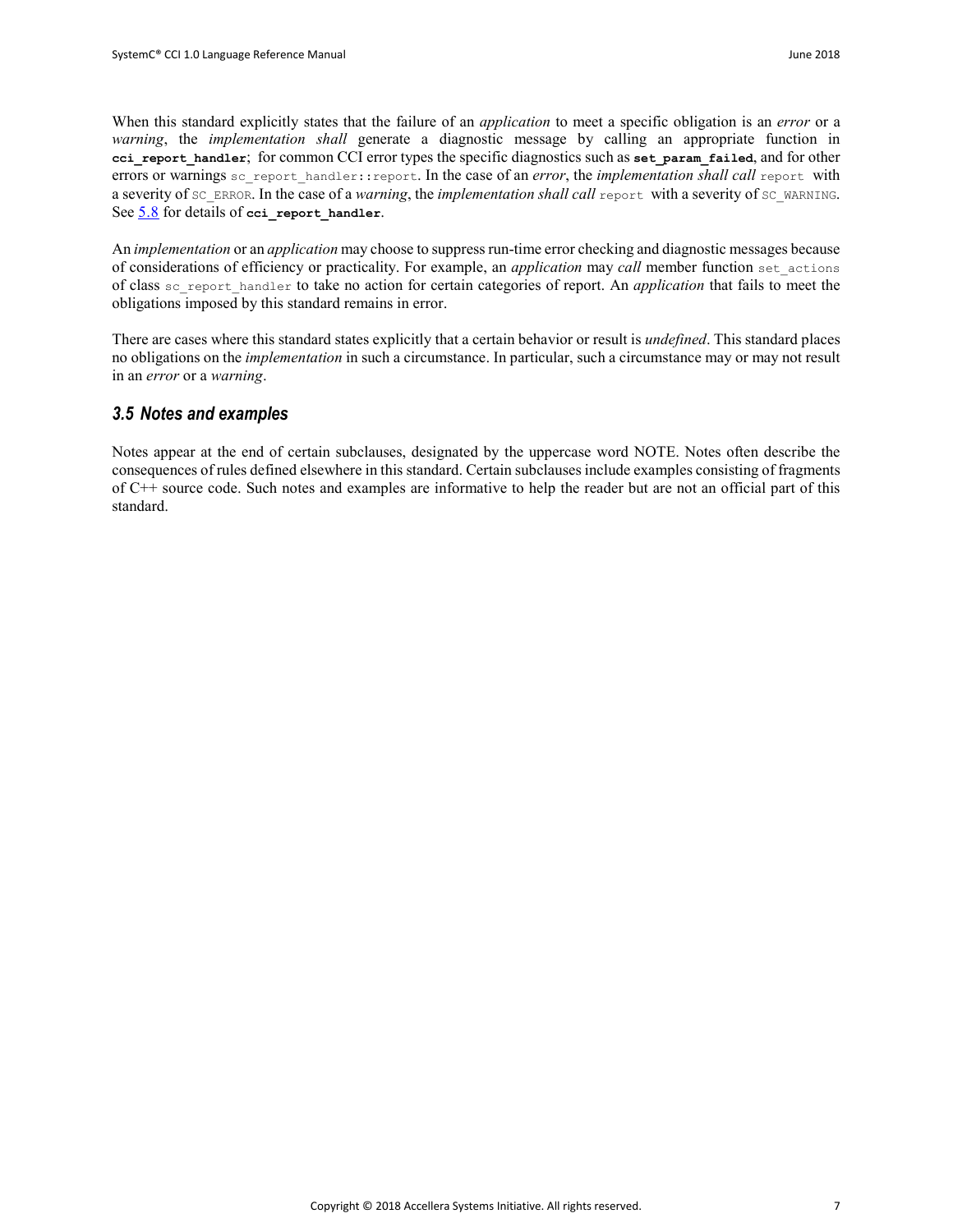# <span id="page-13-0"></span>**4. CCI architecture overview**

The core of the SystemC Configuration standard is the pairing of *parameters* and *brokers*, where a *parameter* is a named instance of a specific compile-time type and a *broker* aggregates *parameters* and provides access to them in the form of *handles*. *Brokers* and *parameters* are both generally accessed via *handles* which, among other things, identify the source ("*originator*") of new *parameter value* assignments. Originator identification is commonly contextual and managed implicitly.

Each *parameter*is registered during construction with a single *broker*. *Parameters* are typically constructed and owned by a SystemC module, with other users subsequently obtaining a *handle* from the *broker*. The owner constructs a *parameter* with a *default value*, however the *broker can* override this with a *preset value*, allowing tools to provide runtime configurations.

Typically a *global broker* will exist, created early in the elaboration phase. Modules may supply their own *local brokers*, for example to keep their *parameters* private. In such a case, a hierarchy of *brokers* mirrors the hierarchy of sc\_modules.

[Figure 1](#page-13-2) shows a typical sequence of a *parameter* being constructed and used:

- 1. A tool obtains a *broker handle* (**cci\_broker\_handle**, not explicitly shown) and specifies a *preset value* for the named *parameter* (**cci\_param**); this *should* be completed prior to construction of the owning module.
- 2. The module owning the *parameter* instantiates it with a *default value*.
- 3. The *parameter* registers with the *broker* (**cci\_broker\_if**) and acquires the *preset value*, supplanting the default.
- 4. A user gets a *handle* for the *parameter* (**cci\_param\_handle**) and through it gets the current (i.e. *preset*) *value*.

<span id="page-13-1"></span>

#### **Figure 1 - Key interactions for parameter construction and access**

<span id="page-13-2"></span>It is useful to consider several perspectives when overviewing the more complete set of SystemC Configuration standard features:

• Tools

Tools access *brokers* and *parameters* via *handles* and facilitate *parameter* interaction. A variant type is provided for exchanging *parameter values* in a highly portable manner referred to as "*untyped access*" as depicted in [Figure 1.](#page-13-2) Tools will also expose *parameter* attributes provided at construction (see *Parameter*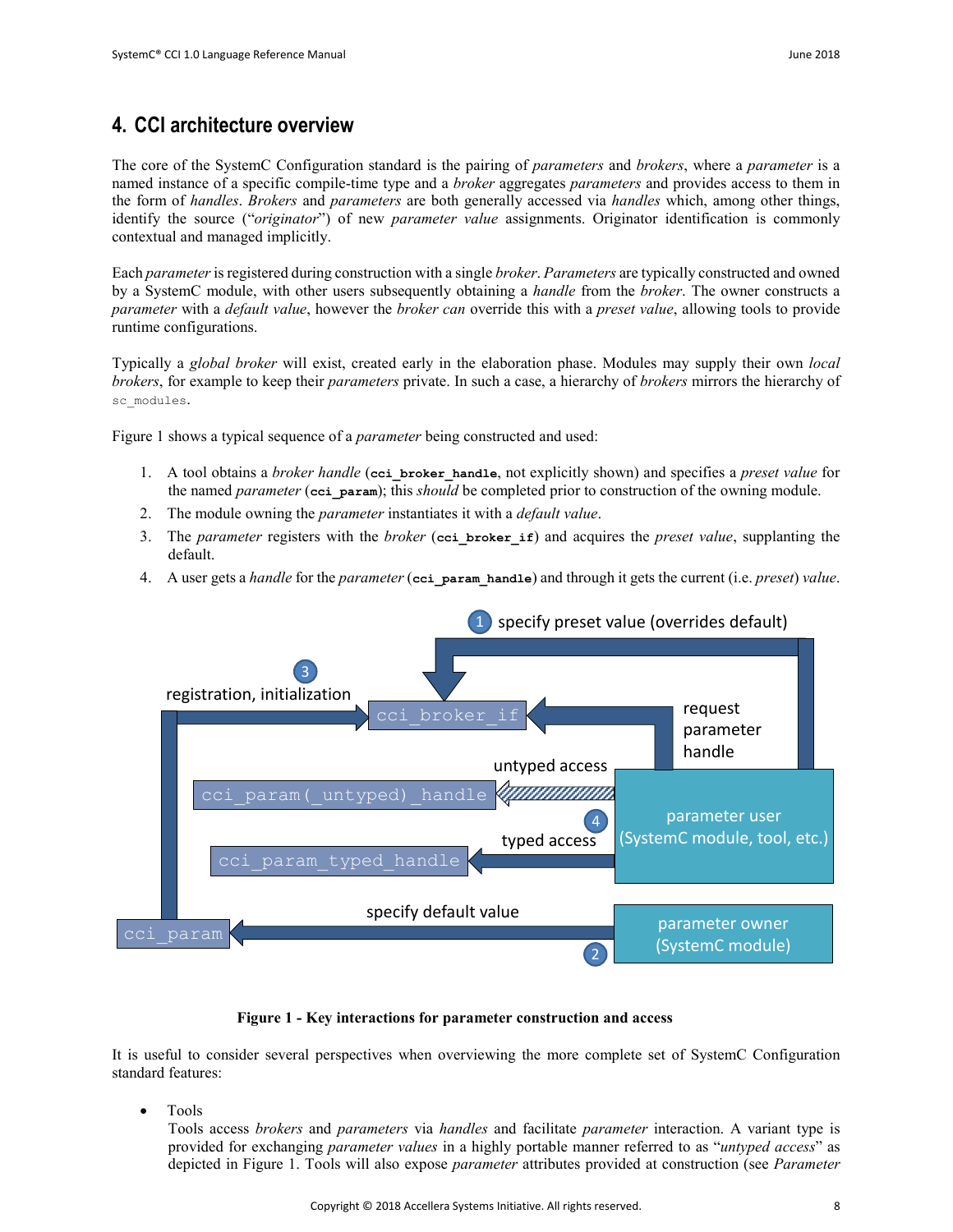*creation and direct access* below) as well as the origin of the current *value* and any metadata. Tools may utilize *broker callbacks* and *parameter callbacks* to report or respond to interesting events.

• *Parameter* creation and direct access

Modules containing *parameters* will specify their compile-time type, description, and *default value*. They *may* provide additional metadata for the benefit of tools, users, and possibly other code. They *can* use *parameter callbacks* for reacting to *parameter* accesses. Ownership affords interacting with *parameters* directly, without *handles*.

• *Parameter* lookup and access via a *handle*

SystemC code outside of the owning module will request a *broker handle* and in turn perform a name based lookup to obtain a *parameter handle*. With a few exceptions, such as inability to reset the parameter or override the *parameter*'s description and metadata, the *handle* provides an interface equivalent to the *parameter* itself. A testbench is one example of this perspective.

• (Sub-)System packaging and integration

Local *brokers* are introduced at the time of packaging and/or integration to impose policies such as *parameter* hiding.

**Infrastructure** 

Developers of modeling infrastructure will be concerned with enabling user-defined *parameter value* types and adapting legacy *parameter* implementations for conformance with the standard.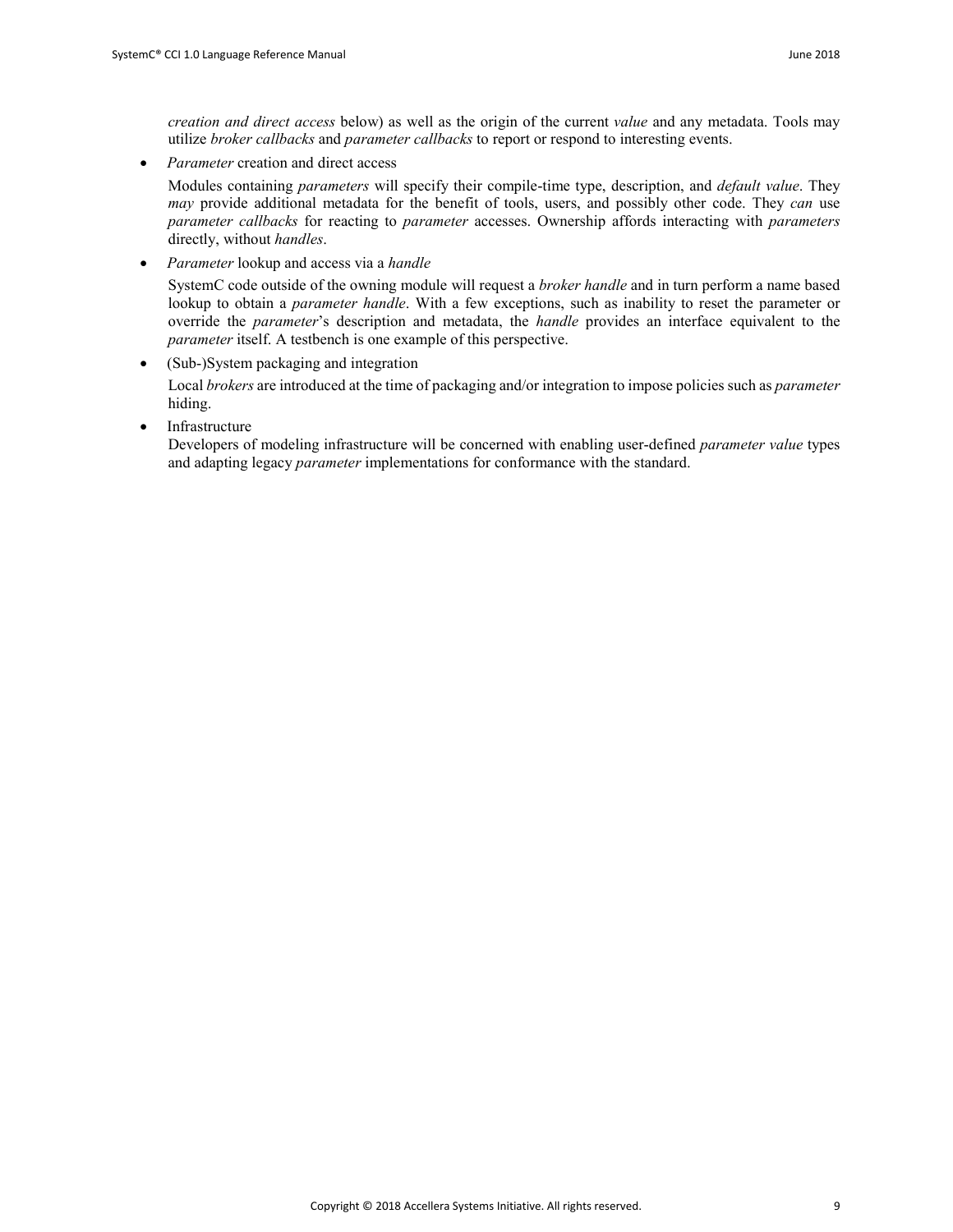# <span id="page-15-0"></span>**5. Configuration interfaces**

# <span id="page-15-1"></span>*5.1 Namespaces*

The SystemC Configuration classes, functions and enumeration values *shall* be declared in two top-level C++ namespaces, **cci** and **cci\_utils**. An implementation *may* nest further namespaces within these two namespaces, but such nested namespaces shall not be used in *applications*.

Namespace **cci** contains the classes, functions and enumeration values that comprise the interoperability interface for configuration.

Namespace **cci\_utils** contains utility classes that are not necessary for interoperability. Specifically, example broker implementations are included to provide very basic broker services and to serve as a reference or starting point for more comprehensive broker implementations.

Namespace details are not shown in code listings herein in the interest of brevity. For the same reason, namespace qualification is omitted from code samples where using namespace **cci** is assumed.

# <span id="page-15-2"></span>*5.2 Configuration header file*

To use SystemC Configuration class library features, an *application shall* include the top-level C++ header file at appropriate positions in the source code as required by the scope and linkage rules of C++.

```
#include <cci_configuration>
```
The header file **cci\_configuration** *shall* add the name **cci**, as well as the names defined in IEEE Std 1666-2011 for the header file named systemc, to the declarative region in which it is included. The header file **cci\_configuration** *shall not* introduce into the declarative region, in which it is included, any other names from this standard or any names from the standard C or  $C_{++}$  libraries.

*Example:*

```
#include <cci_configuration>
using cci::cci_param;
...
```
# <span id="page-15-3"></span>*5.3 Enumerations*

# <span id="page-15-4"></span>**5.3.1 cci\_param\_mutable\_type**

Enumeration for the **cci\_param\_typed** template (see [5.6.2\)](#page-42-0) specifying mutability of a *parameter*:

• **CCI\_MUTABLE\_PARAM** = 0

The *parameter* is mutable and *can* be modified, unless it **is\_locked** (see [5.4.2.6\)](#page-21-0).

• **CCI\_IMMUTABLE\_PARAM** The *parameter* is immutable, having either the *default value* with which it was constructed or a *preset value* configured through the *broker*.

NOTE: an immutable *parameter's value* will change after being initialized (se[e 5.4.3.4\)](#page-28-0) only when the *preset value* has been updated and **reset** *called*.

• **CCI\_OTHER\_MUTABILITY** Vendor specific mutability control.

Mutability forms part of the concrete parameter type as an argument of the **cci\_param\_typed** template.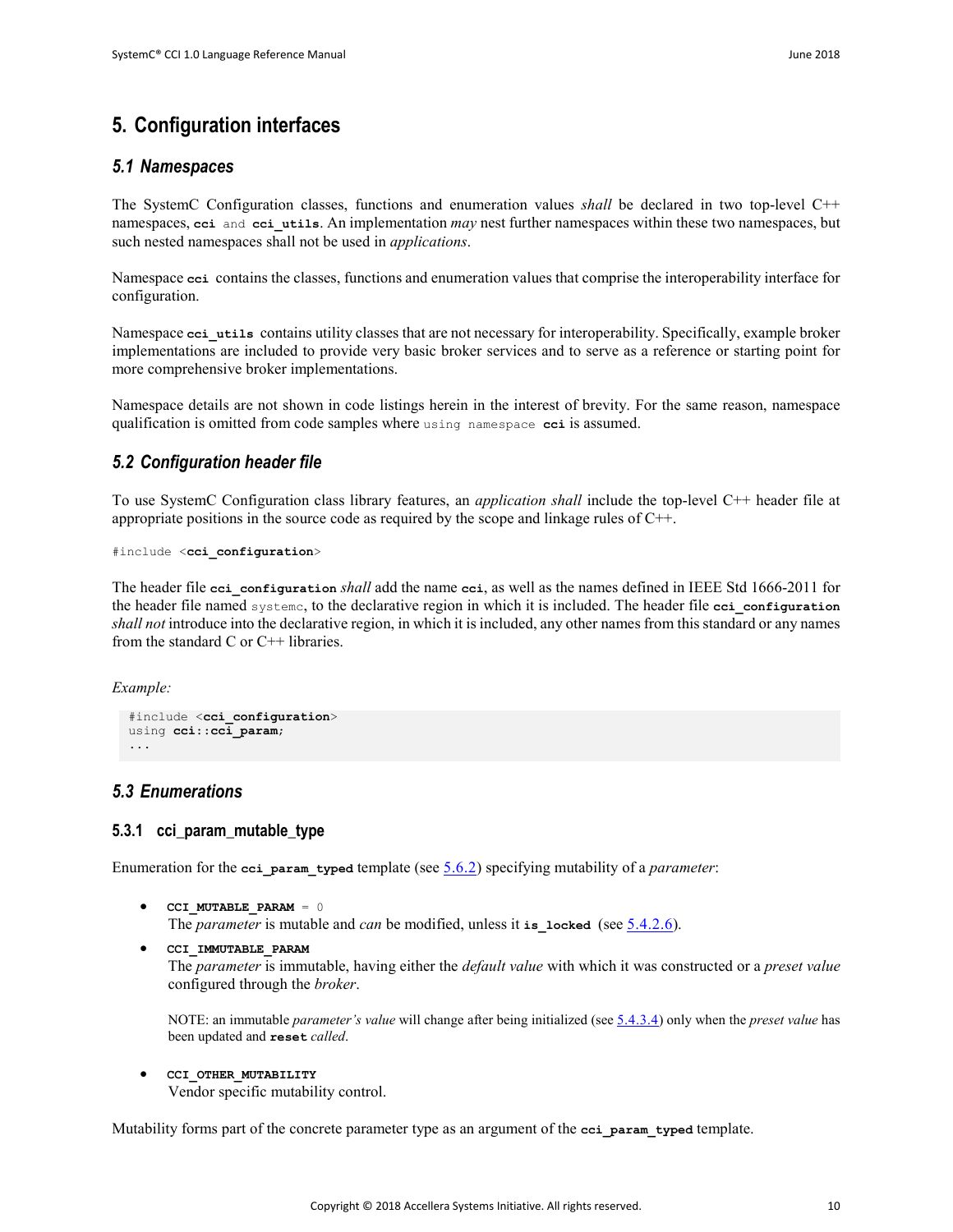# <span id="page-16-0"></span>**5.3.2 cci\_param\_data\_category**

Enumeration for the general category of a *parameter's value* type; used when details of its specific type are not required.

- **CCI\_BOOL\_PARAM** boolean valued *parameter*
- **CCI\_INTEGRAL\_PARAM** integer valued *parameter*
- **CCI\_REAL\_PARAM** real number valued *parameter*
- **CCI\_STRING\_PARAM** string valued *parameter*
- **CCI\_LIST\_PARAM** list valued *parameter*
- **CCI OTHER PARAM** *parameter* with values of any other type

#### <span id="page-16-1"></span>**5.3.3 cci\_name\_type**

Enumeration representing whether the name used in constructing a *parameter* is relative to the current module hierarchy:

- **CCI\_RELATIVE\_NAME** Appended to the name of the enclosing sc\_module, e.g. *parameter* "p" as a member of sub-module "sub" of top-level module "m" will have the full name "m.sub.p".
- **CCI\_ABSOLUTE\_NAME** The name isn't modified.

In either case the name is required to be unique and, if necessary, will be modified to make it so as described in  $5.9$ .

#### <span id="page-16-2"></span>*5.4 Core interfaces*

#### <span id="page-16-3"></span>**5.4.1 cci\_originator**

*Originators* are used primarily to track the source, or origin, of *parameter values*. When a value originates from within the module hierarchy, the originator *shall* be represented by the corresponding sc\_object. When outside the module hierarchy, an originator *shall* be represented by a string name.

```
class cci_originator
{
public:
    inline cci originator();
    cci originator ( const std::string& originator name);
    explicit cci originator( const char* originator name);
    // Copy constructors
     cci_originator( const cci_originator& originator);
     cci_originator( cci_originator&& originator);
     ~cci_originator();
    const sc_core::sc_object* get_object() const;
     // Returns the name of the current originator
    const char* name() const;
     // Operator overloads
     cci_originator& operator=( const cci_originator& originator );
     cci_originator& operator=( cci_originator&& originator );
     bool operator==( const cci_originator& originator ) const;
     bool operator<( const cci_originator& originator ) const;
     // Swap originator object and string name with the provided originator.
     void swap( cci_originator& that );
    // Returns the validity of the current originator
```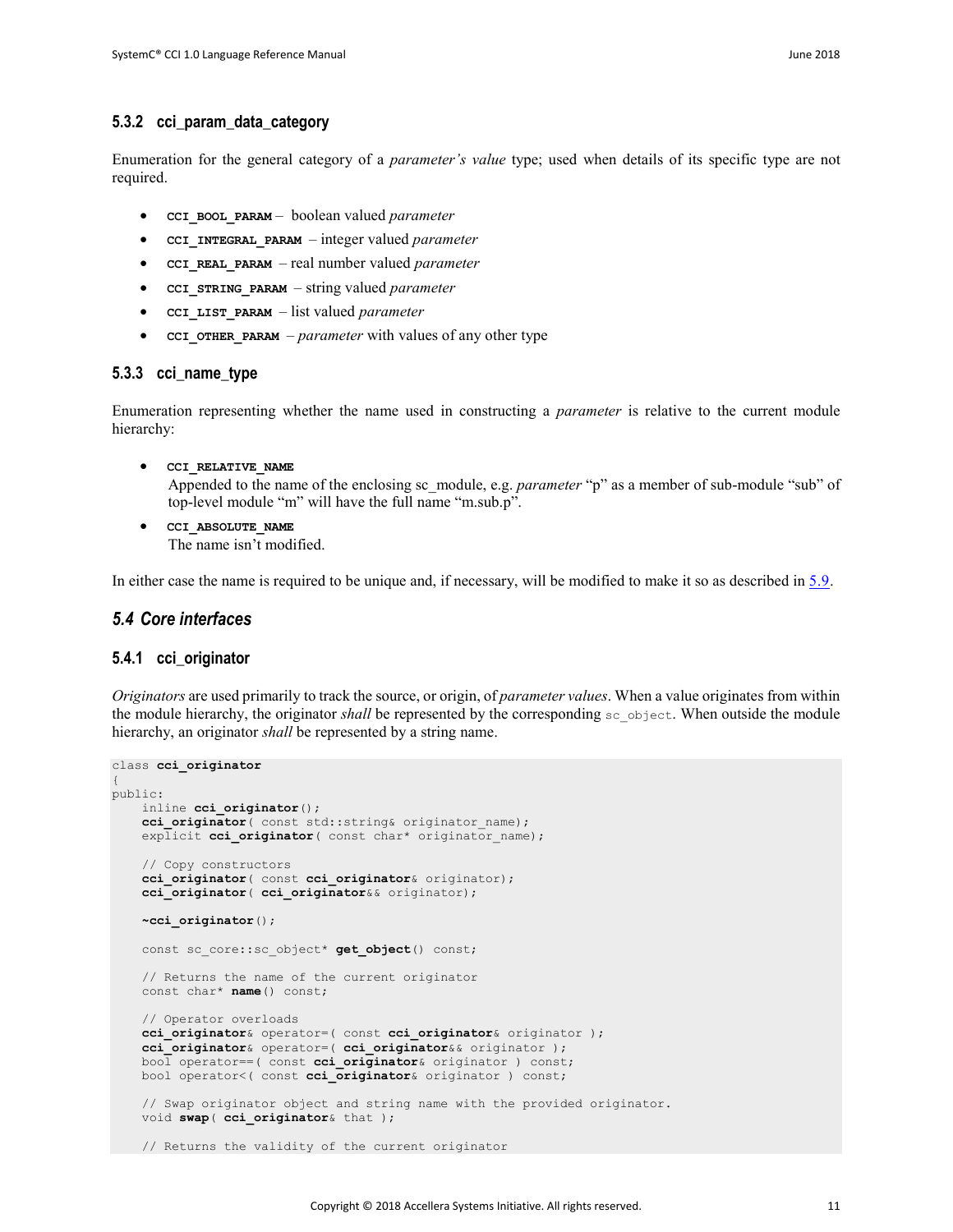```
 bool is_unknown() const;
```
#### **5.4.1.1 Construction**

**cci\_originator**();

};

The *originator* implicitly represents the current sc\_object and will assume its name. This constructor form shall only be *called* from within the module hierarchy.

```
cci originator ( const std::string& originator name );
explicit cci_originator( const char* originator_name );
```
Construct an *originator* with the explicit name; the sc object will be a nullptr. This constructor form shall only be *called* from outside the module hierarchy.

```
cci_originator( const cci_originator& originator );
cci_originator( cci_originator&& originator );
```
Copy and move constructors initialize the object and name from the source. After a move the source **cci\_originator** has a diagnostic "unknown" name and **is\_unknown** returns true.

#### **5.4.1.2 Copy and swap**

**cci\_originator**& operator=( const **cci\_originator**& originator ); **cci\_originator**& operator=( **cci\_originator**&& originator );

Copy and move assignments, initializing the object and name from the source. After a move the source **cci\_originator** has a diagnostic "unknown" name and **is\_unknown** returns true.

void **swap**( **cci\_originator**& that );

Swaps the current **cci\_originator** object and name with those of the provided **cci\_originator**, with guaranteed exception safety.

#### <span id="page-17-0"></span>**5.4.1.3 Identity**

const sc\_core::sc\_object\* **get\_object**() const;

Returns the *originator* object pointer.

const char\* **name**() const;

Returns the name of the *originator*. When an *originator* sc\_object exists, its name is returned; otherwise, the explicit name with which the *originator* was constructed. The returned pointer is non-owning and may be invalidated by the *originator*'s destruction.

bool **is\_unknown**() const;

Returns true if no object or name is defined. Such a state is only likely where the object was the source of a move operation because **cci\_originator** reports an error if neither an *originator* object nor any name is given.

*Example:*

```
cci_originator o1;
sc_assert( !o1.is_unknown() );
cci originator \circ2( std::move(o1) );
sc_assert( o1.is_unknown() );
```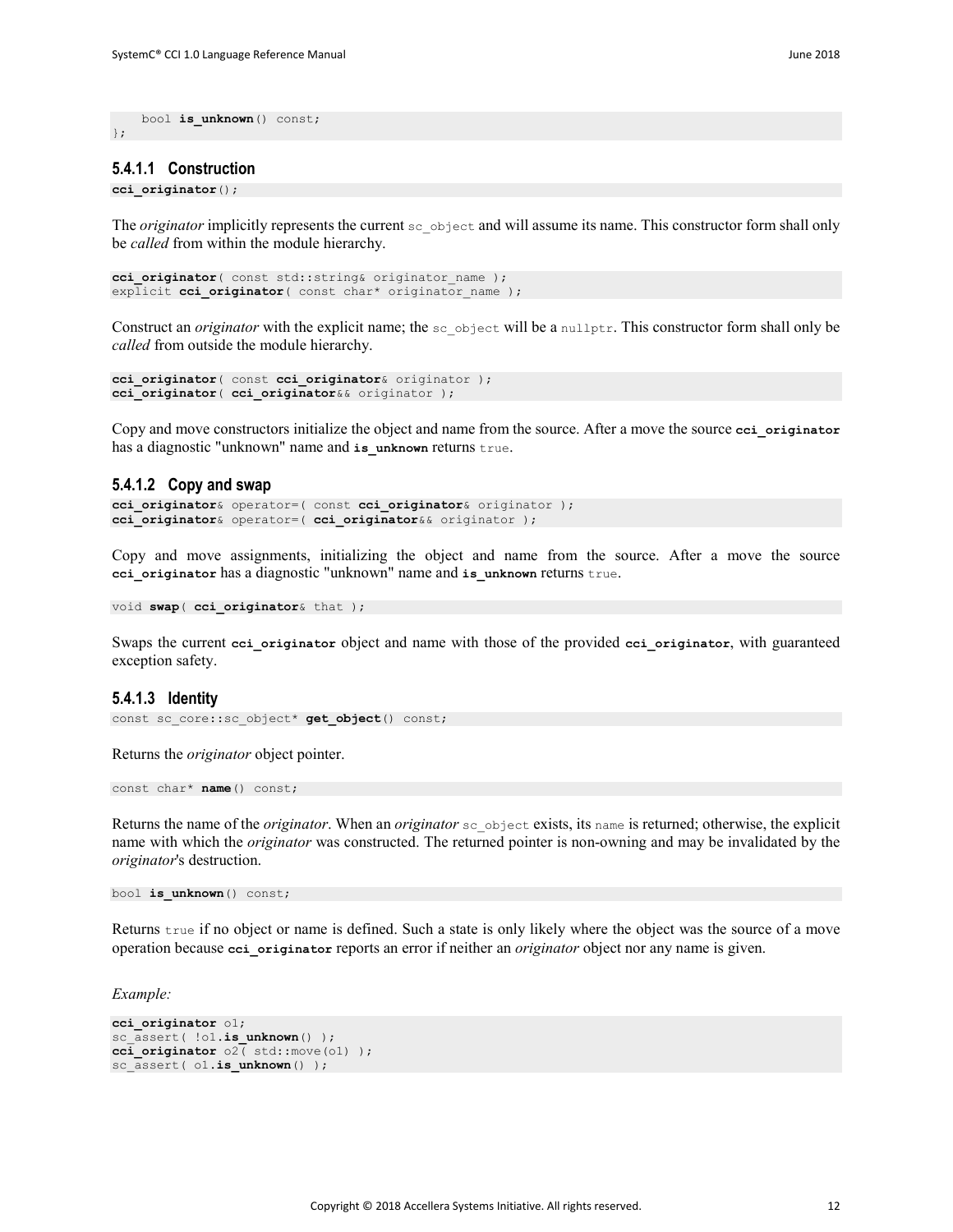#### **5.4.1.4 Comparisons**

bool operator==( const **cci\_originator**& originator ) const;

If either *originator* references an sc\_object, then true is returned only if they both reference the same sc\_object. Otherwise, true is returned if their names are equal.

bool operator<( const **cci\_originator**& originator ) const;

Returns the result of comparing the names as strings.

*Example:*

```
SC_CTOR( test_module ) {
cci_originator o1();
cci_originator o2();
sc_assert( ol == 02 ); // both reference test_module
}
```
## <span id="page-18-0"></span>**5.4.2 cci\_param\_if**

The basic *parameter* interface class, providing metadata and variant value access. Concrete descendant classes such as **cci\_param\_typed** (se[e 5.6.2\)](#page-42-0) provide *implementations*. In particular the **cci\_param\_typed** class provides both the definition of the *underlying data type* and the instantiable object.

```
class cci_param_if : public cci_param_callback_if
{
public:
   // Get and set cci value
   cci_value get_cci_value() const;
    virtual cci_value get_cci_value( const cci_originator& originator ) const = 0;
   void set cci value ( const cci value & val );
   void set_cci_value( const cci_value& val, const cci_originator& originator );
   virtual void set cci value(
       const cci value& val, const void* pwd, const cci originator& originator ) = 0;
   virtual bool \overline{\text{reset}}() = 0;
   virtual cci value get default cci value () const = 0;
   // Value type
    virtual cci_param_data_category get_data_category() const = 0;
    virtual const std::type_info& get_type_info() const = 0;
   // Value origin
   virtual bool is default value() const = 0;
   virtual bool is preset value() const = 0;
    virtual cci_originator get_originator() const = 0;
   virtual cci originator get value origin() const = 0;
   // Name and description
    virtual const char* name() const = 0;
   virtual std::string get description() const = 0;
    virtual void set_description( const std::string& desc ) = 0;
   // Metadata
    virtual void add_metadata( const std::string& name, const cci_value& value,
                                const std::string& desc = "" ) = 0; virtual cci_value_map get_metadata() const = 0;
   // Value protection
   virtual cci param mutable type get mutable type () const = 0;
   virtual bool lock( const void* pwd = nullptr ) = 0;
   virtual bool \text{unlock} ( const void* \text{pwd} = \text{nullptr} ) = 0;
   virtual bool is locked() const = 0;
   // Equality
    virtual bool equals( const cci_param_if& rhs ) const = 0;
   // Handle creation
     virtual cci_param_untyped_handle 
             create_param_handle( const cci_originator& originator ) const = 0;
```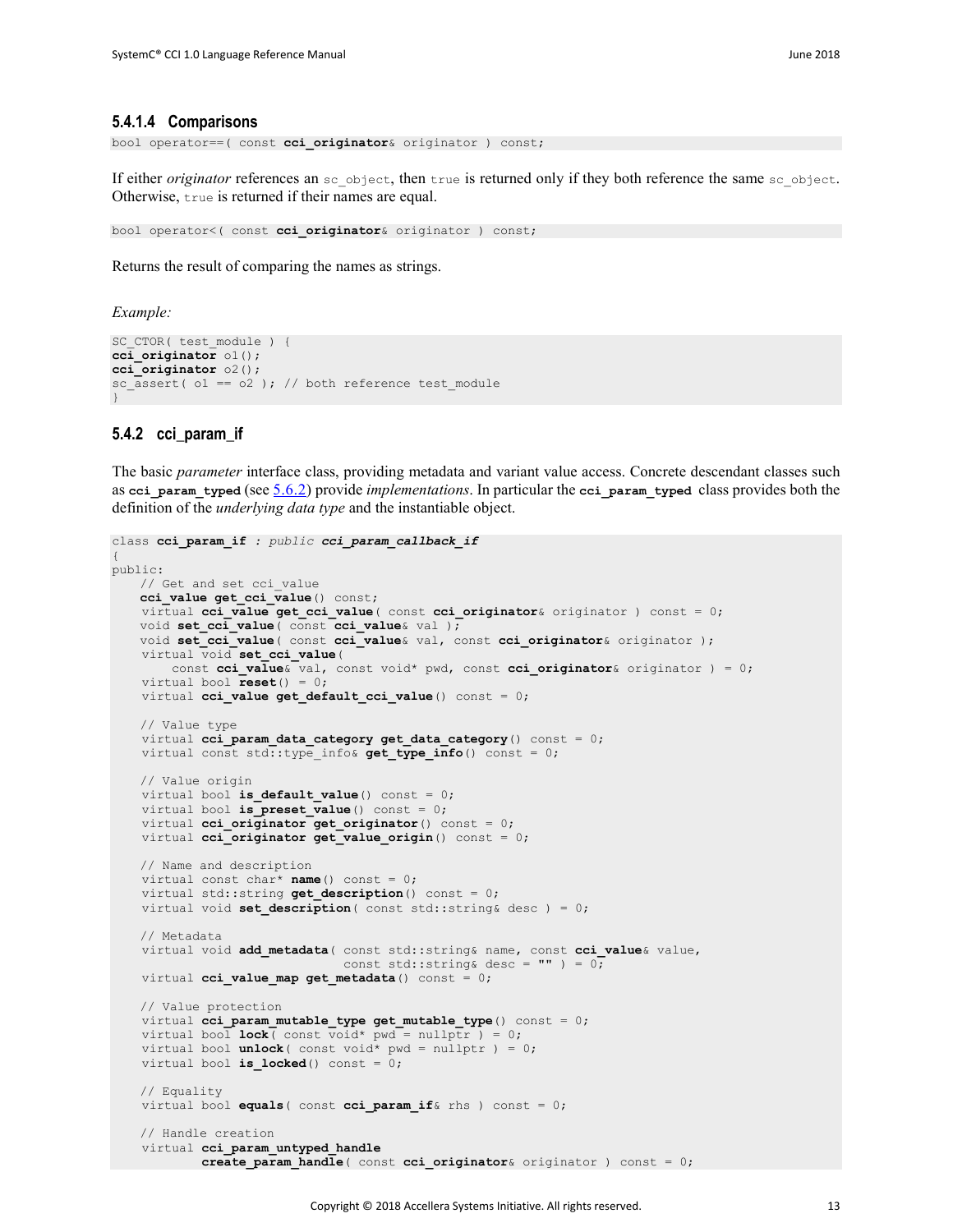```
protected:
   virtual ~cci param if();
   void init( cci broker handle broker );
   void destroy( cci_broker_handle broker );
   // Disabled
    cci_param_if( cci_param_if&& ) = delete;
     cci_param_if( const cci_param_if& ) = delete;
     cci_param_if& operator=( cci_param_if&& ) = delete;
     cci_param_if& operator=( const cci_param_if& ) = delete;
private:
    virtual void preset_cci_value( const cci_value& value, const cci_originator& originator );
   virtual void invalidate all param handles();
   // Get and set raw value
    virtual void set_raw_value( const void* vp, const void* pwd,
                                const cci originator& originator ) = 0;
    virtual const void* get_raw_value( const cci_originator& originator ) const = 0;
    virtual const void* get_raw_default_value() const = 0;
    virtual void add_param_handle( cci_param_untyped_handle* param_handle ) = 0;
    virtual void remove param handle ( cci param untyped handle* param handle ) = 0;
};
```
#### <span id="page-19-0"></span>**5.4.2.1 Value and data type**

The *parameter value* is handled via the variant type **cci\_value**. Statically-typed access is provided by the descendant **cci\_param\_typed** and matching **cci\_param\_typed\_handle** classes.

```
cci_value get_cci_value() const;
cci_value get_cci_value( const cci_originator& originator ) const;
```
Returns a copy of the current *value*. The *originator* value identifies the context for pre- and post-read *callbacks*. If none provided, the *parameter*'s own *originator* (typically the owning module) is used.

```
void set_cci_value( const cci_value& val );
void set_cci_value( const cci_value& val, const cci_originator& originator );
void set_cci_value( const cci_value& val, const void* pwd, const cci_originator& orig );
```
Sets the *parameter* to a copy of the given *value*, applying the given password. A nullptr password is used if none is provided. If no *originator* is provided, the *parameter*'s own *originator* is used. If the variant value cannot be unpacked to the *parameter*'s *underlying data type* then a **CCI\_VALUE\_FAILURE** error is reported.

bool **reset**();

Sets the *value* back to the *initial value* the *parameter* took, i.e. the *preset value* if one exists or the *default value* with which it was constructed. Any pre-write *callbacks* are run before the *value* is reset, followed by any post-write *callbacks*, and finally the *value origin* is set to the original *originator* of the restored *value*.

**reset** has no effect on a locked parameter and returns false; a locked parameter must be explicitly unlocked before a successful **reset** can be performed.

**cci\_value get\_default\_cci\_value**() const;

Returns a copy of the *default value* the *parameter* was constructed with.

**cci\_param\_data\_category get\_data\_category**() const;

Returns the *parameter*'s underlying data category.

const std::type info& get type info() const;

Returns the C++ typeid of the *parameter*'s *underlying data type*.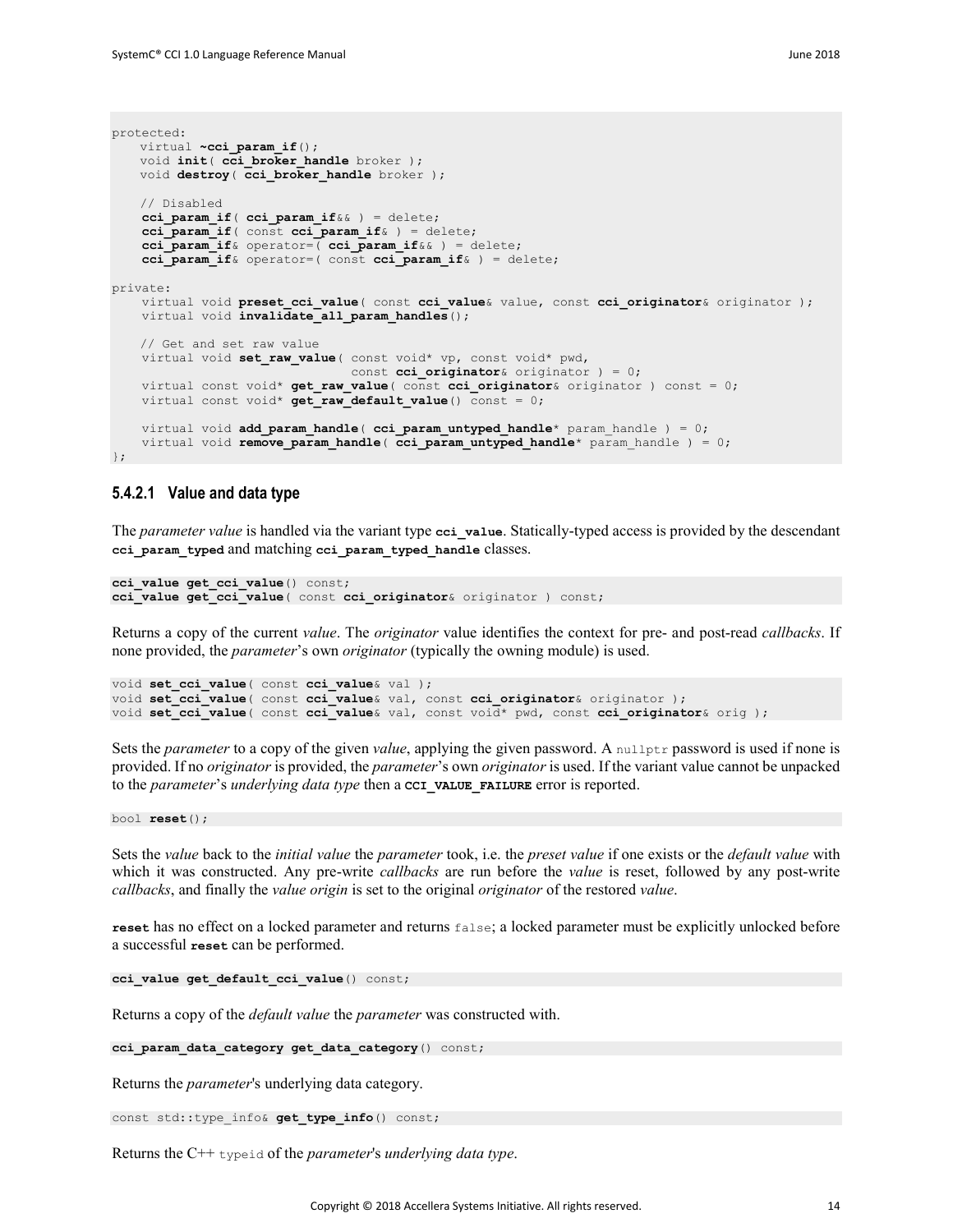# **5.4.2.2 Raw value access**

These private methods are accessible only by *parameter implementations*. They facilitate the exchange of *parameter values* between arbitrary *parameter implementations* from levels in the *parameter* inheritance hierarchy where the specific *value* type is not known. They provide no type safety.

void **set\_raw\_value**( const void\* vp, const void\* password, const **cci\_originator**& originator );

Overwrite the stored *value* with the given *value* vp, which *shall* point to a valid object of the *parameter*'s *underlying data type*. In detail:

- vp *shall not* be nullptr
- testing the write-lock state and the password validity if locked
- invoking pre-write *callbacks* with the given *originator*, aborting the write if *callbacks* reject it
- copying the value from vp
- invoking post-write *callbacks* with the given *originator*
- setting the *value origin*

const void\* **get\_raw\_value**( const **cci\_originator**& originator ) const;

Return a type-punned pointer to the *parameter*'s current *value* after first invoking the pre-read and then post-read *callbacks*, both with the given *originator*.

const void\* **get\_raw\_default\_value**() const;

Return a type-punned pointer to the *parameter*'s *default value*.

### <span id="page-20-0"></span>**5.4.2.3 Value origin**

Methods to determine the origin of the *parameter*'s current *value*:

bool **is\_default\_value**() const;

Returns true if the current *value* matches the *default value* with which the *parameter* was constructed, using the equality operator of the *underlying data type*.

NOTE: this is a statement about the current *value* rather than its provenance; it does not mean that the *parameter value* is untouched since its construction, simply that the current *value* matches the *default value*.

bool **is\_preset\_value**() const;

Returns true if the current *value* matches the *preset value* set via the *parameter*'s *broker* using **set preset cci value** see [\(5.4.3.4\)](#page-28-0). Returns false if there is no *preset value*.

The comparison is performed by the equality operator of the underlying data type against the unpacked *preset* **cci\_value**.

NOTE: this is a statement about the current *value* rather than its provenance; it does not mean that the *parameter value* is untouched since its construction, simply that the current *value* matches the *preset value*.

**cci\_originator get\_originator**() const;

Returns a copy of the *originator* supplied when the *parameter* was constructed.

**cci\_originator get\_value\_origin**() const;

Returns a copy of the *originator* of the most recent write to the *parameter value*: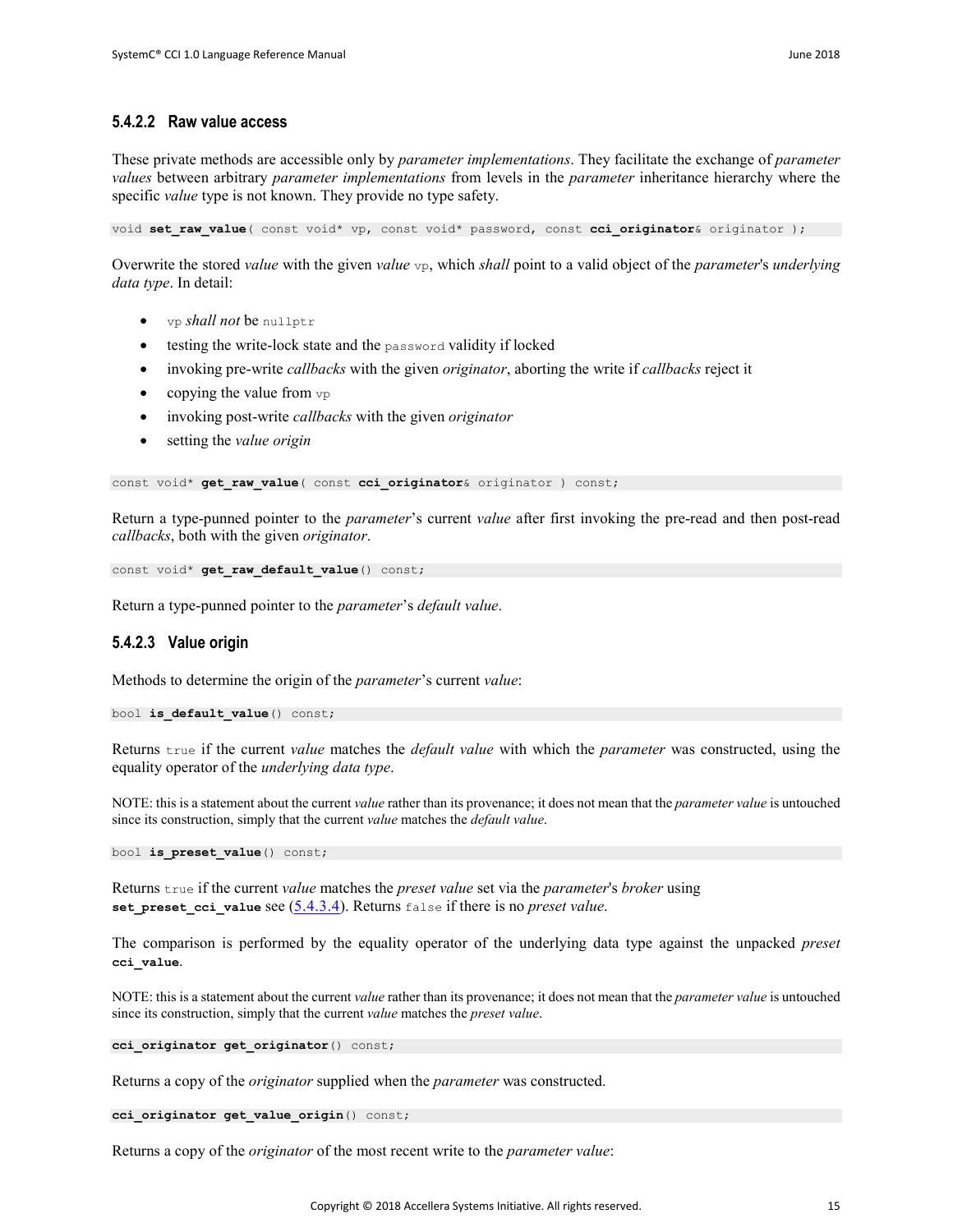- 1. The *originator* supplied as a (possibly default) constructor argument when the *parameter* was constructed; semantically this is the point where the *default value* was set.
- 2. The *originator* supplied if the *preset value* was set by **cci\_broker\_if**::**set\_preset\_cci\_value**.
- 3. The *originator* supplied to explicit overloads of **set\_cci\_value** and **set\_raw\_value**.
- 4. For all indirect writes via methods of **cci\_param\_if**, the constructor *originator* (described in case 1).
- 5. For all writes via methods of **cci\_param\_untyped\_handle** and **cci\_param\_typed\_handle**, the *originator* given when creating/getting the *handle*.

#### **5.4.2.4 Name and description**

```
const char* name() const;
std::string get_description() const;
void set_description( const std::string& desc );
```
**name** returns the guaranteed-unique form of the name given when constructing the (*typed*) *parameter* (see [5.9\)](#page-56-0).

A *parameter may* carry a textual description, given as a std::string. An application is encouraged to use this to ensure that *parameters* are adequately documented, e.g. when enumerated in log files. The description is initialized during construction of the concrete **cci\_param\_typed** object but *may* be subsequently updated via the *parameter* object (not a *handle*) using **set\_description** and retrieved with **get\_description**.

#### **5.4.2.5 Metadata**

```
void add_metadata( const std::string& name, const cci_value& value, const std::string& desc = ""
);
cci_value_map get_metadata() const;
```
A *parameter may* carry arbitrary metadata, presented as a **cci\_value\_map** of **cci\_value\_list** pairs (**cci\_value** value, std::string description). Metadata items are added piecewise using **add\_metadata** and *shall* not be modified or removed since there is no direct access to the underlying map. The metadata is accessed through the return value of **get\_metadata**, which is a deep copy of the metadata (in contrast to the reference returned by **cci\_value**::**get\_map**). This may be a performance consideration if using metadata extensively.

*Example:*

```
p.add_metadata( "alpha", cci_value( 2.0 ) ); // description defaulted
p.add_metadata( "beta", cci_value( "faint" ), "Beta description" );
cci_value_map meta = p.get_metadata();
cci_value::const_list_reference val = meta["beta"].get_list();
sc assert( val[0].get string() == "faint" );
sc_assert( val[1].get\_string() == "Beta description" );
```
## <span id="page-21-0"></span>**5.4.2.6 Protecting parameters**

Although *parameters* are commonly both visible and modifiable this may be undesirable:

- Discoverable *parameters* may become an inadvertent API. Adding the *parameters* to a *local broker can* prevent discovery.
- Model structure is generally fixed after the elaboration phase, so being able to modify structural *parameters* during the simulation can mislead. Restricting the *parameter*'s mutability to **CCI\_IMMUTABLE\_PARAM** will reject such misuse with a **CCI\_SET\_PARAM\_FAILURE** (see [5.8\)](#page-55-0) error.
- *Parameters may* be modifiable during simulation but locked as read-only for an application, for example used to publish status. The publisher *may* **unlock** the *parameter* prior to updating it, then **lock** it again, or more concisely use a setter that accepts a password (but note the special-case behavior of nullptr passwords below). Attempts to change a locked *parameter's value* without a password are rejected with a **CCI\_SET\_PARAM\_FAILURE** error.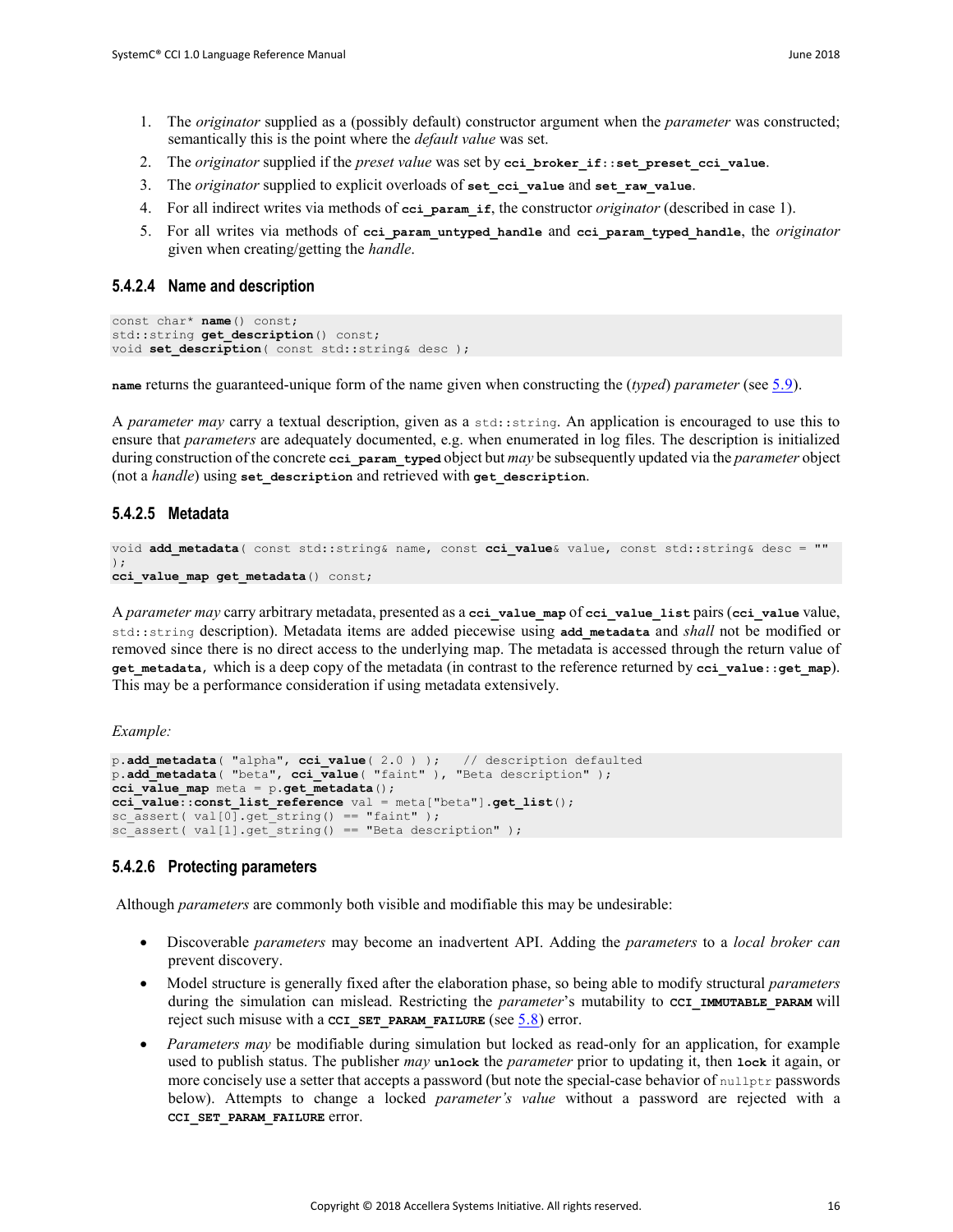NOTE: *parameter* locking is orthogonal to *parameter* mutability: a **CCI\_IMMUTABLE\_PARAM** *may* be locked and unlocked again but will remain always read-only.

**cci\_param\_mutable\_type get\_mutable\_type**() const;

Returns the *parameter*'s mutability type as described in [5.3.1.](#page-15-4)

bool **lock**( const void\* password = nullptr );

**lock** makes the *parameter*'s *value* password protected:

- if the *parameter* is unlocked then it becomes locked with a "password" address (ideally some pointer specific to the locking entity, such as its own this):
	- $\circ$  the given password, if it is not nullptr
	- o otherwise, with an *implementation-defined* private password unique to the *parameter*; a *parameter* locked in this way *shall* be explicitly unlocked for its *value* to be set; setters that delegate to **set\_cci\_value** and **set\_raw\_value** with a nullptr password will not override the lock (as would happen with an explicit non nullptr password)
- if the *parameter* is locked then:
	- o if it already has the given password then it remains locked with it
	- $\circ$  if it has the default nullptr password then this is upgraded to the given password
	- o otherwise it remains locked by the previous password

**lock** returns true if the *parameter* is now locked with the given password; returning false means the *parameter* is also locked but previously by some other password.

bool **unlock**( const void\* password = nullptr );

To unlock a locked *parameter*, *call* **unlock** with the same password used for the latest successful *call* to **lock**. If locked without a password, a parameter *may* also be unlocked (by anyone) without a password. It returns true if the *parameter* became unlocked from this *call*, false otherwise (i.e. either the *parameter* remains locked or it was already unlocked).

NOTE: locking does not nest; a *parameter* locked twice with the same password will be unlocked by a single **unlock** with that password.

bool **is\_locked()** const;

Returns true if the *parameter* is currently locked.

#### **5.4.2.7 Equality test**

bool **equals**( const **cci\_param\_if**& rhs ) const;

Returns true if both the type and *value* of the *parameter* argument match this *parameter* as determined by **get\_type\_info** and **get\_raw\_value**. The *value* comparison is delegated to the *parameter*'s *underlying data type*.

*Example:*

```
cci param<short> iS( "iS", 3 );
cci_param<long> iL( "iL", 3 );<br>sc assert( !iS.equals( iL ) );
                                                                     // short and long are distinct types
sc_assert( iS.get_cci_value() == iL.get_cci_value() ); // but all integer types do fit "3"
```
#### <span id="page-22-0"></span>**5.4.2.8 Callbacks**

*Callback* functions *may* be registered for access to the *parameter value*. The complete *callback* interface is extensive since it is the product of functions supporting different phases of invocation, different *parameter* data types, both global and member functions, and is distributed across both *typed* and *untyped parameter* classes and both object and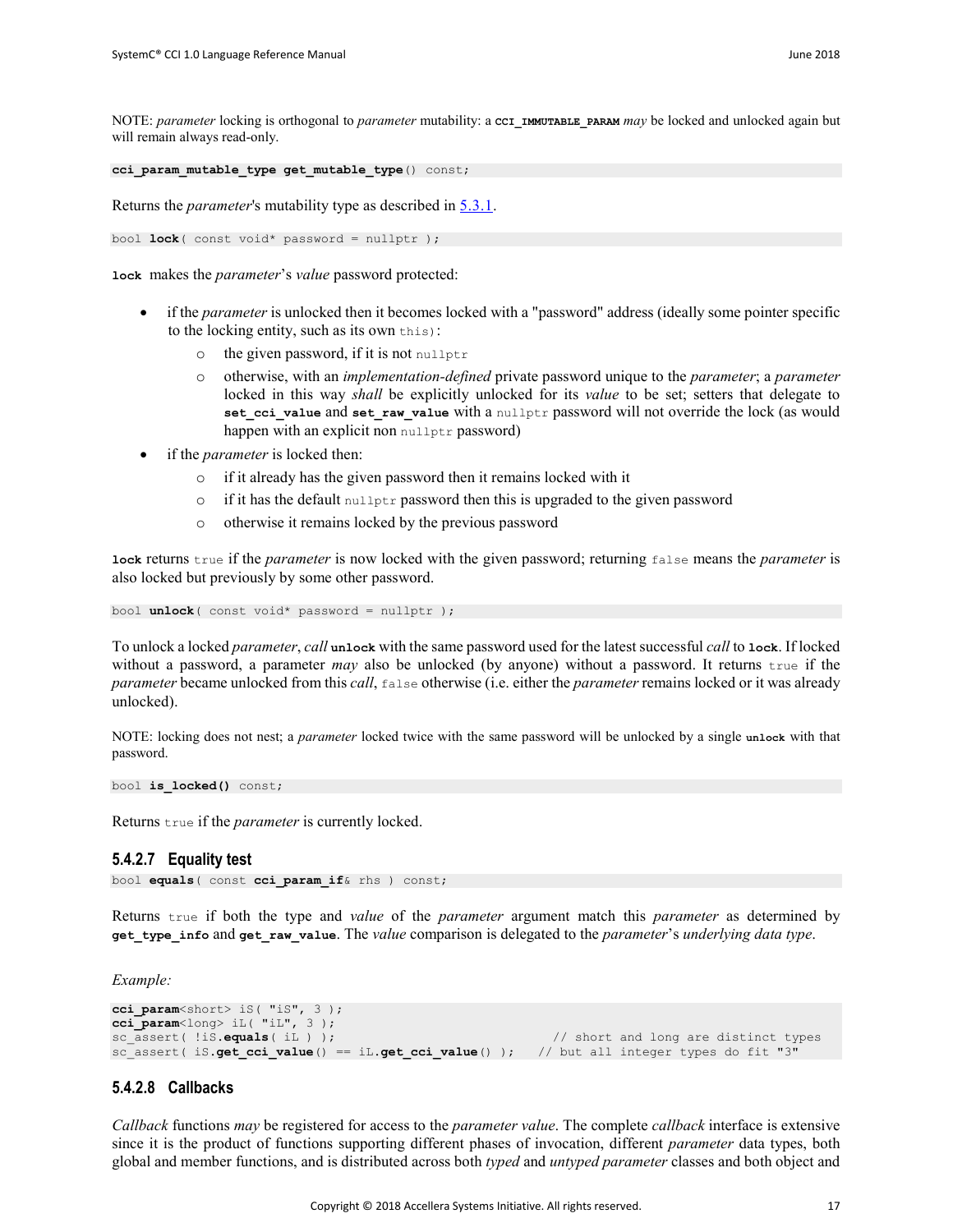*handle* interfaces. Therefore the treatment here is not a monolithic exploration of the functions but decomposes it structurally. Although *parameter* types are a property of the *derived typed* classes, they are discussed here so as to have a single coherent description of *callbacks*.

*Callbacks shall* be registered against one of the stages of *value* access:

- 1. **register\_pre\_read\_callback**:
	- *callback* is invoked before the *value* is read
	- signature: void callback(const **cci\_param\_read\_event**<T>& ev)
- 2. **register\_post\_read\_callback**:
	- *callback* is invoked after the *value* is read (i.e. just before the *value* read is returned to the caller)
	- signature: void callback(const **cci\_param\_read\_event**<T>& ev)

#### 3. **register\_pre\_write\_callback**:

- *callback* is invoked before the new *value* is written
- *callback* is explicitly a validator for the new *value*; by returning false it signals that the write *should not* proceed, in which case a **CCI\_SET\_PARAM\_FAILURE** error report is immediately issued
- signature: bool callback(const **cci\_param\_write\_event**<T>& ev)
- 4. **register\_post\_write\_callback**:
	- *callback* is invoked after the new *value* is written
	- signature: void callback(const **cci\_param\_write\_event**<T>& ev)

Multiple *callbacks* may be registered for each stage in which case they will be invoked in the order of their registration. If a *callback* throws an exception (including as part of error reporting) then this immediately propagates through the cci framework code without further *callbacks* being invoked and leaving all existing state modifications intact. For example a throw from a post-write *callback* will leave the *parameter* with the new *value*, which may surprise a user expecting assignment to have the commonly-supported copy-and-swap semantics. If *callbacks* are used to update complex state then consideration *should* be given to at least providing a basic exception guarantee (that system invariants are not violated).

The event object passed to the *callback* function carries the current *parameter value*, and also the new *value* for pre/post-write *callbacks*. Event objects passed to *callbacks* registered through the *typed* parameter interface **cci\_param\_typed<T>**/**cci\_param\_typed\_handle<T>** convey the *values* as references to the actual type T. Event objects passed to *callbacks* registered through the *untyped parameter* interface cci untyped param/ **cci\_param\_untyped\_handle** convey the *values* as references to **cci\_value**.

For each access stage a pair of overloads exists for registering *callbacks*: one which creates a functor from the given global/class-static method and another which creates a functor for the given member function:

#### *Example:*

```
cci_callback_untyped_handle h1 = 
     param.register_pre_read_callback( &global_callback );
cci_callback_untyped_handle h2 = 
   -<br>param.register_pre_read_callback( &myclass::member_callback, &myclass_object );
```
Note that registration functions of this form are not present in the basic **cci\_param\_if**, but are introduced in **cci\_param\_untyped** and **cci\_param\_untyped\_handle** for *callbacks* with *untyped* event objects (see [5.6.2.6\)](#page-46-1), and **cci\_param\_typed** and **cci\_param\_typed\_handle** for *callbacks* with *typed* event objects (see [5.6.4.4\)](#page-50-0).

Although the *handle* object returned from *callback* registration encapsulates the function to be *called* and its arguments, from an application perspective it's an opaque token to be used if the *callback* is to be explicitly unregistered: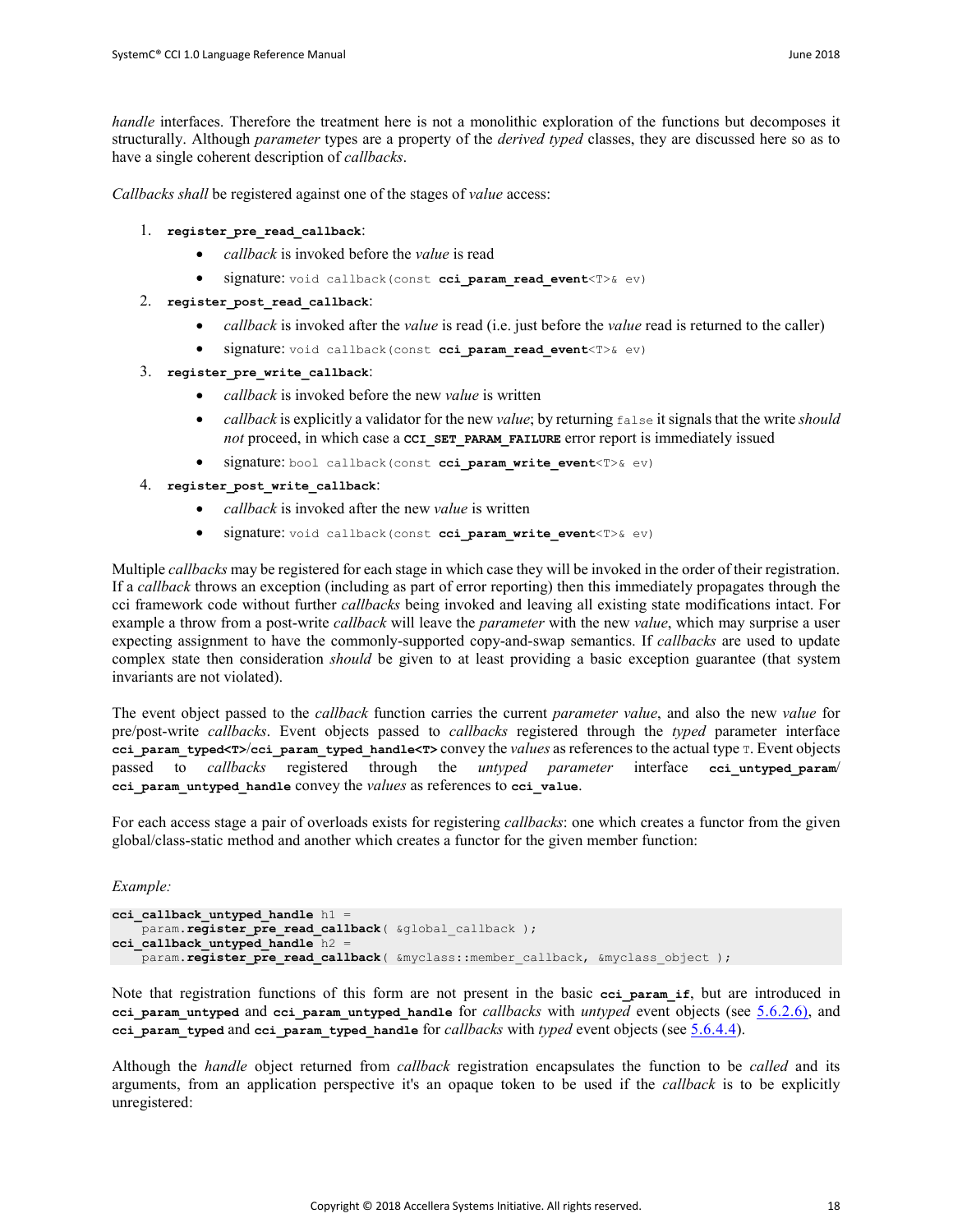#### *Example:*

bool success = param.**unregister\_pre\_read\_callback**( h1 );

returning true if that *callback handle* was successfully removed from the *callbacks* for that phase. A specific *callback shall* be unregistered by providing the *callback handle* returned when it was registered and unregistering against the correct access stage. Specifically, the *handle* returned from **register\_pre\_write\_callback** *shall* be passed to **unregister\_pre\_write\_callback**.

Unregistration is only necessary if the *callback* is to be suppressed during the lifetime of the *parameter*, since it is not an error to destroy a *parameter* that has *callbacks* remaining registered. true is returned if the unregistration was successful. The *callback handle* is only useful for later unregistration; if the *callback* is to remain for the lifetime of the *parameter* then the *handle* need not be stored.

Lambda functions may also be conveniently used, either simply in place of an explicit function:

#### *Example:*

```
// Running count of times that parameter is set to zero
param.register_post_write_callback( [this](auto ev){ this->num_zeroes += ev.new_value == 0; } );
```
or to adapt a generic member function with instance-specific *parameters*:

#### *Example:*

```
void audit::updated( const cci:: cci param write event<int>& ev, string category );
```
// Updates to wheels register as mileage, those to axles register as maintenance, C++11 wheel1.**register\_post\_write**( [this](auto ev){ this->updated(ev, "mileage");} ); wheel2.register\_post\_write( [this](auto ev){ this->updated(ev, "mileage"); } ); shaft.register\_post\_write( [this](auto ev){ this->updated(ev, "maintenance");} );

Achieving similar results in a  $C+03$  environment (given a  $C+03$ -supporting implementation of CCI):

*Example:*

```
// Running count of times that parameter is set to zero
void count zero writes( const cci param write event<int>& ev ) {
 num zeroes += ev.new value == 0;}
param.register post write callback( audit::count zero writes, this );
```
and to adapt a function, sc\_bind *can* be used:

*Example:*

```
wheel1.register post write( sc bind(&audit::updated, this, sc unnamed:: 1, "mileage") );
wheel2.register_post_write( sc_bind(&audit::updated, this, sc_unnamed::_1, "mileage") );
shaft.register post write ( sc bind (&audit::updated, this, sc unnamed:: 1, "maintenance") );
```
#### **Basic registration interface**

The interface provided through **cci\_param\_if** is intended for use by *derived parameters* and *parameter handles*. An application will find it more convenient to use the registration overloads exposed by those classes. Only the pre-read phase is detailed here; the behavior of the other three phases is essentially the same:

```
typedef cci_param_pre_read_callback<>::type
         cci_param_pre_read_callback_untyped; 
cci_callback_untyped_handle register_pre_read_callback( 
    const cci_callback_untyped_handle& cb, const cci_originator& orig );
```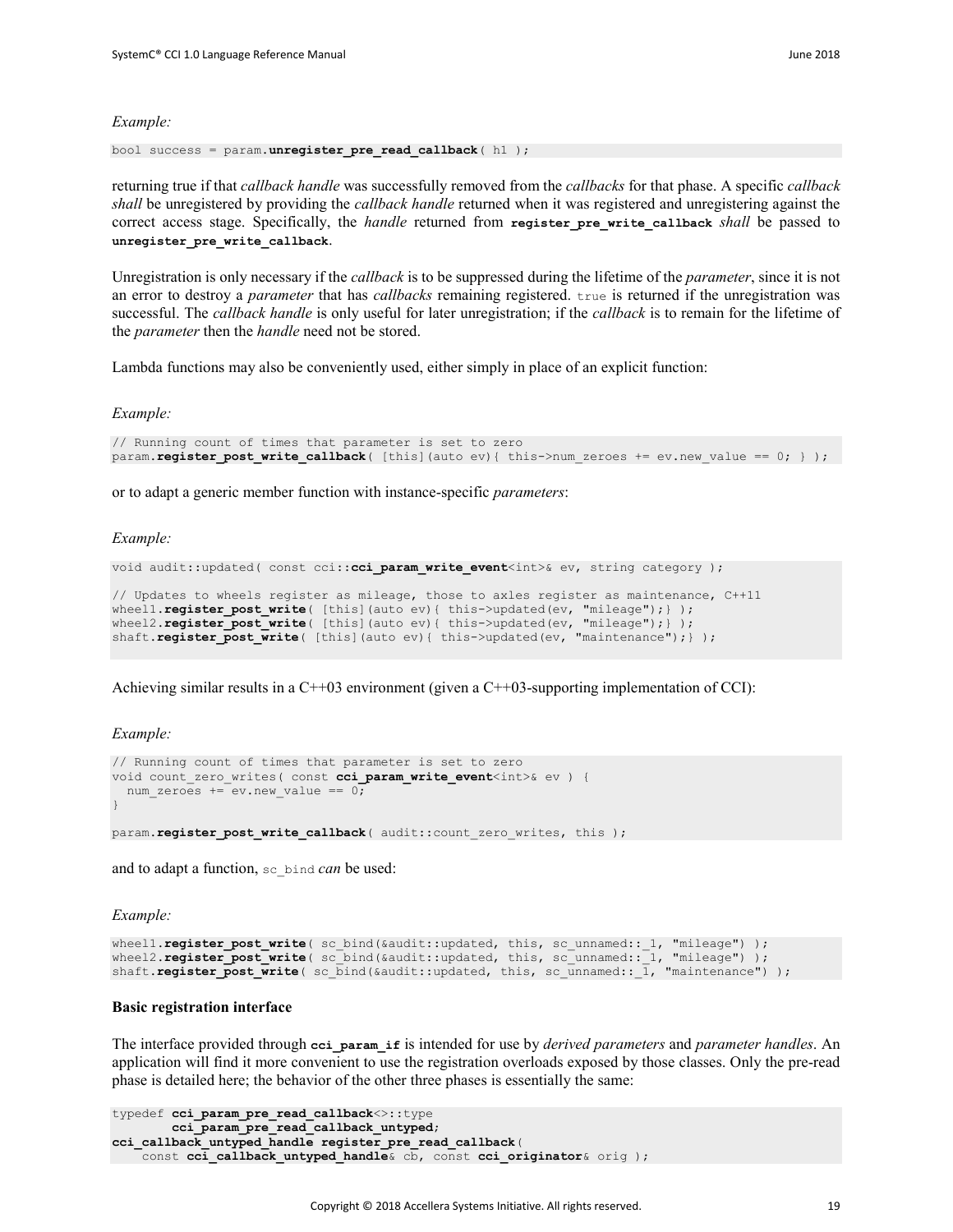The *callback handle* is paired with the given *originator* and appended to the list of pre-read *callbacks*, and a copy of the *callback handle* is returned. The *originator* is presented to the *callback* through **cci\_param\_[read|write]\_event::originator**.

#### **Unregistering all callbacks:**

In addition to unregistering a specific *callback handle*, all *callbacks* for all four phases registered by a specific *originator may* be removed:

bool **unregister\_all\_callbacks**( const **cci\_originator**& orig );

returning true if any *callback* was unregistered. The *originator* might be retrieved from **get\_originator** on the *parameter* object or *parameter handles*; for *handles* a possible shortcut is **cci\_broker\_handle**::**get\_originator** since all *parameter handles* created from a *broker handle* share its *originator*.

#### **Testing for callbacks**

```
bool has_callbacks() const;
```
Returns true if any *callbacks* are registered against the *parameter*, regardless of the *originator* or phase.

#### **5.4.2.9 Parameter handle management**

```
cci_param_untyped_handle create_param_handle( const cci_originator& originator ) const;
```
Creates and returns a *handle*, as described in [5.6.3,](#page-46-0) for the *parameter*. The *handle*'s *originator* is set to the given *originator*. The returned *handle* is certain to be valid and remains so until the *parameter* is destroyed.

```
private:
void add param handle ( cci param untyped handle* param handle ) = 0;
void remove_param_handle( cci_param_untyped_handle* param_handle ) = 0;
```
The explicit decoupling of *parameter* object and *handle* lifetimes requires that a list of (*parameter*, *handle*) pairs is maintained, such that destroying a *parameter shall* invalidate all *handles* to it. The CCI design places this responsibility upon the *parameter* at the API level (the *implementation* may delegate it beyond this), which requires these methods to add and remove *handles*. They are private and provided solely for the cci param untyped handle *implementation's* use.

#### <span id="page-25-1"></span>**5.4.2.10 Destructor**

```
~cci_param_if();
```
This destructor *shall* be overridden by subclass to address:

- discarding of all registered *callbacks*
- invalidation of any cci param [un]typed handle pointing to this *parameter*, after which their is valid method returns false and most operations on the *handle* will fail with an error report
- unregistration of the *parameter* name, meaning that a subsequently created *parameter* with the same hierarchical name *shall* be created without having a unique suffix appended
- removal from the broker, with the *preset value* (if any) being marked as unconsumed

#### <span id="page-25-0"></span>**5.4.3 cci\_broker\_if**

The *broker* interface provides *parameter* un/registration, name-based *parameter* lookup and *value* retrieval, *preset value* management, and *parameter* creation/destruction callbacks. A default *implementation* is provided by **cci\_utils::consuming\_broker** described in [5.7.3.](#page-54-1) *Brokers* are typically accessed through a **cci\_broker\_handle** (see  $\frac{5.7.1}{2}$ ) obtained from cci get broker (see  $\frac{5.7.2}{2}$ ).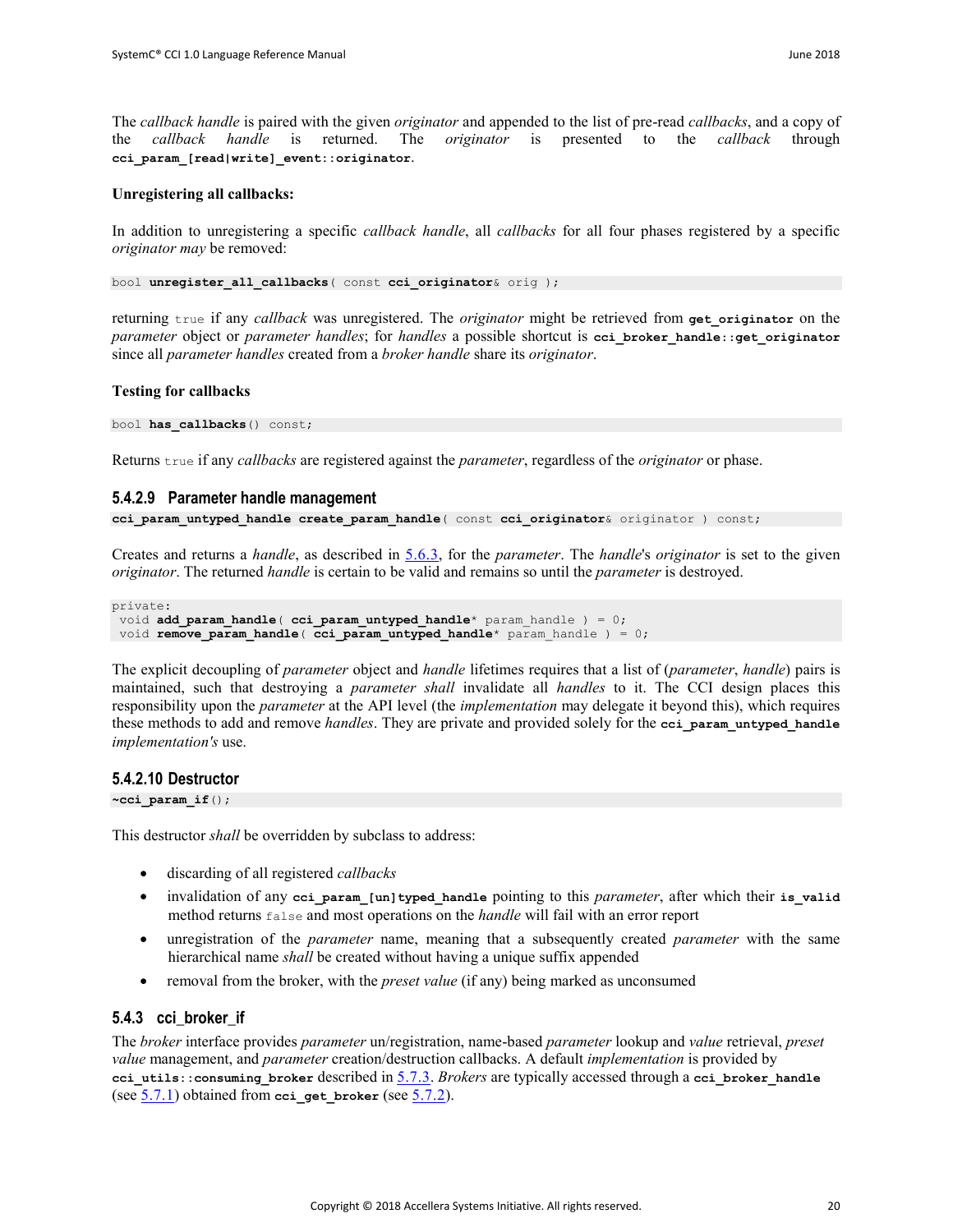class **cci\_broker\_if**

{

```
public:
    // Broker properties
   virtual const char* name() const = 0;virtual bool is global broker() const = 0;
   // Parameter access
    virtual cci_param_untyped_handle get_param_handle(
         const std::string& parname, const cci_originator& originator ) const = 0;
     virtual cci_originator get_value_origin(
         const std::string& parname ) const = 0;
    virtual cci value get cci value ( const std::string& parname,
         const cci_originator& originator = cci_originator() ) const = 0;
   // Bulk parameter access
     virtual std::vector <cci_param_untyped_handle> get_param_handles(
       const cci originator& originator = cci originator() ) const = 0;
    virtual cci_param_range get_param_handles(
         cci_param_predicate& pred, const cci_originator& originator ) const = 0;
   // Parameter initialization
    virtual bool has_preset_value( const std::string& parname ) const = 0;
    virtual void set_preset_cci_value(
         const std::string& parname, const cci_value& cci_value,
         const cci_originator& originator ) = 0;
    virtual cci value get preset cci value ( const std::string& parname ) const = 0;
     virtual cci_originator get_preset_value_origin(
        const std::string& parname ) const = 0;
    virtual void lock_preset_value( const std::string& parname ) = 0;
    virtual std::vector<cci name value pair> get unconsumed preset values() const = 0;
     virtual cci_preset_value_range get_unconsumed_preset_values(
        const cci_preset_value_predicate& pred ) const = 0;
     virtual void ignore_unconsumed_preset_values(
         const cci_preset_value_predicate& pred ) = 0;
    // Handle creation
     virtual cci_broker_handle create_broker_handle(
             const cci_originator& originator = cci_originator() ) = 0;
     // Callbacks
     virtual cci_param_create_callback_handle register_create_callback(
        const cci param create callback&, const cci originator& ) = 0;
    virtual bool unregister_create_callback(
        const cci_param_create_callback_handle&, const cci_originator& ) = 0;
     virtual cci_param_destroy_callback_handle register_destroy_callback(
        const cci_param_destroy_callback&, const cci_originator& ) = 0;
     virtual bool unregister_destroy_callback(
         const cci_param_destroy_callback_handle&, const cci_originator& ) = 0;
     virtual bool unregister_all_callbacks( const cci_originator& ) = 0;
   virtual bool has callbacks() const = 0;
   // Parameter un/registration
    virtual void add_param( cci_param_if* par ) = 0;
   virtual void remove param ( cci param if* par ) = 0;
protected:
    virtual ~cci_broker_if();
   // Disabled
     cci_broker_if( cci_broker_if&& ) = delete;
     cci_broker_if( const cci_broker_if& ) = delete;
    cci_broker_if& operator=( cci_broker_if&& ) = delete;
     cci_broker_if& operator=( const cci_broker_if& ) = delete;
};
```
#### **5.4.3.1 Broker properties**

A *broker* is constructed with a name, which is made unique if necessary by **cci\_gen\_unique\_name** (see [5.9\)](#page-56-0). *Broker* names are provided for identification which is helpful for debug and logging.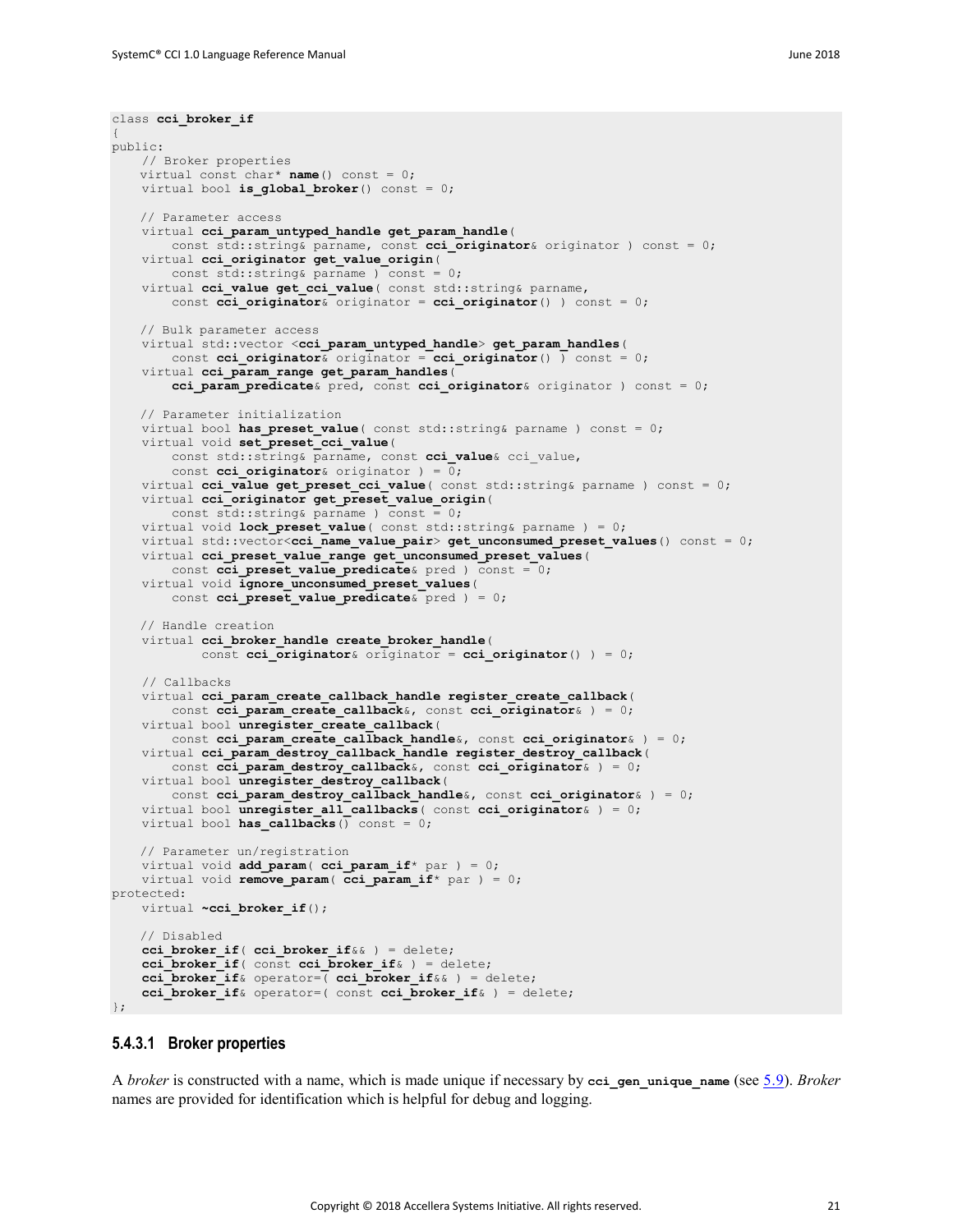const std::string& **name**();

Returns the broker's name.

bool **is\_global\_broker**() const;

Returns true for the *global broker*, false otherwise.

#### **5.4.3.2 Individual parameter access**

A *broker* provides *handles* to access the *parameters* it manages.

```
cci_param_untyped_handle get_param_handle(
    const std::string& parname, const cci_originator& originator ) const = 0;
```
Given the full hierarchical name of a *parameter* registered on this *broker* and the *originator* to record as the source of writes through the *handle*, it returns a newly-created *handle* for the *parameter*. If the name doesn't match any *parameter* then the *handle* is explicitly invalid.

*Example:*

```
cci param<int> p( "p1", 42 ); \frac{1}{2} // CCI_RELATIVE_NAME
cci param handle ph = broker.get param handle( "p1" ); // get uses CCI ABSOLUTE NAME
sc assert( !ph.is valid() );
ph = broker.get_param_handle( "testmod.p1" );
sc assert( ph.is valid() );
```
For convenience and potential efficiency a small subset of the *parameter* functionality is made directly available:

```
cci originator get value origin ( const std::string& parname ) const = 0;
cci_value get_cci_value( const std::string& parname,
    const cci_originator& originator ) const = 0;
```
**get\_value\_origin** returns a copy of the *originator* that most recently set the *parameter*'s *value*, or if the *parameter* is not currently registered then an *originator* for which **is unknown** (see [5.4.1.3\)](#page-17-0) is true.

#### **5.4.3.3 Bulk parameter access**

Retrieves a vector of *handles*, created for the given *originator*, to all *parameters* registered with the *broker* (and in the case of *local brokers*, also those registered on the parent brokers), optionally interposing a filtering predicate such that iterating through the vector skips past the *handles* that the predicate rejects:

```
std::vector <cci_param_untyped_handle> get_param_handles(
    const cci_originator& originator = cci_originator() ) const;
cci_param_range get_param_handles(
   cci param predicate& pred, const cci originator& originator ) const;
```
Note that generating a *handle* for every *parameter* (and subsequently removing them when the vector is destroyed) may be expensive. Note also that the predicate form doesn't avoid this expense – in the following example *handles* for *parameters* "b" and "c" are still generated, merely hidden by the range iterator.

*Example:*

```
cci_param<int> pa( "a", 1 );
cci_param<std::string> pb( "b", "foo" );
cci_param<double> pc( "c", 2.0 );
cci_param<short> pd( "d", 3 );
// Simple predicate accepting only numeric params
cci_param_predicate pred([]( const cci_param_handle&p )
\left\{ \begin{array}{c} \end{array} \right. return p.get_data_category() == CCI_NUMBER_PARAM;
     } );
```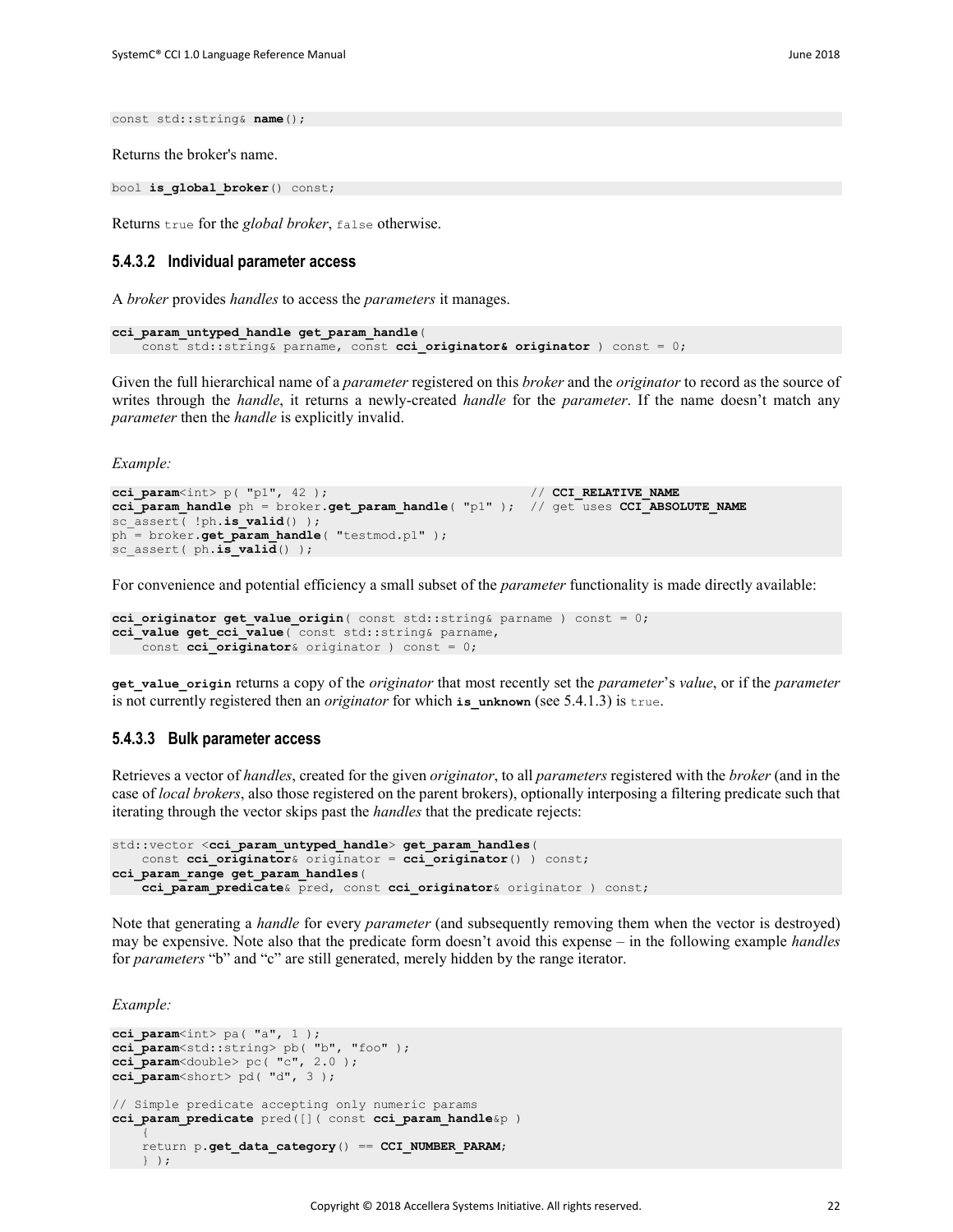```
cci_param_range r = broker.get_param_handles( pred );
for( auto p : r )
   cout << p.name() << endl; // lists "a" and "d"
```
#### <span id="page-28-0"></span>**5.4.3.4 Parameter initialization**

A newly-created *parameter* has the *default value*, with which it was constructed. This *may* be supplanted by a *preset value*, supplied by the *broker* to which the *parameter* is added. *Parameters* are re-initialized in this same way, with the *preset value* having precedence over the *default value*, when **reset**.

virtual bool **has preset value** ( const std::string& parname ) const = 0;

Indicates whether the *broker* has a *preset value* for the specified *parameter*.

```
void set_preset_cci_value(
          const std::string& parname, const cci_value& cci_value,
         const cci originator& originator );
```
Sets the *preset value* for the *parameter* with the given full hierarchical name. Whenever a *parameter* of that name is added to the *broker* its *value* will be set to the given *preset value* and the **value\_origin** to the given *originator*. Updating the *preset value* after *parameter* construction is permitted and will have effect on subsequent calls to **reset**.

Note that the **cci\_value** added *shall* support template<typename T> **get** for the **cci\_param**<T> being added or a **CCI** VALUE FAILURE error will be reported. In the following example the value of  $q$ Num will be displayed as "17.0" (small int successfully coerced as double) but the construction of qStr will report **CCI\_VALUE\_FAILURE** and depending upon sc\_report\_handler configuration, either throw the error report or proceed without applying the configuration.

*Example:*

```
cci_get_broker().set_preset_cci_value( "m.q", cci_value(17) );
{
     cci_param<double> qNum( "q", 2.0, "desc", CCI_RELATIVE_NAME );
    cout << "q val=" << qNum.get_cci_value() << endl;
}
{
     cci_param<std::string> qStr( "q", "fish", "desc", CCI_RELATIVE_NAME );
     cout << "q val=" << qStr.get_cci_value() << endl;
}
```
The *parameter* name is used after it has been made unique, meaning that if two *parameters* with the same hierarchical name are added only the first will receive the *preset value* as the second will have been suffixed with a sequence number. The *preset value may* be changed by further calls to **set\_preset\_cci\_value** but *cannot* be removed.

**cci\_value get\_preset\_cci\_value**( const std::string& parname ) const;

Returns the *preset value* for the *parameter* with the given full hierarchical name, or a null **cci\_value** if no *preset value* is defined. Note that a null **cci\_value** could in fact be the configured *preset value* for a *parameter*.

**cci\_originator get\_preset\_value\_origin**( const std::string& parname ) const;

Returns a copy of the *originator* that most recently set the *parameter*'s *preset value*, or if no *preset value* exists then an *originator* for which **is\_unknown** (see [5.4.1.3\)](#page-17-0) is true.

```
void lock preset value ( const std::string& parname );
```
If the *preset value* for the *parameter* with the given full hierarchical name is locked then attempts to **set preset cci value** for it will be rejected with a set param failed error. It *may* be locked before any **set preset cci value** *call*, meaning that no *preset value can* be defined and the *default value* will be in effect. A locked *preset value cannot* be unlocked.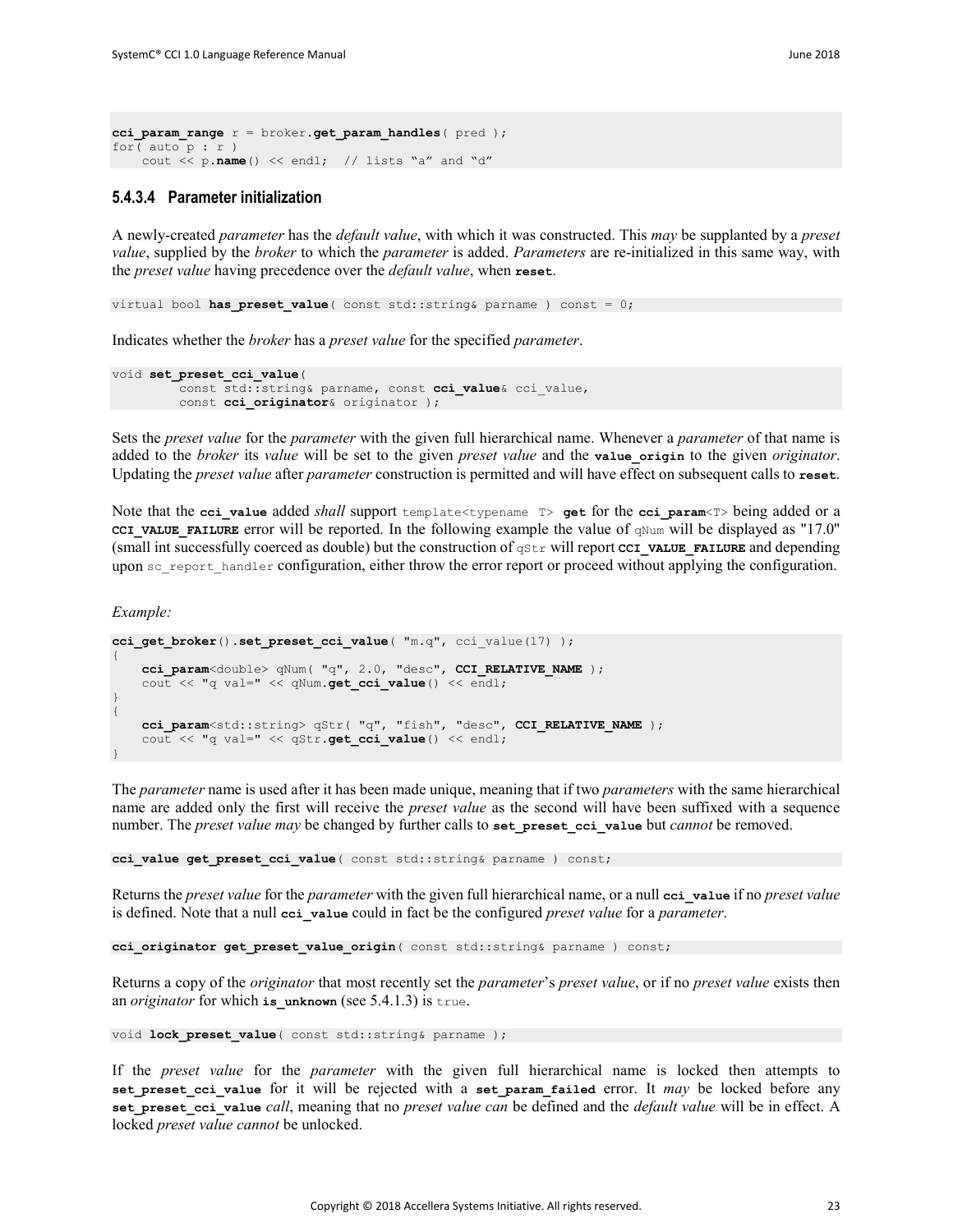#### **Enumerating unconsumed preset values**

A *preset value* that is configured but not "consumed" by being assigned to a created *parameter* may indicate a configuration error such as incorrect hierarchical names or an expected module not being instantiated. A tool or log file might provide such information to the user.

std::vector<**cci\_name\_value\_pair**> **get\_unconsumed\_preset\_values**() const;

Returns a list of all *preset values* not used for the current set of *parameters*, as pairs of (*parameter* name, *preset* **cci\_value**). A *preset value* is marked as used when a *parameter* of that name is constructed and is marked again as unused when that *parameter* is destroyed. The most useful time to report unconsumed *preset values* is typically after the end of elaboration.

The list of unconsumed *preset values may* be filtered by a predicate, for example to remove expected entries:

```
cci_preset_value_range get_unconsumed_preset_values(
    const cci_preset_value_predicate& pred ) const;
```
Returns a range iterator for the list of unconsumed *preset values*, which filters the iteration functions by the given predicate *callback*. The predicate is presented with std::pair<parameter name, parameter preset cci value> and returns false to skip (suppress) the *preset*. In the following example, *presets* for a test module are ignored by checking for a hierarchy level named "testmod".

*Example:*

```
auto uncon = cci get broker().get unconsumed preset values (
     []( const std::pair<string,cci_value>& iv )
     { return iv.first.find( "testmod." ) == string::npos; } 
  );
for( auto v : uncon )
{
    SC_REPORT_INFO( "Unconsumed preset: ", v.first );
}
```
The provision of the filtering predicate and the retrieval of the list of unconsumed *preset values may* be performed as separate operations:

```
void ignore_unconsumed_preset_values(
   const cci preset value predicate& pred );
```
Applies the given filtering predicate to the current set of unconsumed *preset values* and accumulates the matches from all such calls in a list of presets to be filtered (omitted) from the results of subsequent calls to **get\_unconsumed\_preset\_values**. Because the predicate is applied immediately it is advisable that the complete set of *preset values* is configured before modules and *parameters* are initialized, i.e. a suitable workflow is:

- 1. Create a (possibly *local*) *broker*.
- 2. Initialize *preset values* through **cci\_broker\_[if|handle]::set\_preset\_cci\_value**.
- 3. As part of defining *parameters*, modules use **cci\_broker\_handle**::**ignore\_unconsumed\_preset\_values** to add matching (currently unconsumed) presets to the suppression list.
- 4. Later (or at end of simulation) fetch the list of interesting *preset values* that remain unconsumed through **cci\_broker\_handle**::**get\_unconsumed\_preset\_values**.

#### **5.4.3.5 Create handle**

**cci\_broker\_handle create\_broker\_handle**( const **cci\_originator**& originator = **cci\_originator**() );

Return a newly-created and initialized *handle* for the broker. The given *originator*is used for operations that ultimately result in attributable changes, for example setting a *preset value* or creating a *parameter handle*.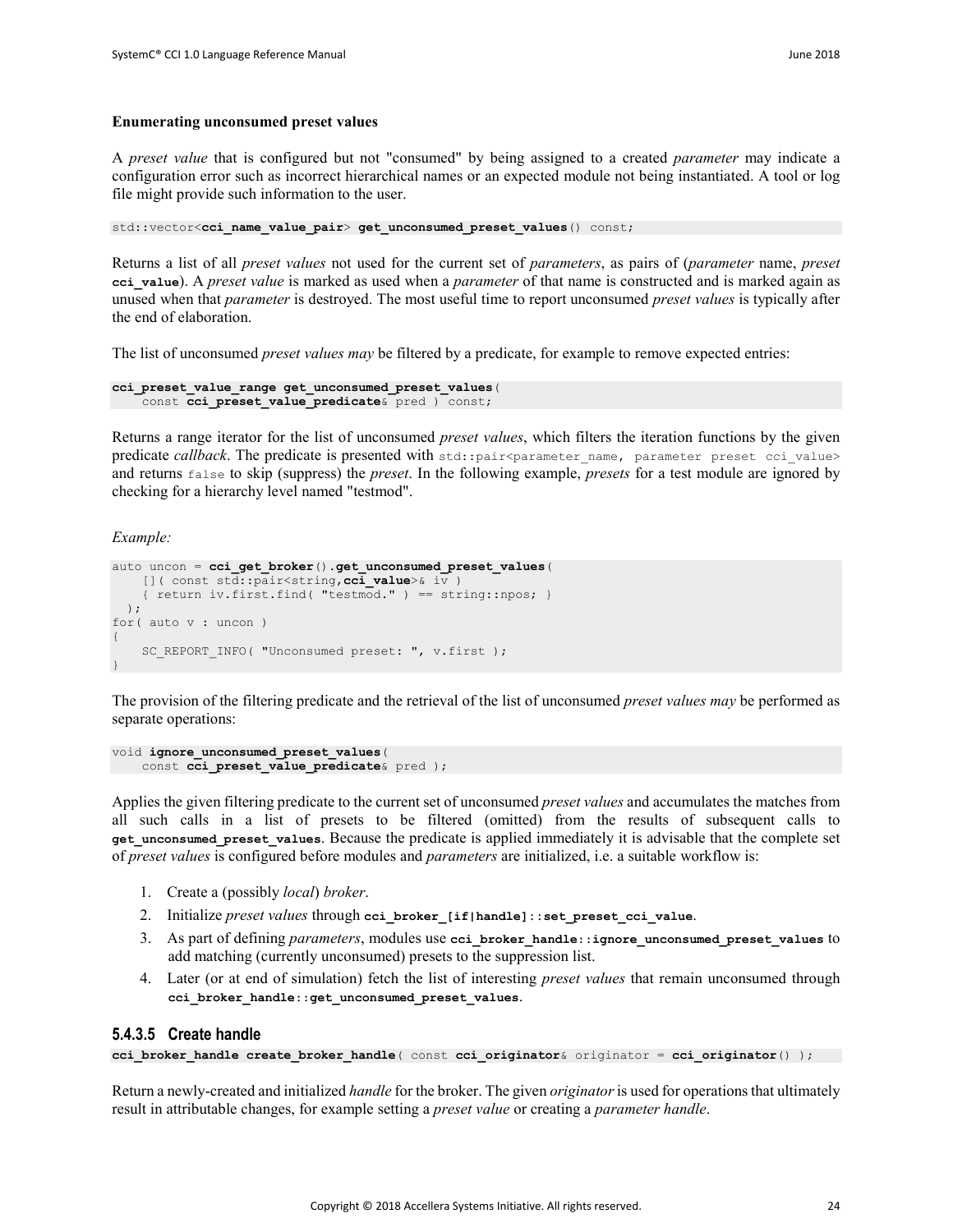#### <span id="page-30-0"></span>**5.4.3.6 Broker callbacks**

*Callback* functions *may* be registered on a *broker* for the creation and destruction of *parameters* (strictly, this is the addition and removal of the *parameters* from the broker, however this occurs solely in the context of creating and destroying *parameters*). The distinction is only important because it means that there is no mechanism for being notified of all *parameter* creations, so *local brokers* remain truly local.

*Callbacks* are invoked in order of registration. If a *callback* throws an exception (including as part of error reporting) then this immediately propagates through the cci framework code without further *callbacks* being invoked and leaving all existing state modifications intact. If *callbacks* are used to update complex state then consideration *should* be given to at least providing a basic exception guarantee (that system invariants are not violated).

#### **Creation callbacks**

```
cci_param_create_callback_handle register_create_callback(
    const cci_param_create_callback&, const cci_originator& );
```
Registers a *callback* function of the signature: void **callback**(const **cci\_param\_untyped\_handle**& ph), paired with the given *originator*. The returned **cci\_param\_create\_callback\_handle** is used to unregister the *callback*.

Creation *callbacks* are invoked from within the **cci\_param\_typed** constructor as almost the final action. This means that the *parameter handle* is functional, but that any further-*derived* class has not been constructed (this will only be problematic if the **cci\_param\_typed** is sub-classed, then from the *callback* dynamic\_cast<sub-class> will fail). If the *callback* throws an exception, either directly or through sc\_report\_handler::report, then the *parameter* construction is unwound without running destruction *callbacks*.

```
bool unregister_create_callback(
    const cci_param_create_callback_handle&, const cci_originator& orig );
```
Given both the *handle* returned by registering a *callback* through **register\_create\_callback** and the same *originator* with which the registration was made, it unregisters the *callback* and returns true.

#### **Destruction callbacks**

```
cci_param_destroy_callback_handle register_destroy_callback(
     const cci_param_destroy_callback&, const cci_originator& orig ) = 0;
```
Registers a *callback* function of the signature: void **callback**(const **cci\_param\_untyped\_handle**& ph). The returned **cci\_param\_destroy\_callback\_handle** is used to unregister the *callback*.

Destruction *callbacks* are invoked with the *parameter* still fully constructed and registered with the *broker*.

Since destruction *callbacks* are invoked in the context of *parameter* destruction, exceptions *should* be avoided but are not prohibited. The behavior in such a case will be defined by the **cci** *implementation* and may result in std::terminate.

```
bool unregister_destroy_callback(
   const cci param destroy callback handle&, const cci originator& ) = 0;
```
Given the *handle* returned by registering a *callback* through **register\_destroy\_callback** it unregisters the *callback* and returns true.

#### **Utilities**

bool **unregister\_all\_callbacks**( const **cci\_originator**& orig ) = 0;

Unregisters all creation and destruction *callbacks* registered with the given **cci\_originator**. Returns true if any *callbacks* were unregistered.

bool **has\_callbacks**() const = 0;

Returns true if any creation or destruction *callbacks* are currently registered with this broker.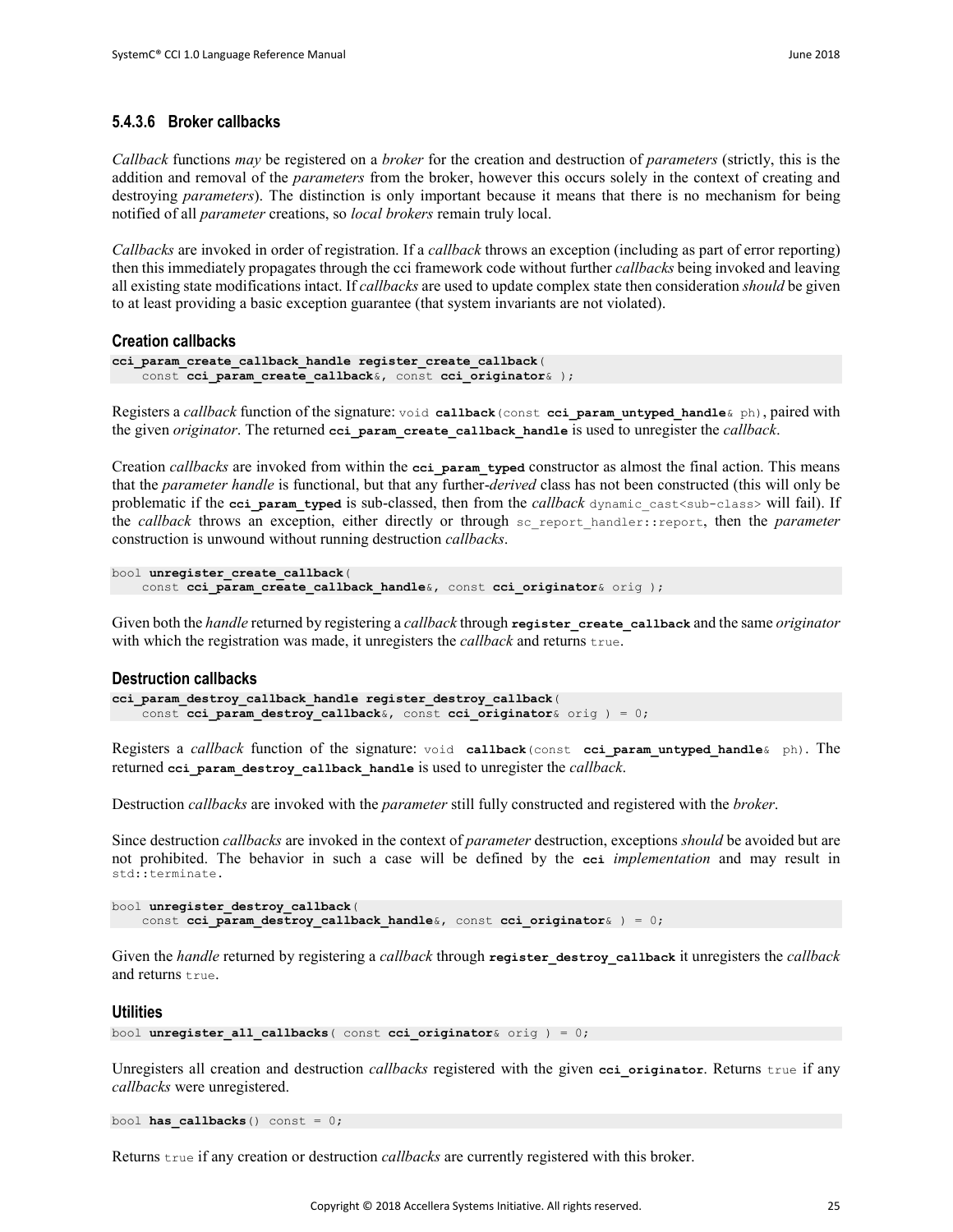#### **5.4.3.7 Parameter registration**

```
 virtual void add_param( cci_param_if* par ) = 0;
 virtual void remove_param( cci_param_if* par ) = 0;
```
These *should* only be *called from parameter implementations* and facilitate registering and unregistering with the *broker*.

#### **5.4.3.8 Destructor**

**~cci\_broker\_if**();

The destructor is protected to reserve destruction for the owner of the *broker*. This is necessary since there is no provision for gracefully handling dependent objects such as **cci\_broker\_handle** (unlike the relationship between **cci\_param\_if** and **cci\_param\_[un]typed\_handle** where the lifetimes are explicitly decoupled).

An implementation of the destructor *shall* invoke **cci\_abort** if the *broker* still has registered *parameters*, in order to prevent subsequent erroneous behavior. It follows that applications *should* not destroy a *broker* which has registered *parameters*.

NOTE: In practice employing a common scoping mechanism for both *local brokers* and their *parameters should* avoid problems with mismatched lifetimes; for example making both the *broker* and the *parameters* member data of a module.

### <span id="page-31-0"></span>*5.5 Variant type parameter values*

It *shall* be possible to examine and modify configuration *parameter values* of unknown and arbitrarily complex types.

#### <span id="page-31-1"></span>**5.5.1 cci\_value\_category**

The enumeration **cci\_value\_category** *shall* define the basic data types that *shall* be used as building blocks to compose variant type *parameter values*.

```
enum cci_value_category {
  CCI NULL VALUE = 0,
 CCI_BOOL_VALUE,
 CCI_INTEGRAL_VALUE,
 CCI_REAL_VALUE,
 CCI_STRING_VALUE,
 CCI_LIST_VALUE,
 CCI_OTHER_VALUE
};
```
- **CCI** NULL VALUE no data type, e.g. a variant object with no explicit initialization
- **CCI\_BOOL\_VALUE**  $C++$  bool type
- **CCI INTEGRAL VALUE** integer of up to 64 bits, i.e. representable as  $int64 \text{ t}$  or  $uint64 \text{ t}$
- **CCI\_REAL\_VALUE** floating point value, represented as C++ double
- **CCI** STRING VALUE  $C++$  null-terminated string
- **CCI\_LIST\_VALUE** a list of values, each of which *may* be of any **cci\_value\_category**
- **CCI** OTHER VALUE a type not matching any other category, including value-maps

#### <span id="page-31-2"></span>**5.5.2 cci\_value**

The **cci\_value** class *shall* provide a variant type for exchanging configuration *parameter values*. The following types are supported:

- The familiar C<sup>++</sup> data types referred to by **cci** value category are supported, as are restricted types that *can* be coerced into them, such as int32 t, int16 t and int8 t.
- Common SystemC data types: sc\_core::sc\_time, from sc\_dt:: sc\_logic, sc\_int\_base, sc\_uint\_base, sc\_signed, sc\_unsigned, sc\_bv\_base, sc\_lv\_base.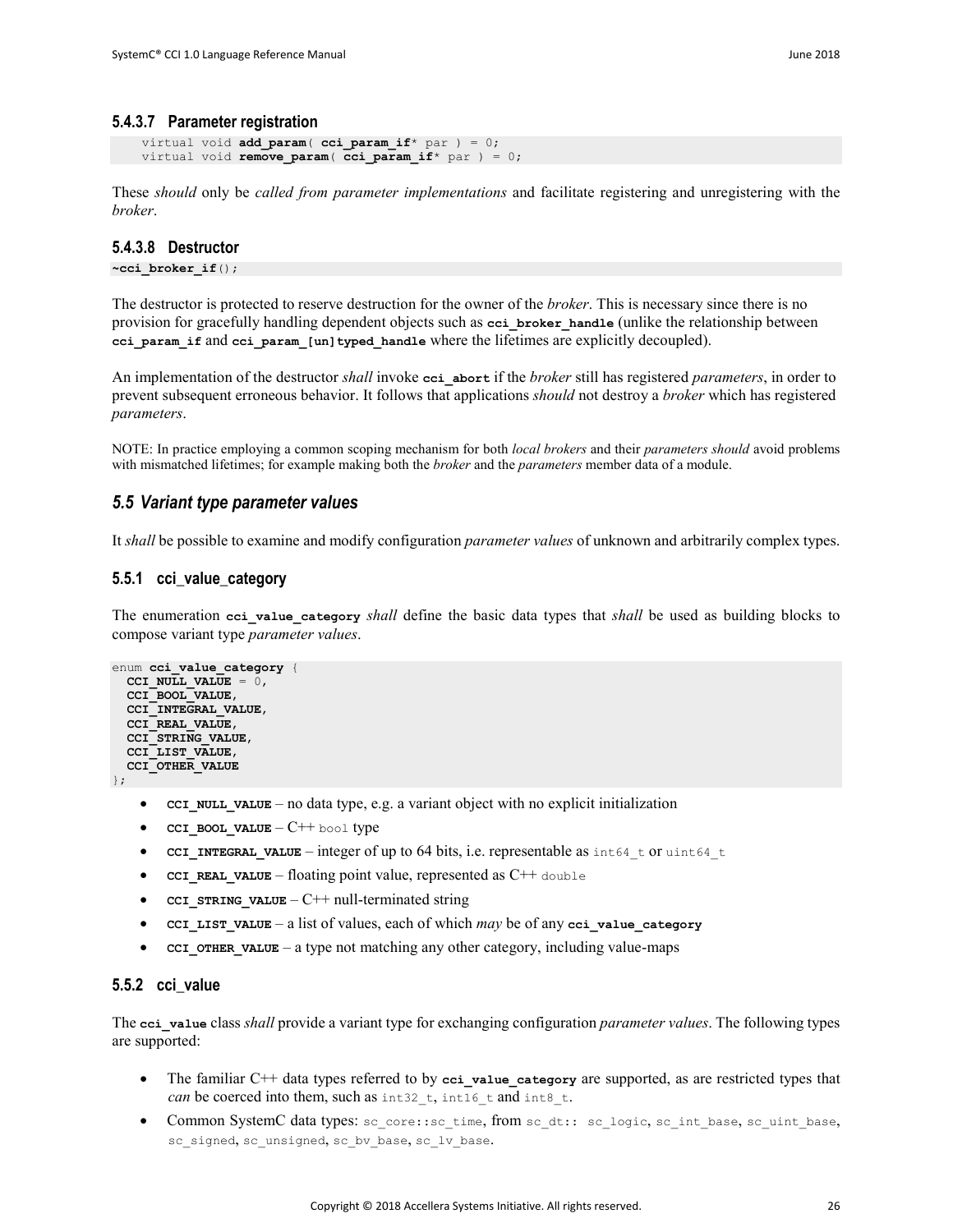- User-specific data types, supported by implementing the helper template class coi value converter  $\leq$ (which is also the mechanism by which the C++ and SystemC data types are supported).
- $C++$  arrays and std::vector<> of any supported data type, converting to a cci value list.
- Lists (vectors) of **cci\_value**, represented as **cci\_value\_list**.
- String-keyed maps of **cci\_value**, represented as **cci\_value\_map**.

Because lists and maps contain **cci\_value** objects they are explicitly heterogeneous and *can* arbitrarily mix data types, including nesting **cci\_value\_list** and **cci\_value\_map** to arbitrary depths.

Objects of this class have strict *value* semantics, i.e. each *value* represents a distinct object. Due to hierarchical nature of the data structure, values embedded somewhere in the list or map are referenced by dedicated reference objects (*cci\_value\_cref†*, *cci\_value\_ref†*, and their specialized variants for strings, lists and maps), with or without constness.

The **cci\_value**::**reference** and **cci\_value**::**const\_reference** classes are defined as modifier and accessor interface classes, such that a **cci\_value** instance *shall* be transparently used where those interface classes are expected. Having them form base classes for **cci\_value** is a suggested approach.

# **5.5.2.1 Class definition**

```
 class cci_value : public implementation-defined
\left\{ \begin{array}{c} \end{array} \right\}typedef cci value this type;
   public:
    /// reference to a constant value
    typedef implementation-defined const_reference;
    /// reference to a mutable value
    typedef implementation-defined reference;
    /// reference to a constant string value
    typedef implementation-defined const_string_reference;
    /// reference to a mutable string value
    typedef implementation-defined string_reference;
    /// reference to a constant list value
    typedef implementation-defined const_list_reference;
    /// reference to a mutable list value
    typedef implementation-defined list_reference;
    /// reference to a constant map value
    typedef implementation-defined const_map_reference;
   /// reference to a mutable map value
    typedef implementation-defined map_reference;
    // Constructors and destructor
    cci_value();
    template<typename T>
    explicit cci_value( T const& src, typename cci_value_converter<T>::type* = 0 );
   cci value ( this type const& that );
    cci_value( const_reference that );
   cci value ( this type&& that );
    cci_value( cci_value_list&& that );
    cci_value( cci_value_map&& that );
   this type& operator=( this type const& );
   this type& operator=( const reference );
   this type& operator=( this type&& );
   this type& operator=( cci value list&& );
   this type& operator=( cci_value_map&& );
   friend void swap( this type& a, this type& b );
    void swap( reference that );
    void swap( cci_value& that );
    // Type queries – possibly inherited from "const_reference"
    cci_value_category category() const;
    bool is_null() const;
    bool is_bool() const;
    bool is_false() const;
```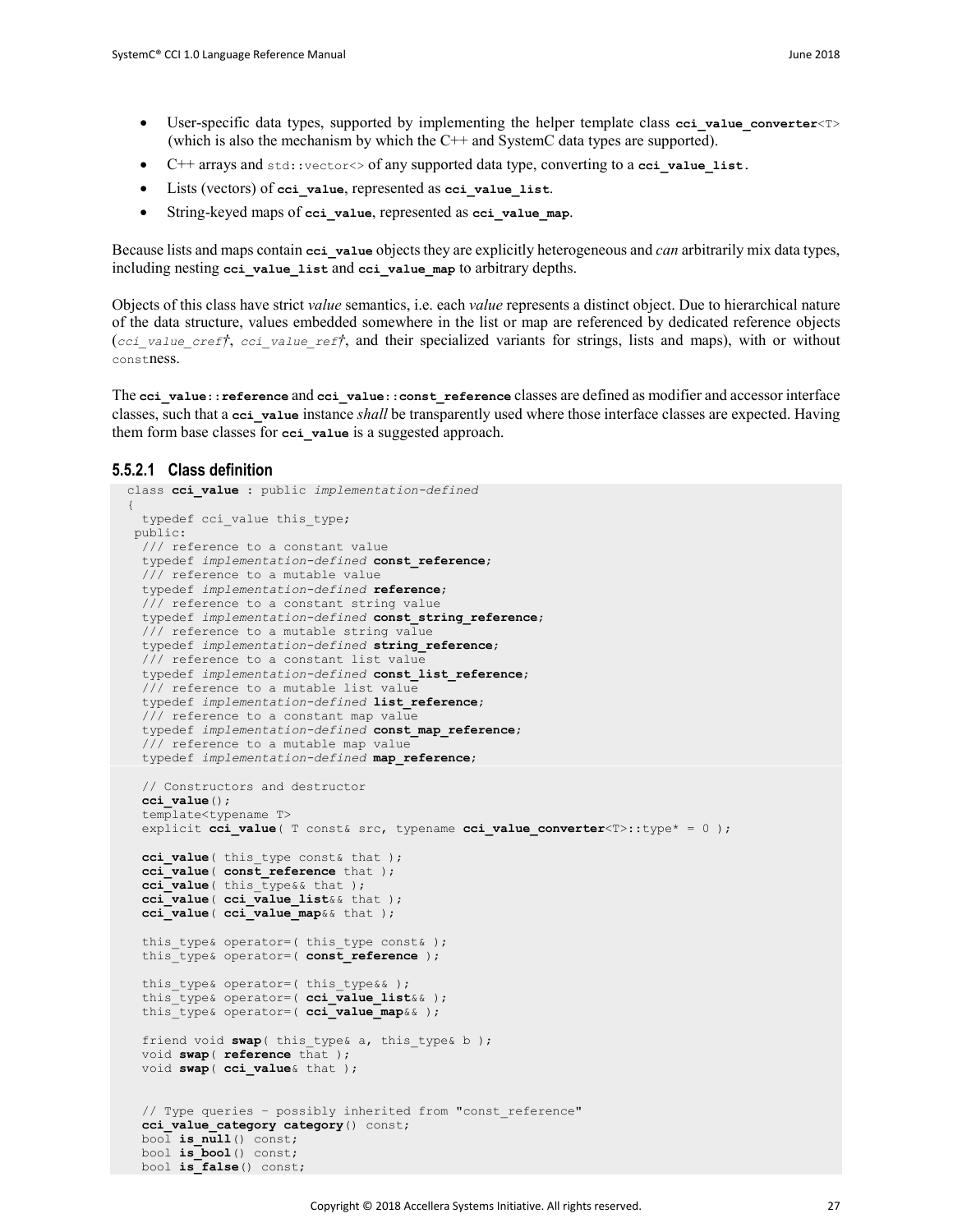bool **is\_true**() const;

```
 bool is_number() const;
    bool is_int() const;
    bool is_uint() const;
    bool is_int64() const;
    bool is_uint64() const;
    bool is_double() const;
    bool is_string() const;
    bool is_map() const;
    bool is_list() const;
   bool is same( const reference that ) const;
    // Set basic value – possibly inherited from "reference"
    reference set_null();
    reference set_bool( bool v );
    reference set_int( int v );
    reference set_uint( unsigned v );
    reference set_int64( int64 v );
    reference set_uint64( uint64 v );
    reference set_double( double v );
    string_reference set_string( const char* s );
    string_reference set_string( const_string_reference s );
    string_reference set_string( const std::string& s );
    list_reference set_list();
    map_reference set_map();
    // Set arbitrarily typed value – possibly inherited from "reference"
    template< typename T >
    bool try set( T const& dst, CCI VALUE ENABLE IF TRAITS (T) );
    template< typename T >
      reference set( T const& v, CCI_VALUE_ENABLE_IF_TRAITS_(T) );
    // Get basic value – possibly inherited from "const_reference"
    bool get_bool() const;
    int get_int() const;
   unsigned get uint() const;
    int64 get_int64() const;
   uint64 get uint64() const;
    double get_double() const;
    double get_number() const;
    // Get arbitrarily typed value
    template<typename T>
     bool try_get( T& dst ) const;
    template<typename T>
      (T) get() const;
    // Access as complex value – possibly inherited
    const_string_reference get_string() const;
    string_reference get_string();
    const_list_reference get_list() const;
    list_reference get_list();
    const_map_reference get_map() const;
    map_reference get_map();
    // JSON (de)serialization – possibly inherited
   static cci_value from_json( std::string const& json );
    std::string to_json() const;
    // Friend functions
   friend std::istream& operator>>( std::istream& is, cci value& v );
 };
```
#### **5.5.2.2 Constructors and destructor**

**cci\_value**();

A default-constructed *value* has the **cci\_value\_category** of **CCI\_NULL\_VALUE**.

```
template<typename T>
 explicit cci_value( T const& src );
```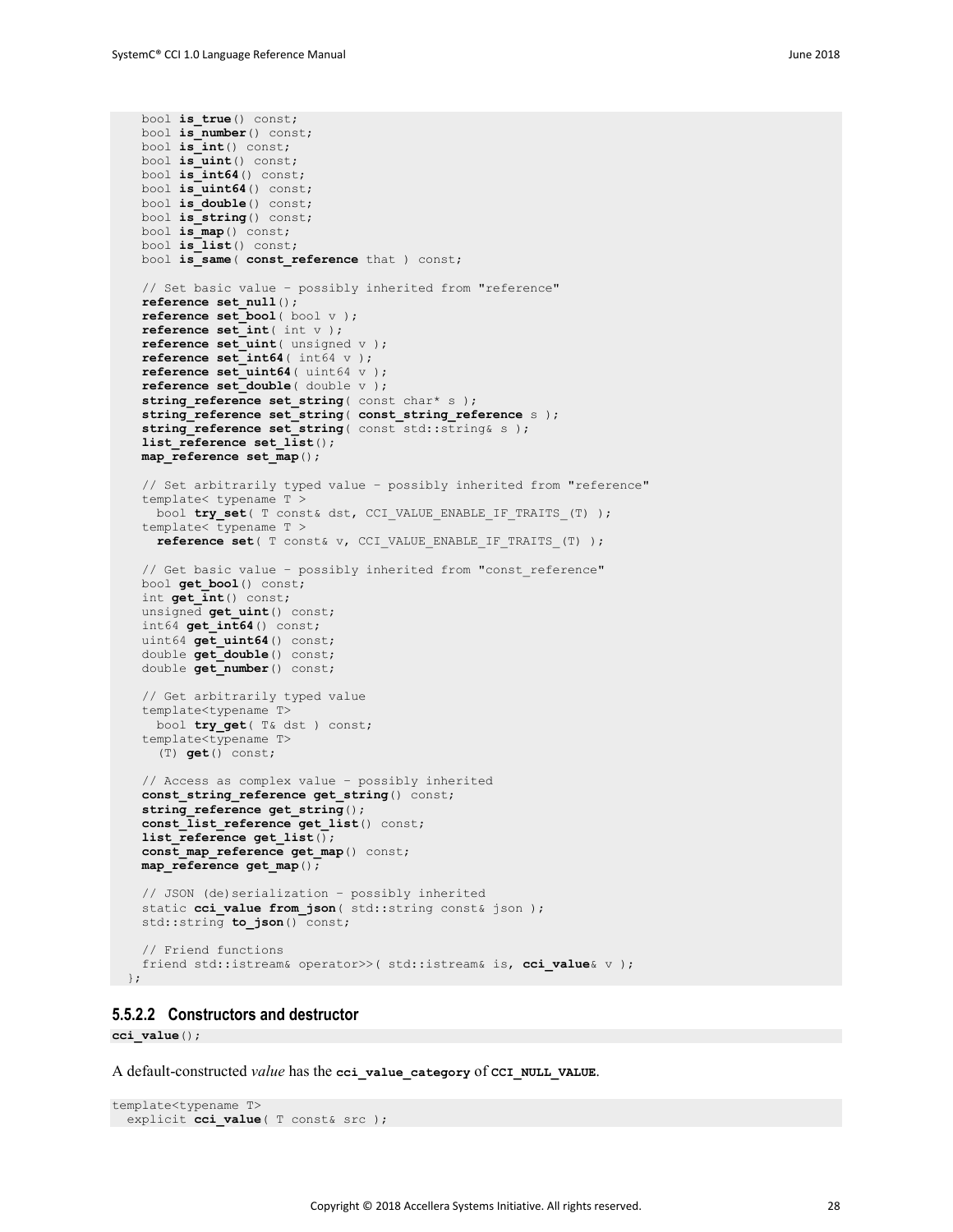```
cci_value( cci_value const& that );
cci_value( const_reference that );
```
Copy-construction, overloaded both for a sibling instance and the **const\_reference** accessor interface.

conventional data types these delegate to the appropriate explicit setter functions.

```
cci_value( cci_value&& that );
cci_value( cci_value_list&& that );
cci_value( cci_value_map&& that );
```
Move-construction, acquiring the *value* of that and leaving that freshly initialized. The list and map overloads correctly acquire the container types to ensure that the source is left initialized empty and of the correct type.

An *implementation* may provide similar semantics when compiled for C++ versions prior to C++11, for example through additional methods.

**~cci\_value**();

Frees the associated value storage. Because reference objects obtained from a cci value are constructed as copies and subsequent assignment to them updates their own storage rather than aliasing the source's storage, they do not pose a dangling-reference hazard. The following example shows that m2 going out of scope does not invalidate the **map\_reference** p1 assigned from it, and that p1 continues to refer to the **cci\_value** m1 that it was constructed from.

*Example:*

```
cci_value m1;
cci_value::map_reference p1 = m1.set_map();
p1.push entry("1", "a", \}); // m\overline{1} = { [ "1", "a"] }{
    cci_value m2;<br>p1 = m2.set_map();
                               \frac{1}{\sqrt{m1}} = {\ \ \frac{1}{\sqrt{m2}}}, m2 = {\ \ \frac{1}{\sqrt{m2}}}p1.push entry( "2", "b" ); // m1 == { ["2", "b"] }, m2 == { }
}
p1.push_entry( "3", "c" ); // m1 == { ["2", "b"], ["3", "c"] }
```
#### <span id="page-34-0"></span>**5.5.2.3 Swap functions**

```
void swap( cci_value& that );
void swap( reference that );
cci_value move();
```
The **swap** functions exchange the *value* and type of "this" object with that of the supplied **cci\_value** argument in an exception- and error-report-safe manner. The move function returns a cei value which has taken ownership of this object's *value*, with this object being reinitialized without an explicit *value*, i.e. equivalent to the state created by **set\_null**.

NOTE: These functions are intended to support efficient operations with C++ standard container classes and algorithms.

#### **5.5.2.4 Type queries**

```
cci_value_category category() const;
```
Returns the basic data type.

```
bool is null() const;
bool is_bool() const;
bool is_number() const;
bool is_int() const;
bool is_uint() const;
bool is_int64() const;
bool is_uint64() const;
bool is_double() const;
bool is_string() const;
```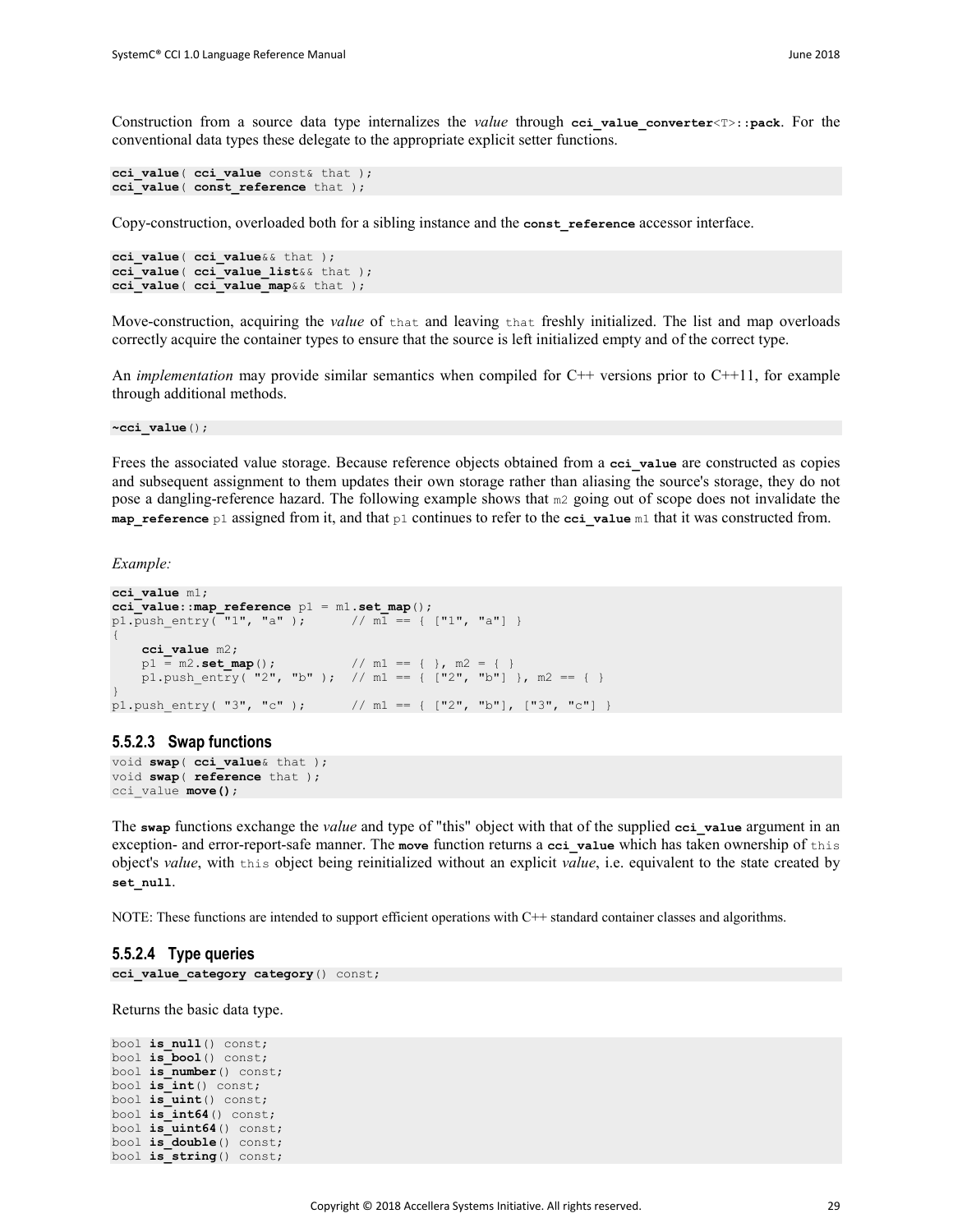bool **is\_map**() const; bool **is\_list**() const;

Return true if the current *value can* be retrieved as the specified type, or *cannot* be retrieved in the case of **is\_null**. This depends on the data type and in the case of integers also whether the current *value can* be contained by such an integer type.

#### *Example:*

```
cci_value v( 7 );
sc_assert( v.is_int() && v.is_uint() && v.is_int64() && v.is_uint64() );
v = cci value ( 1UL \ll 34 );
sc_assert( !v.is_int() && !v.is_uint() && v.is_int64() && v.is_uint64() );
v = cci_value( 1UL << 63 );
sc_assert( !v.is_int() && !v.is_uint() && !v.is_int64() && v.is_uint64() );
```
In contrast, coercion between string, integer, and double types is not supported, even where no loss of precision would occur.

*Example:*

```
cci_value v( 1 );
sc_assert( v.is_int() && !v.is_double() && !v.is_string() );
v = cci_value(\overline{1.0});
sc_assert( !v.is_int() && v.is_double() && !v.is_string() );
v = cci_value(\overline{1}");
sc_assert( !v.is_int() && !v.is_double() && v.is_string() );
```
Convenience functions combining **is\_bool** and testing the result of **get\_bool**:

```
bool is_false() const;
bool is_true() const;
```
#### **5.5.2.5 Get value**

#### **Core types**

Explicitly named functions get the core types by value:

```
bool get_bool() const;
int get_int() const;
unsigned get_uint() const;
int64 get_int64() const;
uint64 get_uint64() const;
double get double() const;
double get_number() const; // synonym for get_double()
```
In general an error is reported unless the type would be identified by an is TYPE query, i.e. a safe idiom is:

```
if( cv.is_TYPE() ) 
    value = cv.get_TYPE();
```
However getting a small integer as a larger one is supported:

```
if( cv.is_int() )
  value = cv.get int64();
```
An *implementation may* support getting an integer as a double but this may result in loss of precision.

*Example:*

```
cv.set_uint64( (1UL << 63 ) | 0 );
sc_assert( cv.get_uint64() == uint64_t( cv.get_double() ) );
```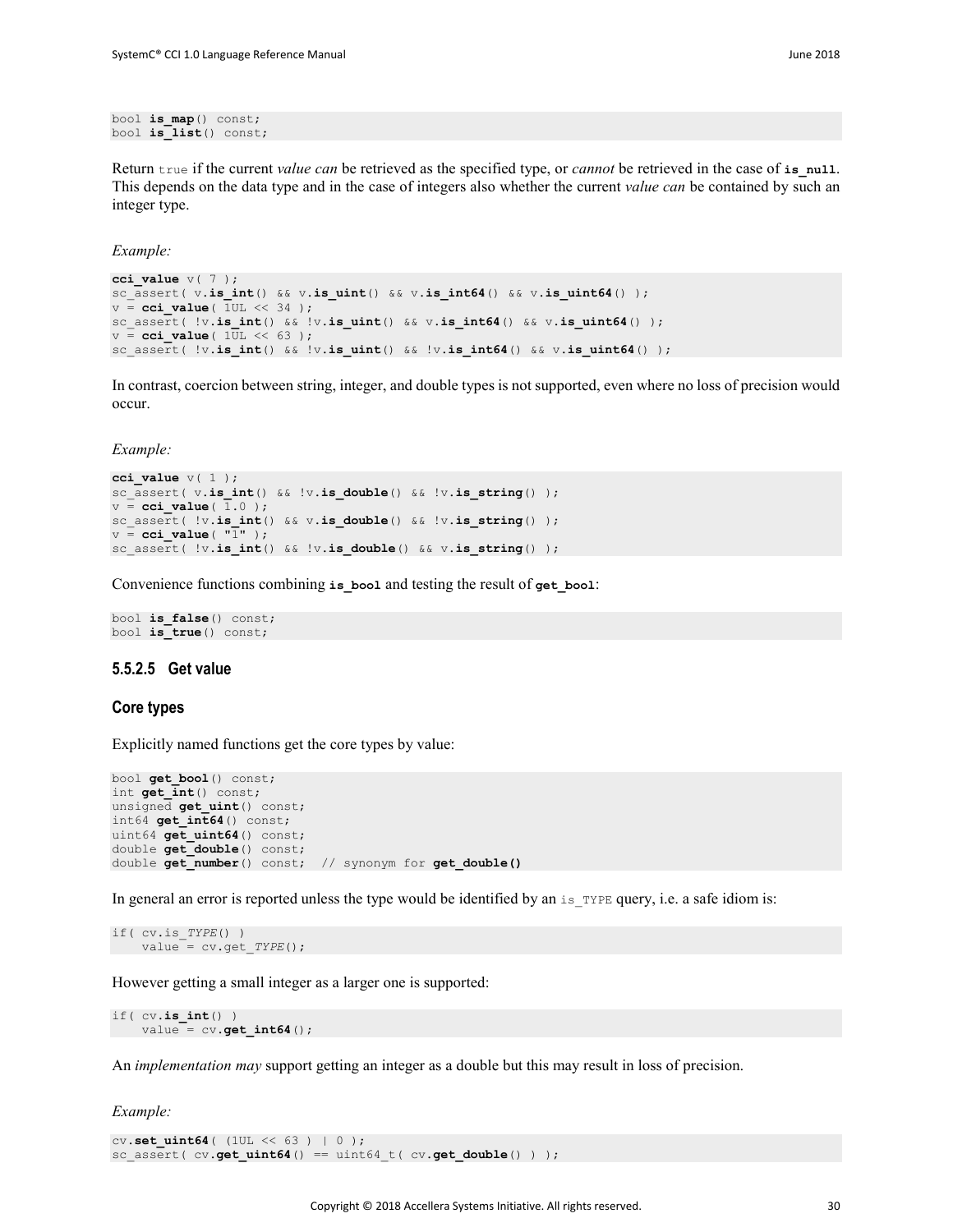```
cv.set_uint64( (1UL << 63 ) | 1 );
sc_assert( cv.get_uint64() != uint64_t( cv.get_double() ) );
```
#### **Extended and user-defined types**

Other *value* types are retrieved with the type-templated **get** function:

```
template<typename T>
    typename cci_value_converter<Type>::type get() const;
```
This uses the **cci** value converter  $\leq$  to extract the stored *value* and convert it to an object of type  $\tau$ , which is returned by value. If the *value* cannot be converted, for example because it is of a different type, then a **cci** value failure (see  $5.8$ ) error is reported. The validation and conversion of each type  $T$  is defined by the **cci\_value\_converter**<T> implementation. Converters are provided by the CCI library for the supported data types listed in [5.5.2.](#page-31-2) If **get** is used with a user-defined type that lacks a **cci\_value\_converter**<T> definition then linker errors will occur.

```
template<typename T>
 bool try_get( T& dst ) const; // omitting additional type argument for C++ selection logic
```
A conditional form of **get**, which upon success updates the *typed* reference argument and returns true.

#### *Example:*

```
sc_core::sc_time end;
if( !endVal.try get( end ) )
    return ENotFinished;
// Calculate total running time; if end was defined then start must be defined
// so can use unconditional get.
sc_core::sc_time start = startVal.get<sc_core::sc_time>();
```
#### **Reference types**

The getters for the structured data types (string, list, and map) return by reference:

```
const_string_reference get_string() const;
string_reference get_string();
const_list_reference get_list() const;
list_reference get_list();
const_map_reference get_map() const;
map_reference get_map();
```
As would be expected of reference types, they share the common *value*.

*Example:*

```
cci_value val;
val.set list();
cci_value::list_reference lr1 = val.get_list();
\overline{\text{lr1.}}push back(\overline{1});
sc_assert( lr1.size() == 1 );
cci_value::list_reference lr2 = val.get_list();
lr2.push back( 2 );
sc_assert( lr1.size() == 2 );
```
A natural consequence of this is that changing the *underlying data type* invalidates the references.

*Example:*

```
cci_value val;
val.set_list();
cci_value::list_reference lr1 = val.get_list();
val.set_null();
sc assert( lr1.size() == 0 ); // throws a RAPIDJSON ASSERT exception
```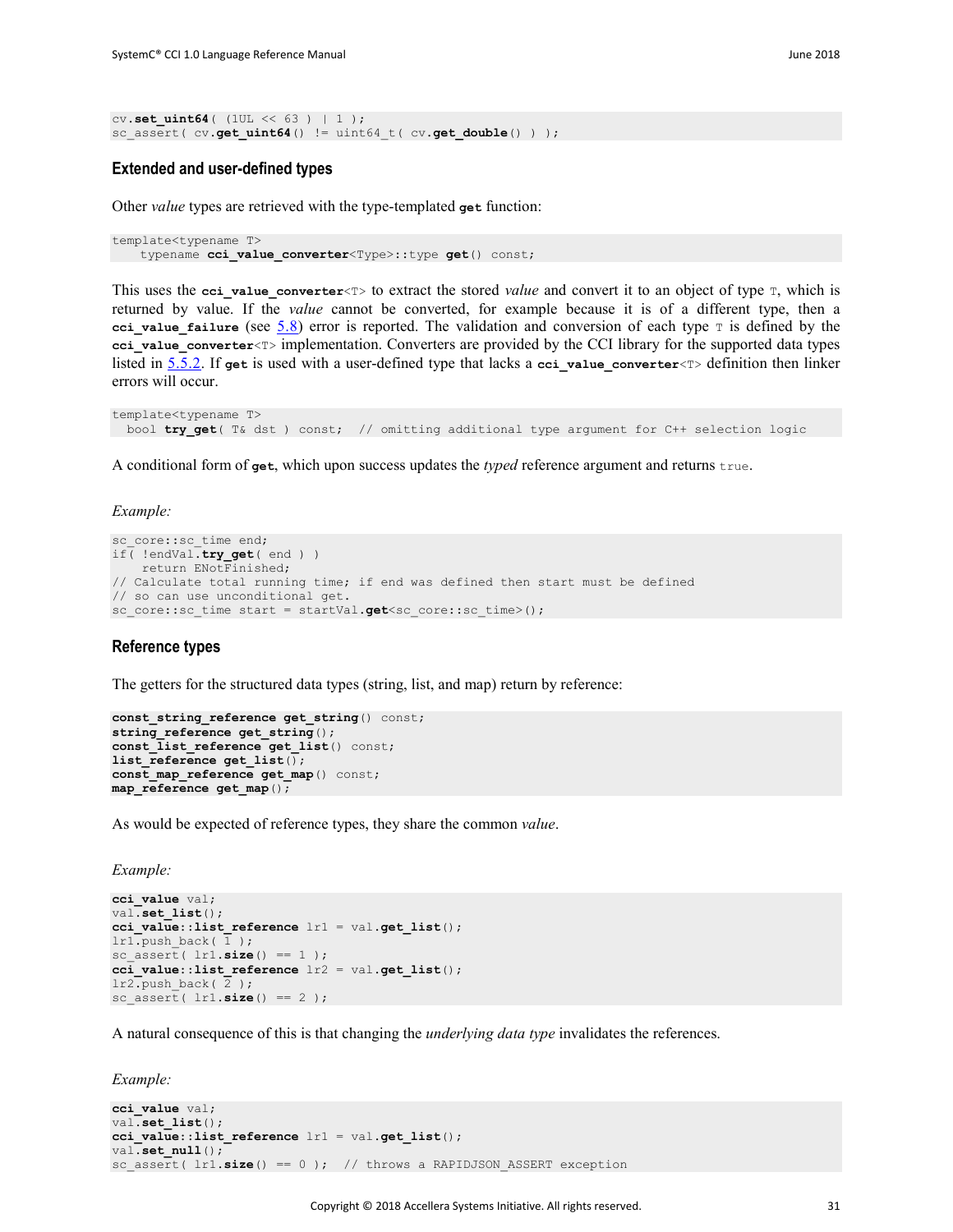#### **5.5.2.6 Set value**

*Value* setters:

- 1. Set the *value* type.
- 2. Initialize to the passed *value*, where supported.
- 3. Return a suitable reference; for simple types a **cci\_value**::**const\_reference** for the *value* object, for structured types (string, list, map) the matching type reference class (**string\_reference**, **list\_reference**, map reference respectively).

```
reference set_null();
reference set_bool( bool v );
reference set_int( int v );
reference set_uint( unsigned v );
reference set_int64( int64 v );
reference set_uint64( uint64 v );
reference set_double( double v );
string_reference set_string( const char* s );
string_reference set_string( const_string_reference s );
string reference set string( const std::string& s );
list_reference set_list();
map_reference set_map();
template< typename T >
    bool try_set( T const& dst ); // omitting additional type argument for C++ selection logic
template< typename T >
    reference set( T const& v ); // omitting additional type argument for C++ selection logic
```
#### **5.5.2.7 Identity query**

bool **is\_same**( **const\_reference** that ) const;

Returns true if both this *value* and the given reference are for the same underlying *value* object, as opposed to merely having values that evaluate according to operator==.

#### **5.5.2.8 JSON (de) serialization**

std::string **to** json() const;

Returns a JSON description of the value. For custom types this will typically be a list or a map (as specified by the **cci\_value\_converter**<T> *implementation*).

static **cci\_value from\_json**( std::string const& json );

Given a JSON description of the value, returns a new **cci\_value** initialized with the value. Reports a *value* error if the JSON description is invalid.

#### <span id="page-37-0"></span>**5.5.3 cci\_value\_list**

A **cci\_value\_list** is conceptually a vector of **cci\_value** objects, where each element remains a variant type, i.e. the *value* types placed in the vector *may* be heterogeneous.

*Example:*

```
cci_value_list val;
val.push_back( 7 ).push_back( "fish" );
```
The cci value list type offers const and modifiable reference classes along with the instantiable class. The reference classes provide container interfaces modeled on the C++ standard library such as iterators, while the instantiable class provides the expected construction and assignment methods.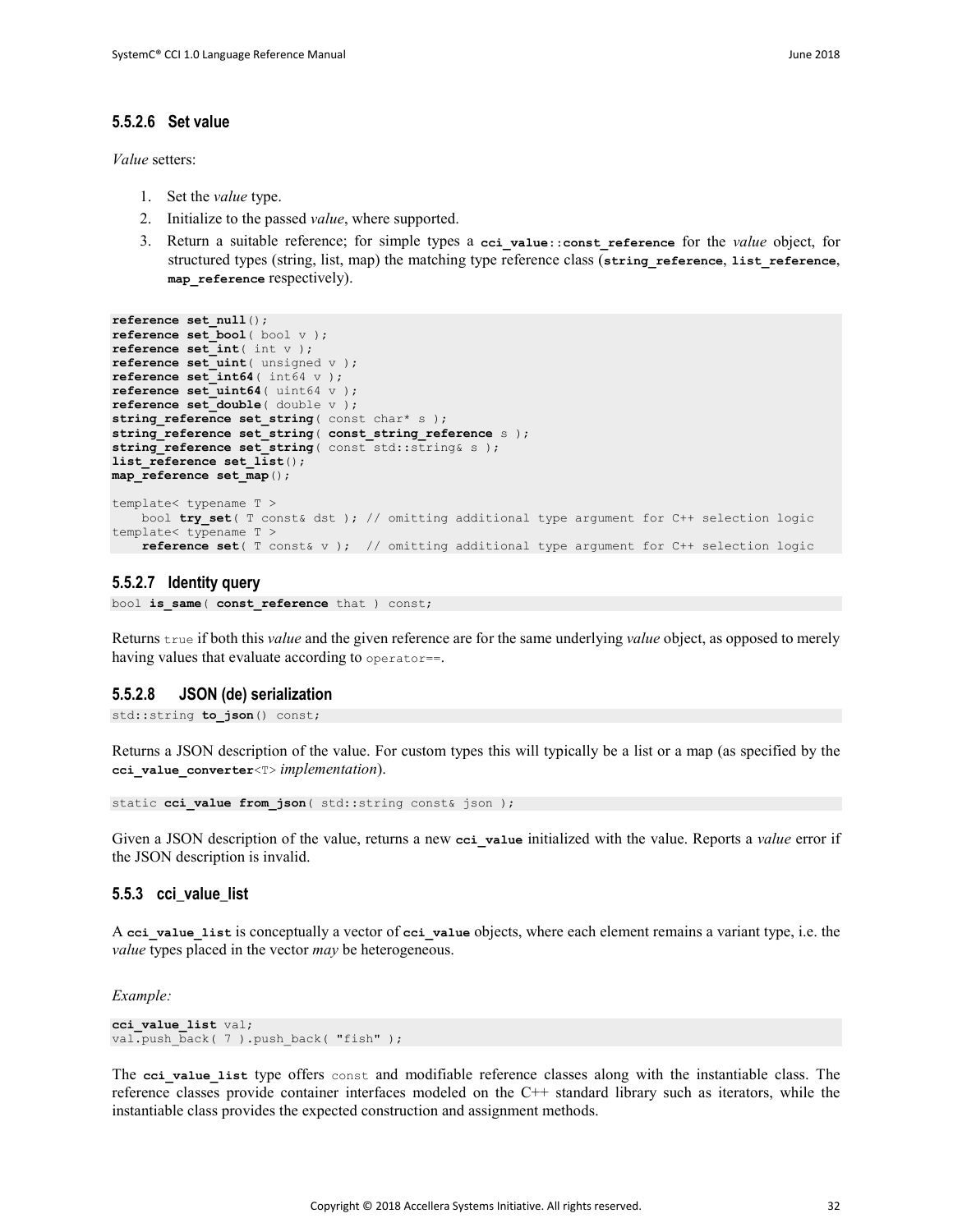```
class cci_value_list : public implementation-defined
{
public:
 typedef cci value list this type;
   typedef implementation-defined const_reference;
   typedef implementation-defined reference;
   typedef implementation-defined proxy_ptr;
  typedef size_t<br>typedef cci value iterator<reference> iterator;
  typedef cci_value_iterator<reference>
 typedef cci_value_iterator<const_reference> const_iterator;
 typedef std::reverse_iterator<iterator> reverse_iterator;
  typedef std::reverse_iterator<const_iterator> const_reverse_iterator;
   // "const_reference" members
        empty() const;
  size type size() const;
  size<sup>type</sup> capacity() const;
   const_reference operator[]( size_type index ) const;
   const_reference at( size_type index ) const;
   const_reference front() const;
   const_reference back() const;
   const_iterator cbegin() const;
   const_iterator cend() const;
  const iterator begin() const;
 const iterator end() const;
   const_reverse_iterator rbegin() const;
  const_reverse_iterator rend() const;
  const reverse iterator crbegin() const;
  const reverse iterator crend() const;
  proxy ptr operator&() const { return proxy ptr(*this); }
   // "reference" (modifable) members
  this type operator=( this type const& );
  this type operator=( base type const& );
   cci_value move();
   void swap( this_type& );
  friend void swap ( this type a, this type b );
   cci_value_list_ref† reserve( size_type );
   cci_value_list_ref† clear();
   reference operator[]( size_type index );
   reference at( size_type index );
   reference front()
   reference back()
   iterator begin();
   iterator end();
   reverse_iterator rbegin()
   reverse_iterator rend()
   cci_value_list_ref† push_back( const_reference v );
   cci_value_list_ref† push_back( cci_value&& v );
   template<typename T>
    cci_value_list_ref† push_back( const T& v
   iterator insert( const_iterator pos, const_reference value );
   iterator insert( const_iterator pos, size_type count, const_reference value );
   template< class InputIt >
  iterator insert ( const iterator pos, InputIt first, InputIt last );
   iterator erase( const_iterator pos );
  iterator erase( const iterator first, const iterator last );
 void pop_back();
```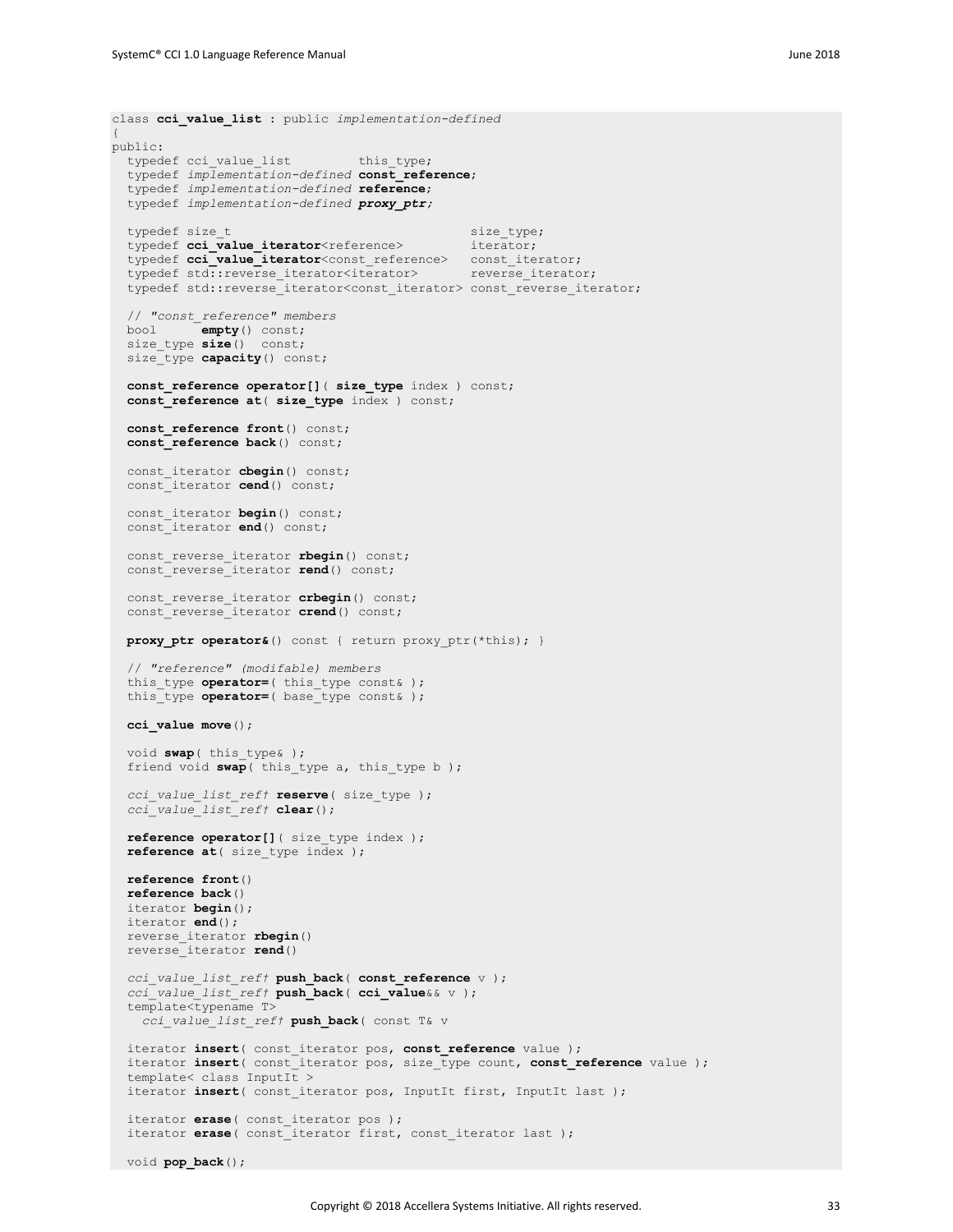```
proxy ptr operator&() const { return proxy ptr(*this); }
   // Concrete class
  cci_value_list();
  cci<sup>t</sup>value list ( this type const& );
   cci_value_list( const_reference );
  cci value list ( this type&& );
  this type& operator=( this type const& );
   this_type& operator=( const_reference );
   this_type& operator=( this_type&& );
   friend void swap( this_type& a, this_type& b ) { a.swap(b); }
  void swap( reference that ) { reference::swap( that ); }
  void swap( this_type& );
  ~cci_value_list();
 const cci value list* operator&() const { return this; }
  cci_value_list* operator&() { return this; }
};
```
#### <span id="page-39-0"></span>**5.5.4 cci\_value\_map**

A **cci\_value\_map** is conceptually a map of string keys to **cci\_value** objects, where each element remains a variant type, i.e. the *value* types placed in the vector *may* be heterogeneous.

*Example:*

```
cci_value_map vmap;
vmap["foo"] = cci value( 7 );
vmap["bar"] = <b>cci</b> value( sc core::sc time stamp() );
```
The **cci\_value\_map** type offers const and modifiable reference classes along with the instantiable class. The reference classes provide container interfaces modelled on the C++ standard library such as iterators, while the instantiable class provides the expected construction and assignment methods.

```
class cci_value_map : public implementation-defined
{
public:
 typdedef cci_value_map this type;
   typedef implementation-defined const_reference;
   typedef implementation-defined reference;
   typedef implementation-defined proxy_ptr;
   typedef size_t size_type;
  typedef cci value iterator<cci value map elem ref> iterator;
   typedef cci_value_iterator<cci_value_map_elem_cref> const_iterator;
typedef std::reverse_iterator<iterator> reverse_iterator;
 typedef std::reverse_iterator<const_iterator> const_reverse_iterator;
   // "const_reference" members
  bool empty() const;
  size type size() const;
  bool has_entry( const char* key ) const;
 bool has entry ( std::string const& key ) const;
  bool has_entry( cci_value_string_cref† key ) const;
  const_reference at( const char* key ) const;
  const_reference at( std::string const& key ) const;
 const iterator cbegin() const;
  const_iterator cend() const;
 const iterator begin() const;
 const iterator end() const;
 const reverse iterator rbegin() const;
  const reverse iterator rend() const;
```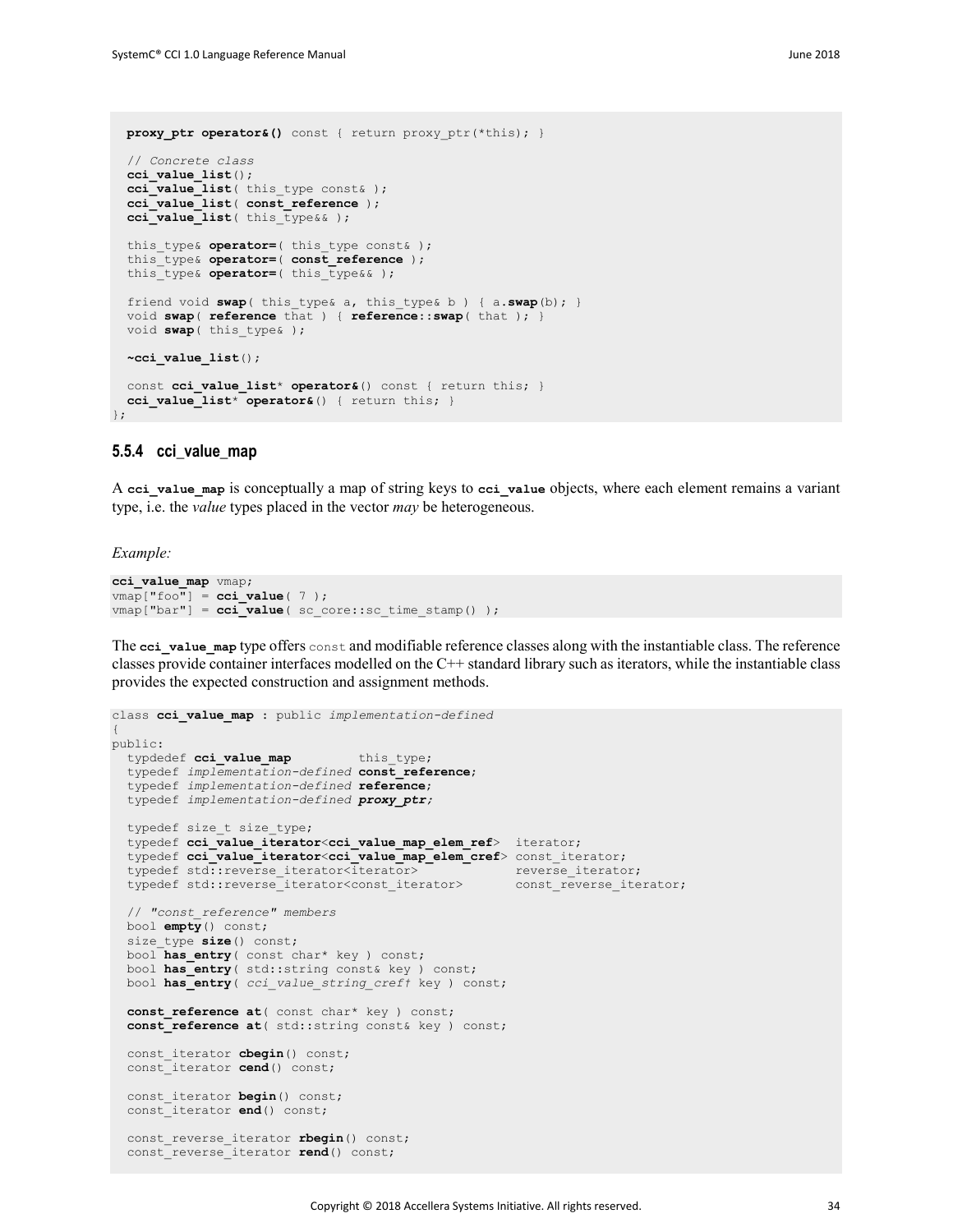```
const reverse iterator crbegin() const;
  const<sup>reverse_iterator crend() const;</sup>
  const iterator find( const char* key ) const;
  const iterator find( const std::string& key ) const;
  proxy_ptr operator&() const { return proxy_ptr(*this); }
   // "reference" members
  this type operator=( base type const& );
   this_type operator=( this_type const& );
   cci_value move();
   /// Exchange contents with another map
   void swap( this_type& );
  friend void swap ( this type a, this type b );
  this type clear();
   reference at( const char* key );
   reference at( std::string const& key );
   reference operator[]( const char* key );
   reference operator[]( std::string const& key );
   iterator begin();
   iterator end();
   reverse_iterator rbegin();
   reverse_iterator rend();
   iterator find( const char* key );
   iterator find( const std::string& key );
  this type push_entry( const char* key, const_reference value );
  this type push entry( std::string const& key, const reference value );
  this type push entry ( const char* key, cci value & value );
  this<sup>type</sup> push entry( std::string const& key, cci value && value );
  /// Add an arbitrary cci value converter enabled value
   template<typename T>
   this type push entry( const char* key, const T& value );
   template<typename T>
   size_type erase( const char* key );
   size_type erase( const std::string& key );
   iterator erase( const_iterator pos );
  iterator erase( const iterator first, const iterator last);
 proxy ptr operator&() const { return proxy ptr(*this); }
   // Concrete class
   cci_value_map();
  cci value map ( this type const& );
   cci_value_map( const_reference );
   cci_value_map( this_type&& );
   this_type& operator=( this_type const& );
   this_type& operator=( const_reference );
  this type& operator=( this type&& );
  friend void swap ( this type& a, this type& b );
   void swap( reference that );
   void swap( this_type& );
   ~cci_value_map();
   const cci_value_map* operator&() const { return this; }
  cci_value_map* operator&() { return this; }
};
```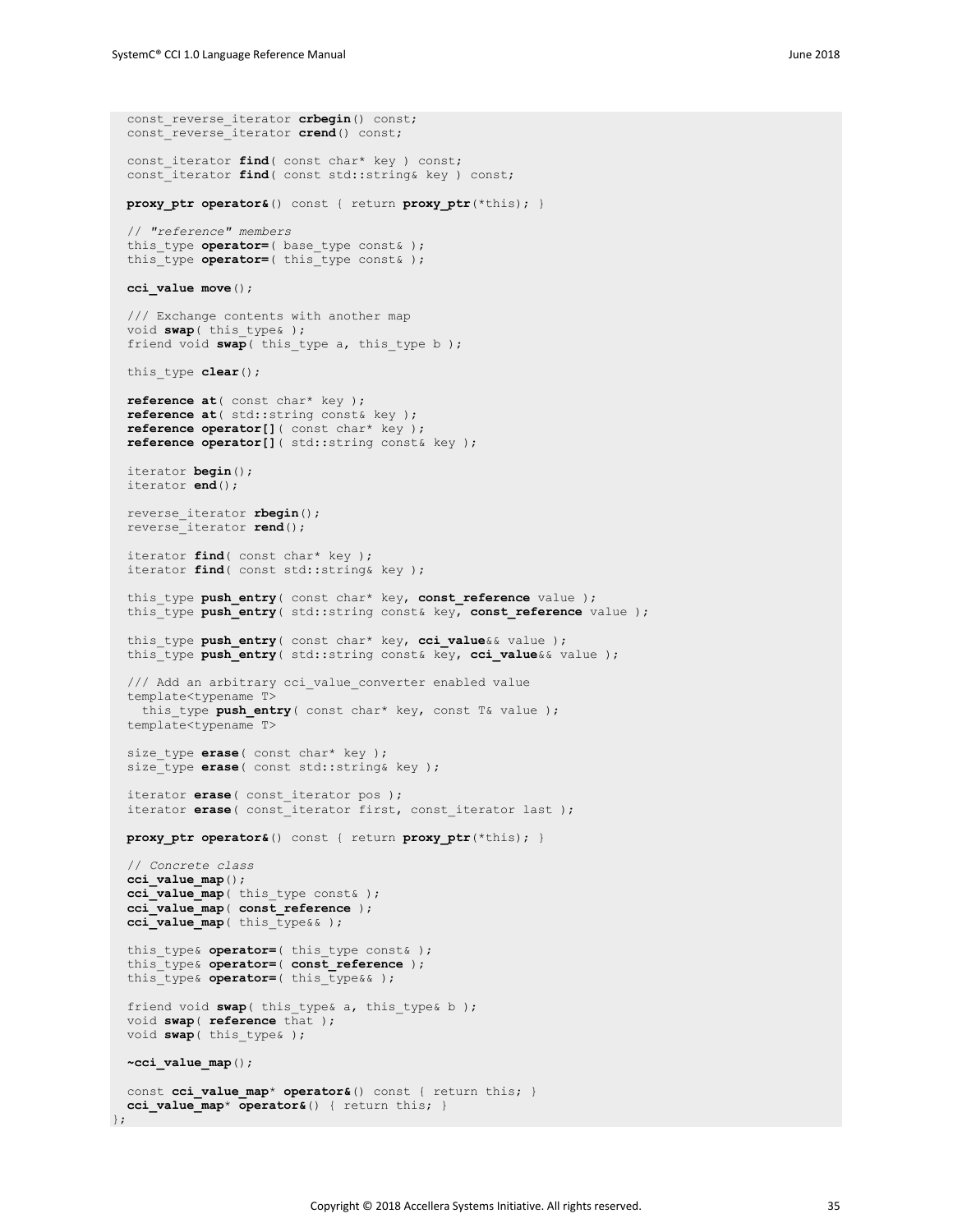The const map reference interface provides the checked at function:

```
const_reference at( const char* key ) const;
const_reference at( std::string const& key ) const;
```
This returns a reference to the **cci\_value** object at the given index, or reports a *value* error if the index is invalid. The map reference interface retains the validity checking but returns a modifiable element reference:

```
reference at( const char* key );
reference at( std::string const& key );
```
and adds array-styled access which inserts new index values:

```
reference operator[]( const char* key );
reference operator[]( std::string const& key );
```
*Example:*

```
cci_value_map vmap;
cci_value::map_reference mr( vmap );
mr["foo"] = cci_value( 1 );
mr.at(rfoo") = cci value( 2 );
mr.at( "bar" ) = cci_value( 3 ); // reports CCI_VALUE error
```
#### <span id="page-41-0"></span>*5.6 Parameters*

Actual *parameters* are created as instances of **cci\_param\_typed**, which in concert with its base class **cci** param untyped implements the cci param if (see  $5.4.2$ ) interface. As the names suggest the functionality is divided between that common to all *parameter* types and that which depends upon the concrete *value* type.

#### <span id="page-41-1"></span>**5.6.1 cci\_param\_untyped**

Implements much of the parent **cci\_param\_if** interface class and extends it with convenient registration of *untyped callbacks*. The inherited methods are described in the **cci\_param\_if** interface class and not further detailed here.

```
class cci_param_untyped : public cci_param_if
{
public:
     // The pre-read callback phase detailed here; equivalent methods exist for all three phases
     cci_callback_untyped_handle register_pre_read_callback(
            const cci param pre read callback untyped& cb,
             cci_untyped_tag = cci_untyped_tag() );
     template<typename C>
     cci_callback_untyped_handle register_pre_read_callback(
             cci_param_pre_read_callback_untyped::signature(C::*cb), C* obj,
            cci untyped tag = cci untyped tag() );
    bool unregister pre<sup>read</sup> callback( const cci callback untyped handle& cb );
     bool unregister_all_callbacks();
};
```
These additional *callback* registration and unregistration methods provide a convenient veneer; the actual *callback* semantics remain as described in **cci\_param\_if**.

```
cci_callback_untyped_handle register_pre_read_callback(
   const cci param pre read callback untyped& cb,
    cci_untyped_tag = cci_untyped_tag() );
```
Register a global function as a pre-read *callback*, using the *parameter*'s *originator* as the *callback originator*(as passed to the *callback* through the **cci\_param\_read\_event** object). The following example uses a static member function.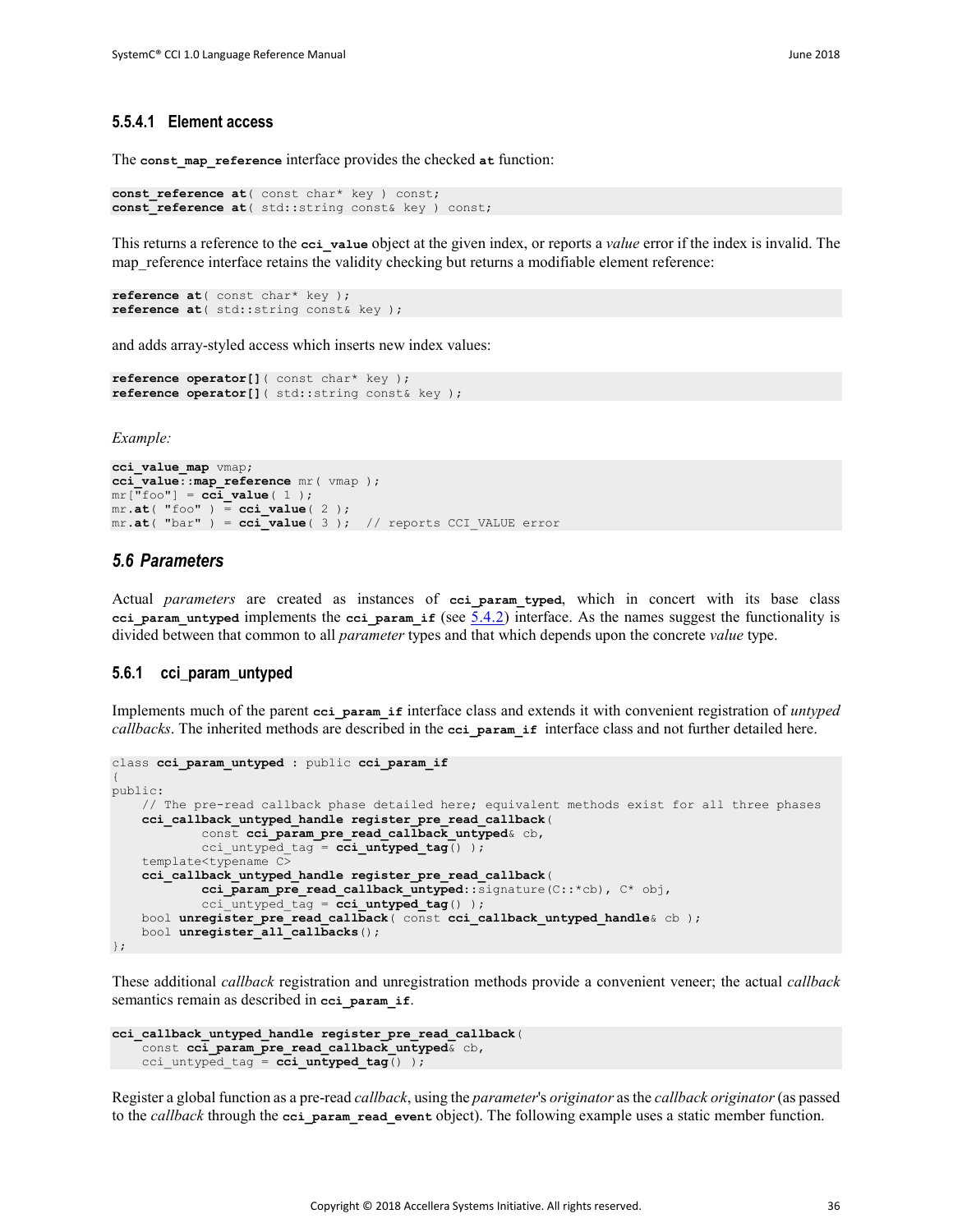#### *Example:*

auto cbh = paramUT.register pre read callback ( &Logger::static pre read callback );

Note that as above the packaging **cci\_param\_pre\_read\_callback\_untyped** object will typically be implicitly constructed simply by passing the pointer to the static/global function.

```
template<typename C>
cci_callback_untyped_handle register_pre_read_callback(
         cci_param_pre_read_callback_untyped::signature(C::*cb), C* obj,
         cci_untyped_tag = cci_untyped_tag() );
```
Register a member function as a pre-read *callback*, using the *parameter*'s *originator* as the *callback originator* (as passed to the *callback* through the **cci\_param\_read\_event** object).

#### *Example:*

auto cbh = paramUT.**register\_pre\_read\_callback**( &Logger::member\_pre\_read\_callback, &loggerObject );

Once again the packaging **cci\_param\_pre\_read\_callback\_untyped** object will typically be implicitly constructed simply by passing the pointer to the member function along with a pointer to the instance.

bool **unregister\_pre\_read\_callback**( const **cci\_callback\_untyped\_handle**& cb );

Unregister a pre-read *callback*, given its registration *handle*. Returns true if successful. A false return may diagnose that unregistration was already performed or that the registration was made from a **cci\_param\_untyped\_handle** (although all *callback handles* have the static type of **cci\_callback\_untyped\_handle** it is required that unregistration is made through the same object as the registration).

bool **unregister\_all\_callbacks**();

Unregisters all *callbacks* for all four phases (i.e. pre-read, post-read, pre-write, and post-write) that were registered directly through this *parameter* object. Returns true if any *callback* was unregistered.

#### <span id="page-42-0"></span>**5.6.2 cci\_param\_typed**

The concrete instantiable type for all *parameters*, extending **cci\_param\_untyped** with direct access to the *parameter* value. An instance is templated by:

- the data type. The data type *shall* have the following set of features (note that this set is more extensive than is required for compatibility with **cci\_value**, i.e. it is possible to construct a **cci\_value** object with a value type that would not permit construction of a cci param typed object). Given the value type "vT":
	- o default constructor:  $VT()$  (DefaultConstructible in C++ concept terminology)
	- o copy constructor: VT(const VT&) (CopyConstructible)
	- o value type assignment operator: operator=(const VT&) (CopyAssignable)
	- o value type equality operator: operator==(const VT&) (EqualityComparable)
	- o **cci\_value\_converter**<value type> defined
- *value* mutability expressed as  $cci$  param mutable type see  $(5.3.1)$

A concise alias of **cci\_param** is provided for the common case of mutable *parameters*, as seen in these two equivalent definitions:

```
cci param typed<int, CCI MUTABLE PARAM> p1( "p1", 0 );
cci_param<int> p2( "p2", 0 );
```
The inherited methods are described in the **cci\_param\_if** interface class and not further detailed here.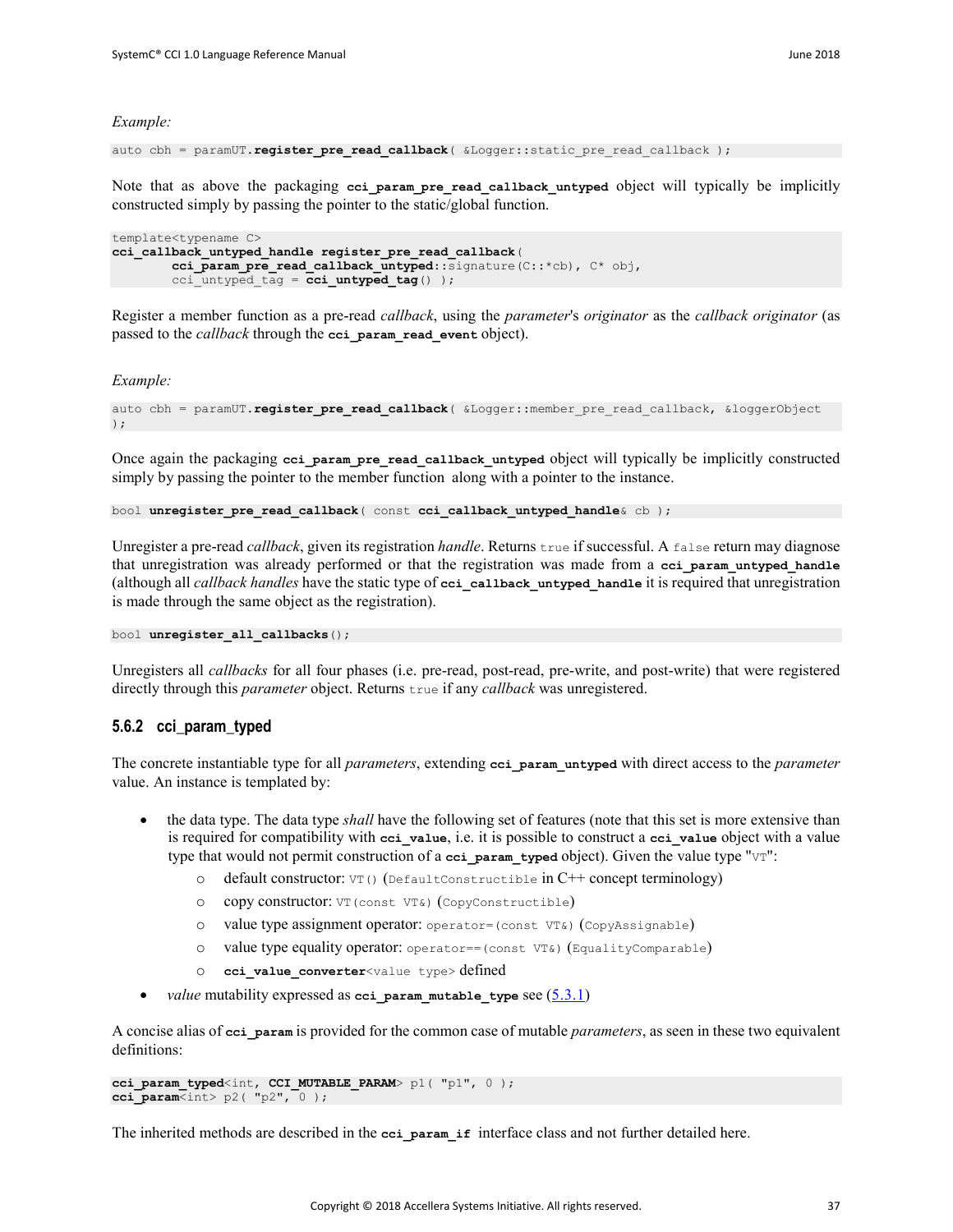```
template<typename T, cci_param_mutable_type TM = CCI_MUTABLE_PARAM>
class cci_param_typed : public cci_param_untyped
{
public:
   typedef T value type;
     // Construction
    cci param typed ( const std::string& name, const value type& default value,
                      const std::string& desc = "",
                     cci_name_type name_type = CCI_RELATIVE_NAME,
                     const cci originator& originator = cci originator() );
     cci_param_typed( const std::string& name, const cci_value& default_value,
                      const std::string& desc = "",
                     cci_name_type name_type = CCI_RELATIVE_NAME,
                     const cci originator& originator = cci_originator() );
    cci param typed ( const std::string& name, const value type& default value,
                     cci broker handle private broker,
                      const std::string& desc = "",
                     cci_name_type name_type = CCI_RELATIVE_NAME,
                     const cci originator& originator = cci_originator() );
     cci_param_typed( const std::string& name, const cci_value& default_value,
                     cci broker handle private broker,
                      const std::string& desc = "",
                     cci_name_type name_type = CCI_RELATIVE_NAME,
                      const cci_originator& originator = cci_originator() );
    // Typed value access
   const value type& get value() const;
    const value_type& get_value( const cci_originator& originator ) const;
    operator const value_type& () const;
    const value type& get default value() const;
   void set_value( const value type& value );
    void set_value( const value_type& value, const void* pwd );
     cci_param_typed& operator=( const cci_param_typed& rhs );
   cci param typed& operator=( const value type& rhs );
    bool reset();
     // For brevity, only the pre-read callbacks are detailed here
     cci_callback_untyped_handle register_pre_read_callback(
            const cci param pre read callback untyped& cb,
             cci_untyped_tag );
    template<typename C>
     cci_callback_untyped_handle register_pre_read_callback(
             cci_param_pre_read_callback_untyped::signature(C::*cb), C* obj,
             cci_untyped_tag );
     typedef typename cci_param_pre_read_callback<value_type>::type
             cci_param_pre_read_callback_typed;
     cci_callback_untyped_handle register_pre_read_callback(
            const cci param pre read callback typed& cb,
             cci_typed_tag<value_type> = cci_typed_tag<value_type>() );
     template<typename C>
    cci_callback_untyped_handle register_pre_read_callback(
             typename cci_param_pre_read_callback_typed::signature(C::*cb),
            C* obj, cci typed tag<value type> = cci typed tag<value type>() );
     cci_param_untyped_handle create_param_handle(
            const cci originator& originator ) const;
private:
    const void* get_raw_value( const cci_originator& originator ) const;
    const void* get raw default value() const;
    void set raw value<sup>(const void*</sup> vp, const void* pwd,
                         const cci_originator& originator );
private:
    void preset_cci_value( const cci_value& value, const cci_originator& originator ) override;
};
```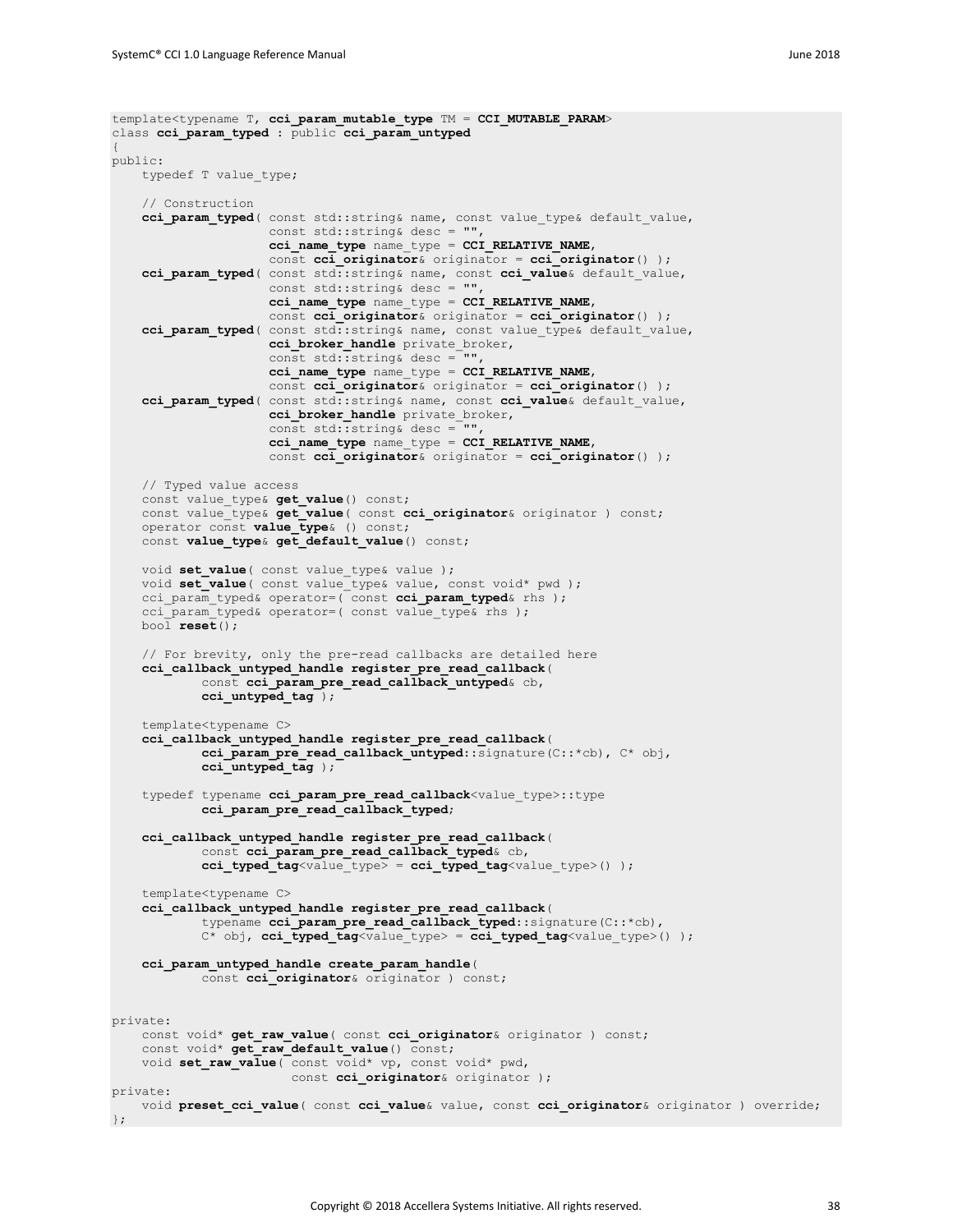### <span id="page-44-1"></span>**5.6.2.1 value\_type**

The *underlying data type* that the **cci** param typed instance was instantiated with is aliased as value type.

#### <span id="page-44-0"></span>**5.6.2.2 Construction**

Four constructors are provided, combining the pairs of (*automatic broker*, explicit *broker*) and the *default value* expressed as (literal value type, **cci** value). The constructor parameters are:

- **parameter name** *Parameters* are indexed by name, which is required to be unique (duplicates are suffixed with a number to ensure this and a warning report issued).
- **default** value The default value *shall* be explicitly given rather than taken from value type's implicit construction, either as the literal value\_type or a **cci\_value.**
- **description** A description of the *parameter* is encouraged, for example to annotate configuration logs; it defaults to an empty string.
- **name** type The name type defaults to **CCI** RELATIVE NAME, in which case the *parameter* name is made absolute (or hierarchical) by prepending it with the name of the enclosing  $\epsilon_c$  module.
- **originator** The origin of the *default value* and of subsequent assignments (unless those are made with an explicit *originator*); by default, an *originator* representing the current sc module.
- **private broker** A specific *broker* to hold the *parameter*; if unspecified, the result of **cci** get **broker** (see [5.7.2\)](#page-54-0) is used.

```
// Default as literal value type, current broker
cci_param_typed ( const std::string& name, const value type& default value,
                  const std::string& desc = "",
                  cci_name_type name_type = CCI_RELATIVE_NAME,
                  const cci_originator& originator = cci_originator() );
// Default as cci_value, current broker
cci_param_typed( const std::string& name, const cci_value& default_value,
                  const std::string& desc = "",
                  cci_name_type name_type = CCI_RELATIVE_NAME,
                  const cci_originator& originator = cci_originator() );
// Default as literal value type, explicit broker
cci_param_typed( const std::string& name, const value type& default value,
                 cci broker handle private broker,
                  const std::string& desc = "",
                  cci_name_type name_type = CCI_RELATIVE_NAME,
                  const cci_originator& originator = cci_originator() );
// Default as cci_value, explicit broker
cci_param_typed( const std::string& name, const cci_value& default_value,
                 cci_broker_handle private broker,
                  const std::string& desc = "",
                  cci_name_type name_type = CCI_RELATIVE_NAME,
                  const cci_originator& originator = cci_originator() );
```
*Parameters shall not* be instantiated as C++ global variables. Global *parameters* are prohibited in order to guarantee that the *global broker can* be instantiated prior to the instantiation of any *parameters*.

#### **5.6.2.3 Typed value access**

The *parameter value may* be read and written directly as the value type.

const value\_type& **get\_value**() const; operator const **value\_type**& () const; // convenience form of **get\_value**()

Provides a *typed* reference to the current value. Note that the pre-read and post-read *callbacks* are triggered by the creation of the reference and not by actually reading the *value*, in contrast to get cci value which takes a copy of the *value*.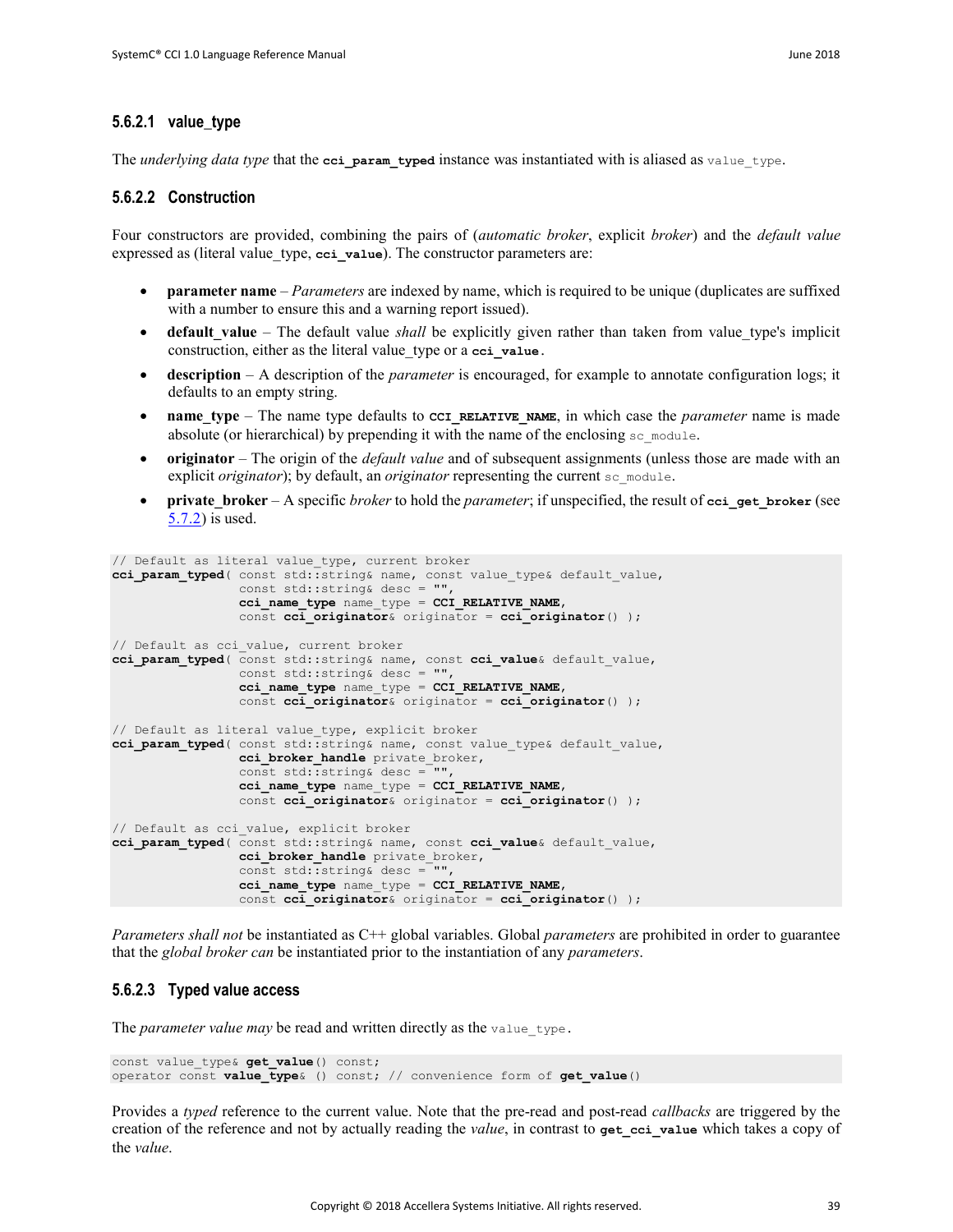NOTE: To avoid confusion, especially with *callbacks*, it is preferable to dereference the reference immediately rather than storing it for later use.

*Example:*

```
cci param<sub>int</sub> > p( "p", 3 );p.register_post_read_callback( &log_reads );
const int\sqrt{\epsilon} rp = p; \sqrt{7} log shows value 3 was read
p = 4;int val p = rp; // current value of 4 is really "read"
```
const value type& **get default value**() const;

Provide a *typed* reference to the default value.

void **set\_value**( const value\_type& value ); void **set\_value**( const value\_type& value, const void\* pwd );

Pre-write *callbacks* are run, then the *parameter value* is copied from the argument, then post-write *callbacks* are run. If a lock password (pwd) is given then the *parameter value shall* both be locked and the lock be with that password or a **CCI** SET PARAM FAILURE error report will be issued.

bool **reset**();

Fulfills the description in **cci** param if (see [5.4.2.1\)](#page-19-0).

# **5.6.2.4 Raw value access**

Direct *untyped* access to the *parameter value* storage is provided for the **cci** typed handle *implementation*; consequently these methods *shall* be private and accessed through friend-ship with the *handle* classes.

const void\* get raw value ( const cci originator & originator ) const override;

As with **cci** value and value type value queries, pre-read and post-read *callbacks* are executed before the pointer is returned.

const void\* get raw default value() const override;

Direct *untyped* access to the *default value*.

void **set\_raw\_value**( const void\* vp, const void\* pwd, const **cci\_originator**& originator ) override;

Pre-write *callbacks* are run, then the *parameter value* is copied from the vp argument, then post-write *callbacks* are run. The *value origin* is updated from the given *originator*. If the *parameter* is locked then the correct password *shall* be supplied; if the *parameter* is not locked then the password *shall* be set to nullptr, or a **CCI\_SET\_PARAM\_FAILURE** error report will be issued.

#### **5.6.2.5 Assignment operator**

**cci\_param\_typed**& operator=( const value\_type& rhs );

An instance of the value type *can* be assigned, as a shorthand for calling set value (const value types).

```
cci_param_typed& operator=( const cci_param_typed& rhs );
```
This *parameter value* is set to a copy of the given *parameter*'s value. Incompatible value\_types may cause a compilation error or be reported as a **CCI\_VALUE\_FAILURE**.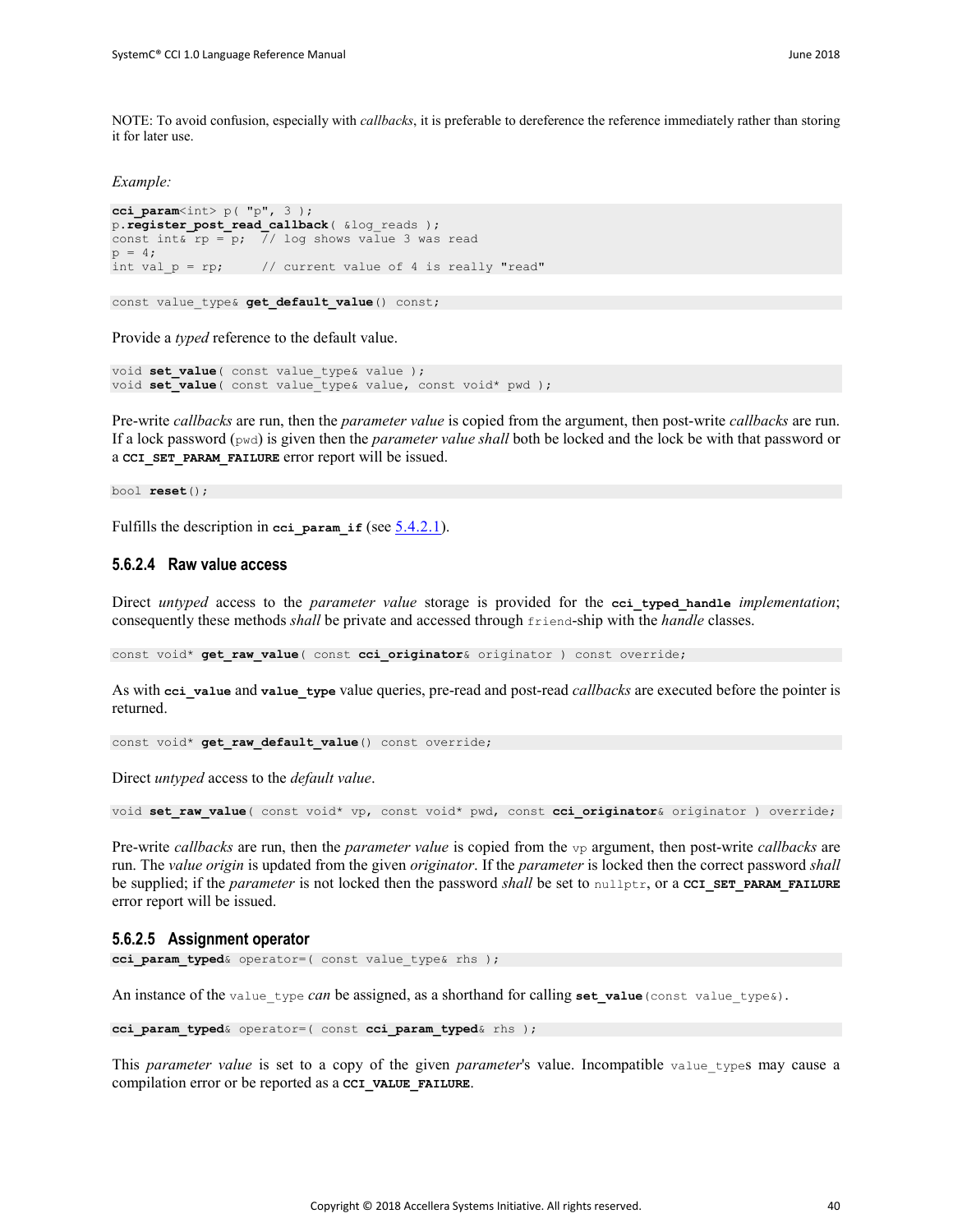# <span id="page-46-1"></span>**5.6.2.6 Callbacks**

The *callback* support of cei param untyped is extended with *typed callbacks*, which provide direct value type access to the current and new *parameter* values. The semantics are further described in the cci param if (see [5.4.2.8\)](#page-22-0).

*Untyped callbacks shall* be registered through the **cci** param typed interface by explicitly tagging them as *untyped*:

```
void untyped_pre_read_callback( const cci_param_read_event<void>& ev ) {
  const cci_value& val = ev.value;
}
...
cci param typed<int> p( "p", 1 );
p.register_pre_read_callback( &untyped_pre_read_callback, cci_untyped_tag() );
```
Typed *callbacks* are implicitly tagged:

```
void typed pre read callback( const cci param read event<int>& ev ) {
  const int& val = ev.value;
}
...
cci_param_typed<int> p( "p", 1 );
p.register pre read callback ( &typed pre read callback );
```
The sixteen *callback* registration functions are then composed simply from: four access phases (pre-read, post-read, pre-write, and post-write), two function types (global, member), and two kinds of *value* access (*untyped* via **cci** value, *typed* as value type).

#### <span id="page-46-0"></span>**5.6.3 cci\_param\_untyped\_handle**

*Parameter handles* function as proxies for the *parameter* instances, providing most of the **cci\_param\_untyped** functionality (functionality such as resetting the value, setting the description, and setting metadata is not present, as these are reserved for the *parameter* owner). They provide a means of reducing coupling in the model to the *parameter* name (and potentially value type).

The underlying *parameter* instance *can* be destroyed while *handles* remain, however this immediately invalidates the *handles* with the following effects:

- **is\_valid** returns false.
- Calling any delegating method results in an error report.

Once a *handle* has become invalid it remains forever invalid, even if a *parameter* of that name is recreated; conceptually the *handle* was created from a specific *parameter* instance, not for a *parameter* name (which may be valid at some times and not at other times).

*Example:*

```
auto p = new cci_param<int>( "p", 5 );
auto h1 = cci get broker().get param handle( "testmod.p" );
sc_assert( h1.is valid() );
delete p;
sc_assert( !h1.is valid() );
p = new cci param\overline{\text{C}}int>( "p", 10 );
auto h2 = cci_get_broker().get_param_handle( "testmod.p" );
sc_assert( h2.is_valid() ); // newly obtained handle functional
sc assert( !h1.is_valid() ); // original handle for same name still invalid
```
#### 5.6.3.1 **Class overview**

Handles are created with a specific *originator*, which is used in cases where the **cci\_param\_untyped** interface allows the *originator* to be specified. For example, setting the *parameter's value* via a *handle* records the *originator* as the *value's* origin: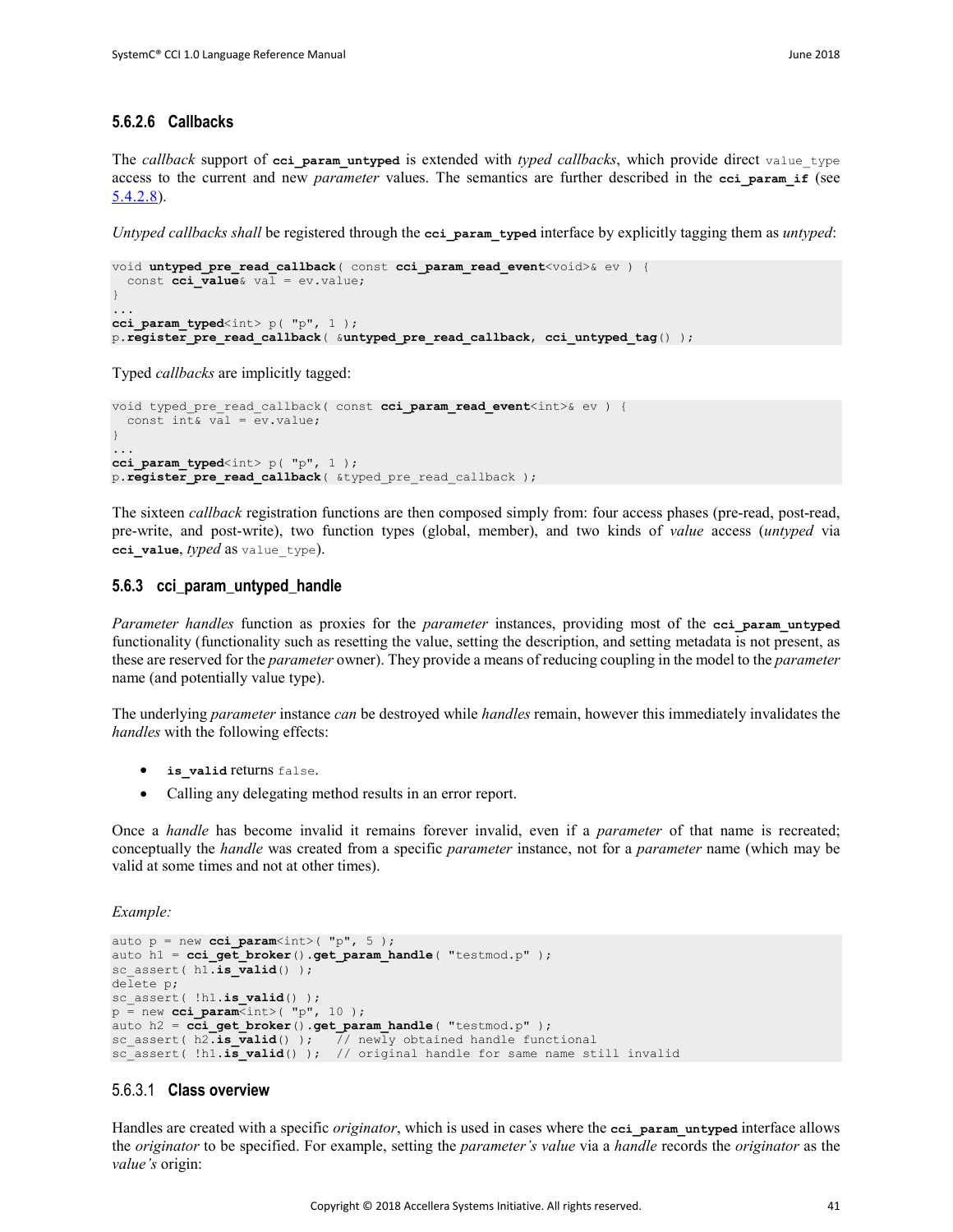```
auto ph = param.create param handle( orig );
ph.set_cci_value( val1 );
ph.set cci value( val2 );
```
where through the *parameter* interface the *originator* would be specified upon each setting:

param.**set\_cci\_value**( val1, orig ); param.set cci value( val2, orig );

Handles have no inherent collation properties and no comparisons are defined.

```
class cci_param_untyped_handle
{
public:
  // Constructors
    cci_param_untyped_handle( cci_param_if& param, const cci_originator& originator );
    explicit cci param untyped handle( const cci originator& originator = cci originator() );
     cci_param_untyped_handle( const cci_param_untyped_handle& param_handle );
     cci_param_untyped_handle( cci_param_untyped_handle&& that );
    ~cci_param_untyped_handle();
   // Assignment
     cci_param_untyped_handle& operator=( const cci_param_untyped_handle& param_handle );
     cci_param_untyped_handle& operator=( cci_param_untyped_handle&& that );
   // Handle validity
    bool is valid() const;
    void invalidate();
    cci_originator get_originator() const;
   // Delegated functions
    cci_param_data_category get_data_category() const;
     const char* name() const;
     cci_param_mutable_type get_mutable_type() const;
   std::string get description() const;
     cci_value_map get_metadata() const;
     cci_value get_cci_value() const;
    void set cci value( const cci value& val );
     void set_cci_value( const cci_value& val, void* pwd );
     cci_value get_default_cci_value() const;
     bool lock( const void* pwd = nullptr );
     bool unlock( const void* pwd = nullptr );
    bool is_locked() const;
    bool is_default_value() const;
    bool is_preset_value() const;
     cci_originator get_value_origin() const;
     // For brevity only pre-read callbacks are shown
     cci_callback_untyped_handle register_pre_read_callback(
         const cci_param_pre_read_callback_untyped&, cci_untyped_tag );
     cci_callback_untyped_handle register_pre_read_callback(
         const cci_callback_untyped_handle&, cci_typed_tag<void> );
     bool unregister_pre_read_callback( const cci_callback_untyped_handle& );
     bool unregister_all_callbacks();
     bool has_callbacks() const;
protected:
    // Raw value access provided for derived typed value accessors; no direct access
    const void* get_raw_value() const;
    const void* get_raw_default_value() const;
   void set raw value ( const void* vp );
   void set raw value ( const void* vp, const void* pwd );
```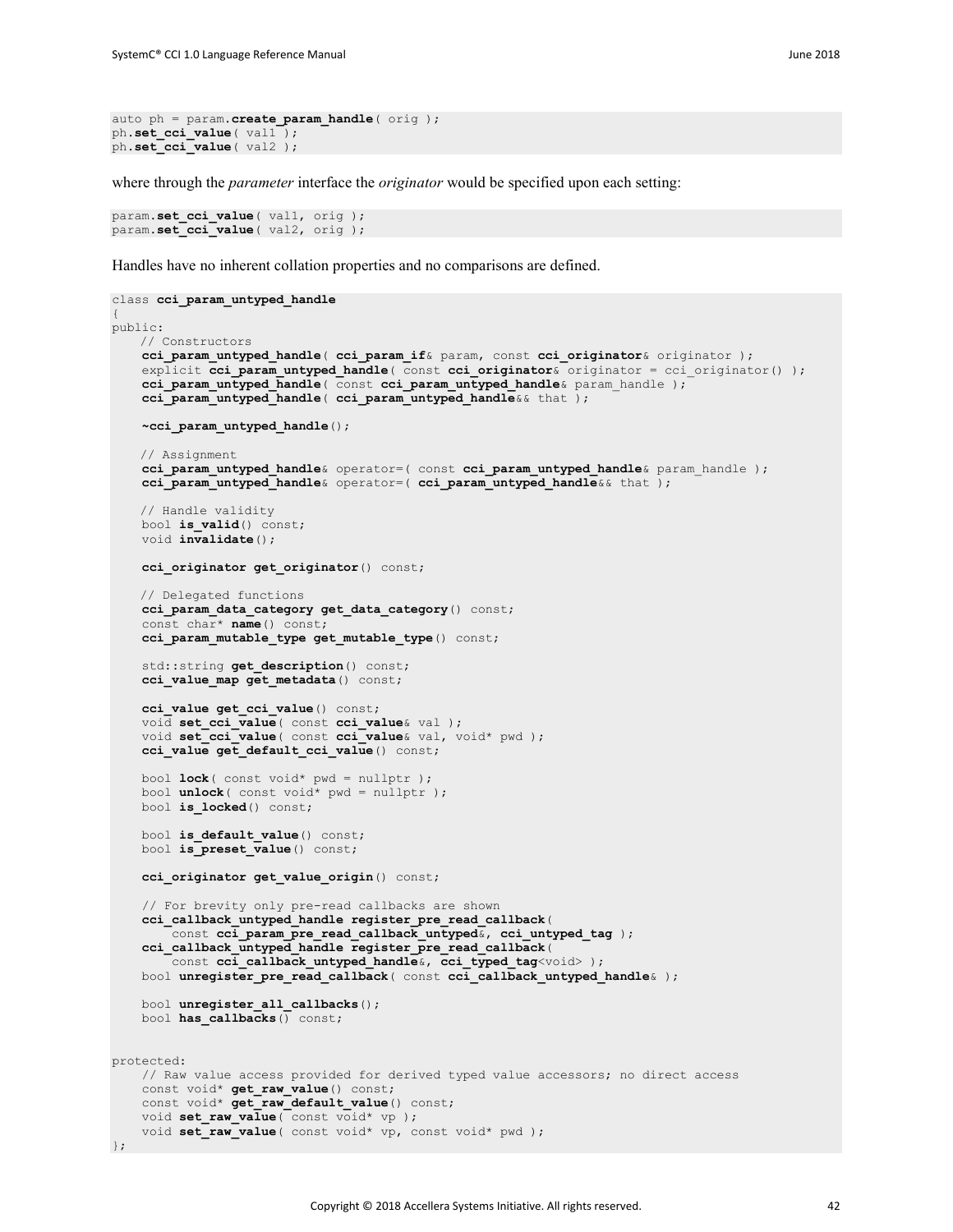#### **5.6.3.2 Construction**

explicit **cci\_param\_untyped\_handle**( const **cci\_originator**& originator = cci\_originator() );

Create an explicitly uninitialized *handle*, i.e. where **is\_valid** == false.

**cci\_param\_untyped\_handle**( **cci\_param\_if**& param, const **cci\_originator**& originator );

Create a *handle* for the given *parameter*.

**cci\_param\_untyped\_handle**( const **cci\_param\_untyped\_handle**& param\_handle );

Copy constructor; duplicates the given source *handle*, after which both the original and new *handles* have the same validity and *originators* but different identities (i.e. if valid then both are registered with the *parameter* and would be separately invalidated if the *parameter* predeceases them).

**cci\_param\_untyped\_handle**( **cci\_param\_untyped\_handle**&& that );

Move constructor; duplicate the original *handle*, after which the original *handle* is invalidated.

#### **5.6.3.3 Destruction**

**~cci\_param\_untyped\_handle**();

Invalidates the *handle* (if valid), thereby unregistering it from the *parameter* as detailed for **~cci\_param\_if** (see [5.4.2.10\)](#page-25-1).

#### <span id="page-48-0"></span>**5.6.3.4 Assignment**

```
cci_param_untyped_handle& operator=( const cci_param_untyped_handle& param_handle );
cci_param_untyped_handle& operator=( cci_param_untyped_handle&& that );
```
Assignment to a parameter *handle* consists of:

- If valid, the existing destination *handle* is first invalidated meaning that it no longer refers to a parameter.
- The destination *handle's parameter* association is set to match that of the source *handle*, which consequently means they also have matching validity.

The *handle's originator* is not affected by assignment.

#### **5.6.3.5 Handle validity**

A *handle* constructed against a *parameter* begins its life as a valid *handle* for that *parameter* and remains valid until one of:

- destruction of the *parameter*
- explicit invalidation of the *handle* by **invalidate**
- move construction or assignment from the *handle*

Once invalidated a *handle* remains invalid unless used as the destination for assignment from a valid *handle*.

bool **is\_valid**() const;

Returns true if the *handle* is valid.

```
void invalidate();
```
Invalidates the *handle*: **is valid** returns false and the object is no longer registered with the *parameter*.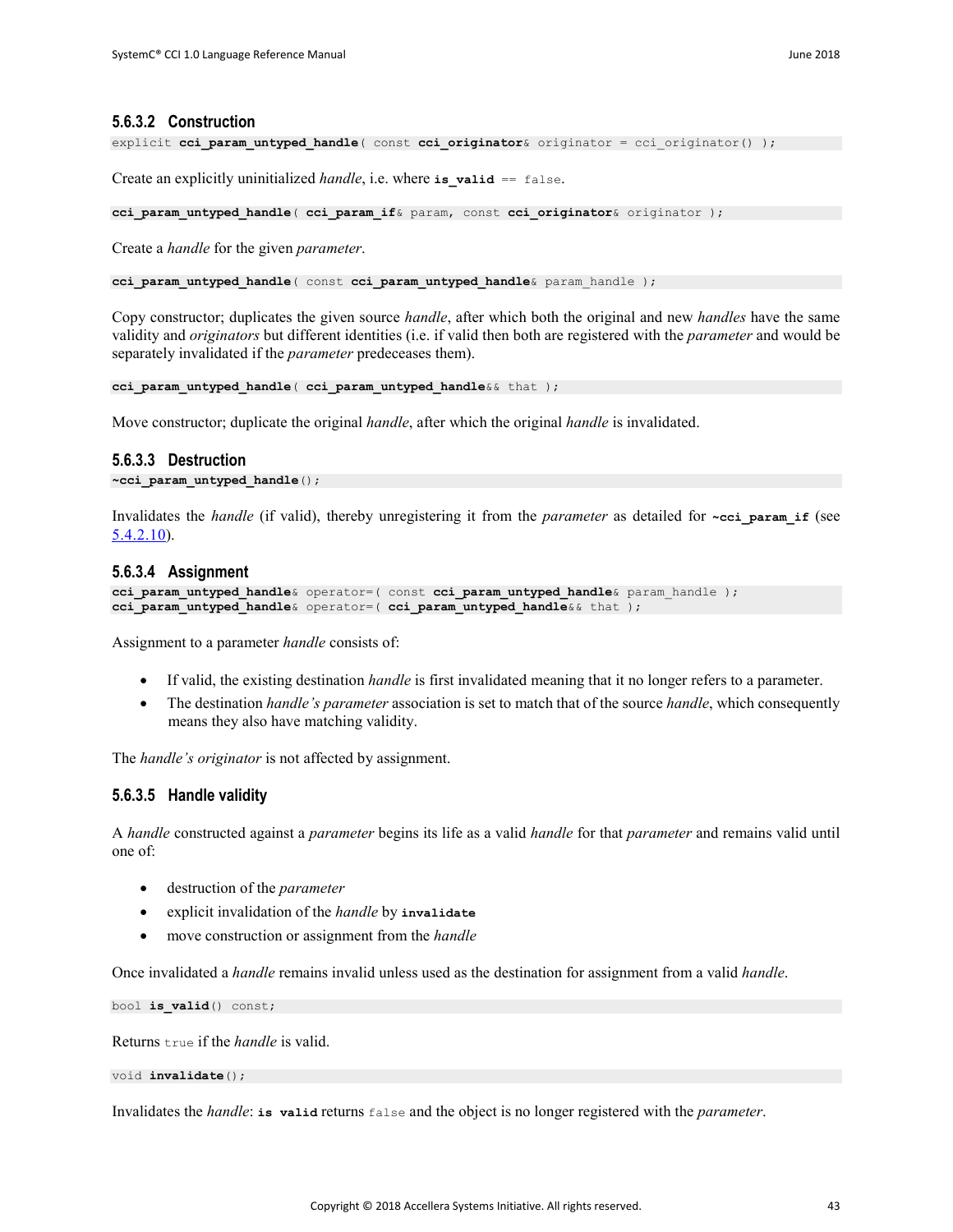#### **5.6.3.6 Delegated functions**

With the exception of get originator, the remainder of the class delegates predictably to the equivalent **cci\_param\_untyped** functionality with this pattern:

- If the *handle* is invalid then:
	- o Report a bad *handle* error through **cci\_report\_handler** see [\(5.8\)](#page-55-0).
	- If the error report is not thrown as an exception (the SystemC default behavior but controllable through sc\_report\_handler::set\_actions ) then calls **cci\_abort** to halt the simulation.
- Calls the matching coi param untyped member function of the *parameter* instance the *handle* represents, using the *handle*'s *originator* where an explicit *originator* is catered for: **get\_cci\_value**, **set\_cci\_value**, *callback* registration and unregistration.

The exception to this pattern is **get\_originator**, which returns the *originator* for the *handle* rather than that of the *parameter*.

*Example:*

```
sc assert( !( origD == origI) );cci_param<int> qp( "q", 1, "q description", CCI_RELATIVE_NAME, origD );
cci_param_untyped_handle qh = qp.create_param_handle( origI );
sc_assert( qp.get_originator() == origD );
sc_assert( qh.get_originator() == origI );
```
# <span id="page-49-0"></span>**5.6.4 cci\_param\_typed\_handle**

Typed *handles* extend **cci\_param\_untyped\_handle** with type-safe assignment and *callbacks*.

```
template<typename T>
class cci_param_typed_handle : public cci_param_untyped_handle
{
public:
    /// The parameter's value type.
    typedef T value_type;
   // Constructors
    explicit cci param typed handle ( cci param untyped handle untyped );
     cci_param_typed_handle( const cci_param_typed_handle& ) = default;
     cci_param_typed_handle( cci_param_typed_handle&& that );
   // Assignment
    cci_param_typed_handle& operator=( const cci_param_typed_handle& ) = default;
     cci_param_typed_handle& operator=( cci_param_typed_handle&& that )
   // Typed value access
    const value_type& operator*() const;
    const value_type& get_value() const;
   void set value ( const value type& value );
    void set_value( const value_type& value, const void* pwd );
   const value type& get_default_value() const;
     // For brevity only pre-read callbacks are shown
     cci_callback_untyped_handle register_pre_read_callback( 
           const cci param pre read callback untyped& cb,
             cci_untyped_tag ); 
     template<typename C> 
     cci_callback_untyped_handle register_pre_read_callback( 
             cci_param_pre_read_callback_untyped::signature(C::*cb), C* obj, 
             cci_untyped_tag ); 
     typedef typename cci_param_pre_read_callback<value_type>::type 
             cci_param_pre_read_callback_typed; 
     cci_callback_untyped_handle register_pre_read_callback(
```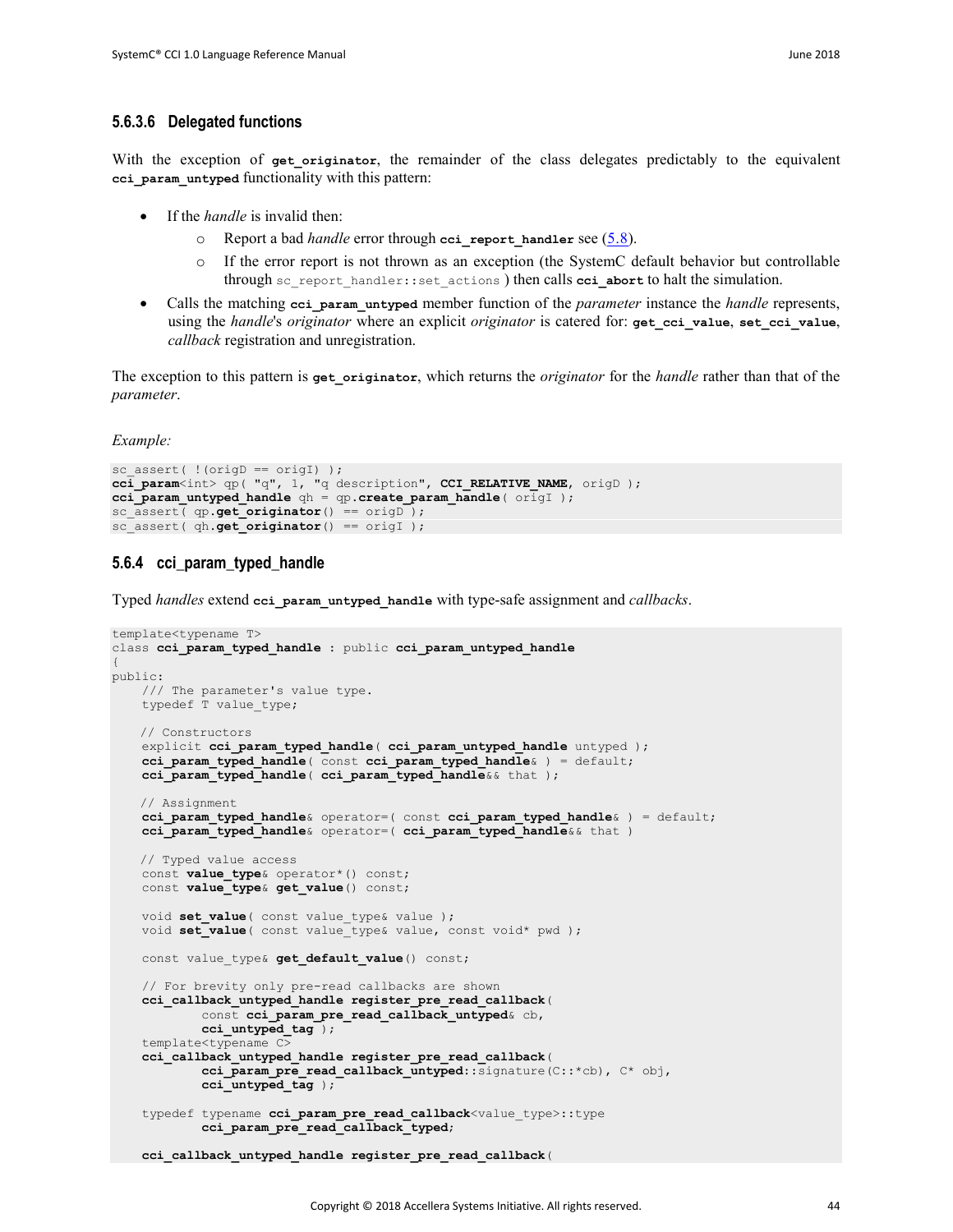```
 const cci_param_pre_read_callback_typed& cb, 
         cci_typed_tag<value_type> = cci_typed_tag<value_type>() ); 
 template<typename C> 
 cci_callback_untyped_handle register_pre_read_callback( 
        typename cci param pre read callback typed::signature(C::*cb),
         C* obj, cci_typed_tag<value_type> = cci_typed_tag<value_type>() )
```
### **5.6.4.1 Construction**

explicit **cci\_param\_typed\_handle**( **cci\_param\_untyped\_handle** untyped );

Constructs the *typed handle* from an *untyped handle*, immediately invalidating it if the typeid of the **value\_type** of the *typed handle* doesn't match the typeid of the **value\_type** of the actual **cci\_param\_typed**.

*Example:*

};

```
cci_param_typed_handle<int> hTest( cci_get_broker().get_param_handle("global.test") );
if( !hTest.is_valid() ) { /* param missing or wrong type */ }
```
**cci\_param\_typed\_handle**( const **cci\_param\_typed\_handle**& );

Copy constructor; duplicates the given source *handle*, after which both the original and new *handles* have the same validity and *originators* but different identities (i.e. if valid then both are registered with the *parameter* and would be separately invalidated if the *parameter* predeceases them).

**cci\_param\_typed\_handle**( **cci\_param\_typed\_handle**&& that );

Move constructor; duplicate the original *handle*, after which the original *handle* is invalidated.

#### **5.6.4.2 Assignment**

```
cci_param_typed_handle& operator=( const cci_param_typed_handle& );
cci_param_typed_handle& operator=( cci_param_typed_handle&& that );
```
Both copy and move assignment replace the referenced *parameter*, with the same semantics as **cci\_param\_untyped\_handle** (see [5.6.3.4\)](#page-48-0).

#### **5.6.4.3 Typed value access**

The *parameter value may* be read and written directly as the value\_type. The semantics described for cci param typed value access in  $5.6.2$  apply here too.

```
const value_type& get_value() const;
const value_type& operator*() const; // convenience form of get value()
void set value ( const value type& value );
void set value ( const value type& value, const void* pwd );
const value type& get default value() const;
```
#### <span id="page-50-0"></span>**5.6.4.4 Callbacks**

Registration functions for *callbacks* providing value\_type access to the *parameter*.

**cci\_param\_read\_event** objects provide the context for pre-read and post-read *callback* invocations, carrying a *handle* to the *parameter*, its current value, and the *originator* that the *callback* function was registered with. The class is templated by the *parameter value* type, with the specialization for void providing the *value* as **cci\_value**: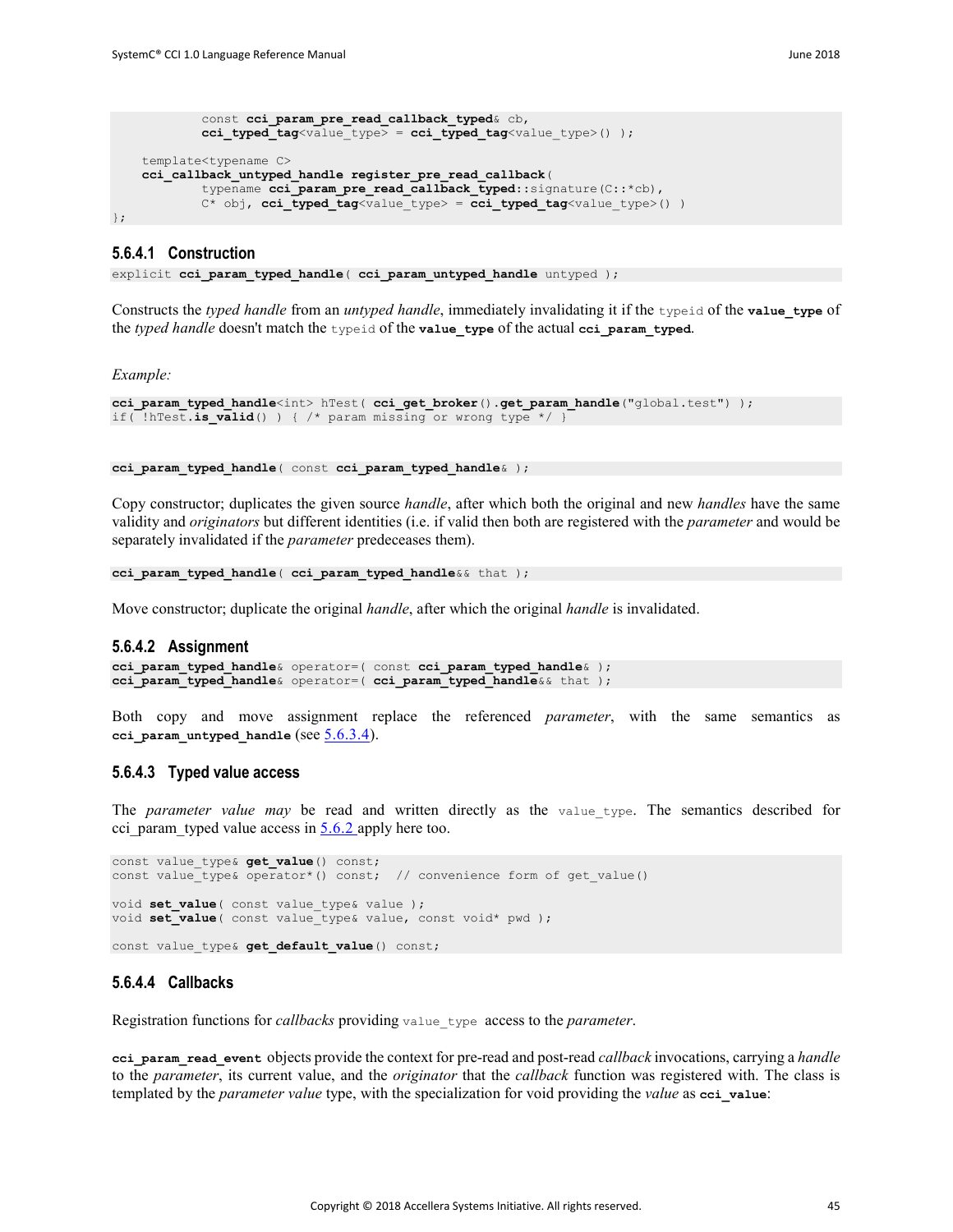```
template<>
struct cci param read event<void>
 {
     typedef cci_param_read_event type;
    typedef cci value value type;
    const value type& value;
    const cci originator& originator;
     const cci_param_untyped_handle& param_handle;
 };
template<typename T>
struct cci_param_read_event
 {
     typedef cci_param_read_event type;
    typedef T value type;
    const value type& value;
    const cci originator& originator;
    const cci param untyped handle& param handle;
};
```
The presence of the *parameter*'s value type in the *callback* signature mirrors the *parameter* hierarchy, with *callbacks* registered through the **cci\_param\_untyped** class requiring the *untyped* **cci\_param\_read\_event**<void> and those registered through **cci\_param\_typed**<T> requiring **cci\_param\_read\_event**<T>. When working with a concrete *parameter* object it may prove advantageous to use *untyped callbacks* where the actual *value* is irrelevant or *can* be masked through **cci** value access. For example a generic parameter access logger may have the signature:

```
void log parameter read( cci param read event<void>& ev );
```
and so be able to be registered against cci param<int>, cci param<std::string>, etc.

#### <span id="page-51-0"></span>**5.6.5 cci\_param\_write\_event**

Write event objects provide the context for pre-write and post-write *callback* invocations, carrying a *handle* to the *parameter*, its current value, and the *originator* that the *callback* function was registered with.

The class is templated by the *parameter value* type, with the specialization for void providing the value as **cci\_value**:

```
template<>
struct cci param write event<void>
 {
     typedef cci_param_read_event type;
     typedef cci_value value_type;
    const value type& old value;
    const value type& new value;
    const cci originator& originator;
     const cci param untyped handle& param handle;
 };
template<typename T>
struct cci_param_write_event
 {
     typedef cci_param_read_event type;
      typedef T value_type;
    const value type& old value;
    const value type& new value;
    const cci originator& originator;
    const cci param untyped handle& param handle;
};
```
The presence of the *parameter*'s *value* type in the *callback* signature mirrors the *parameter* hierarchy, with *callbacks* registered through the **cci\_param\_untyped** class requiring the *untyped* **cci\_param\_write\_event**<void> and those registered through **cci\_param\_typed**<T> requiring **cci\_param\_write\_event**<T>. When working with a concrete *parameter* object it may prove advantageous to use *untyped callbacks* where the actual *value* is irrelevant or *can* be masked through **cci\_value** access. For example a generic pre-write validator for positive numbers might be written: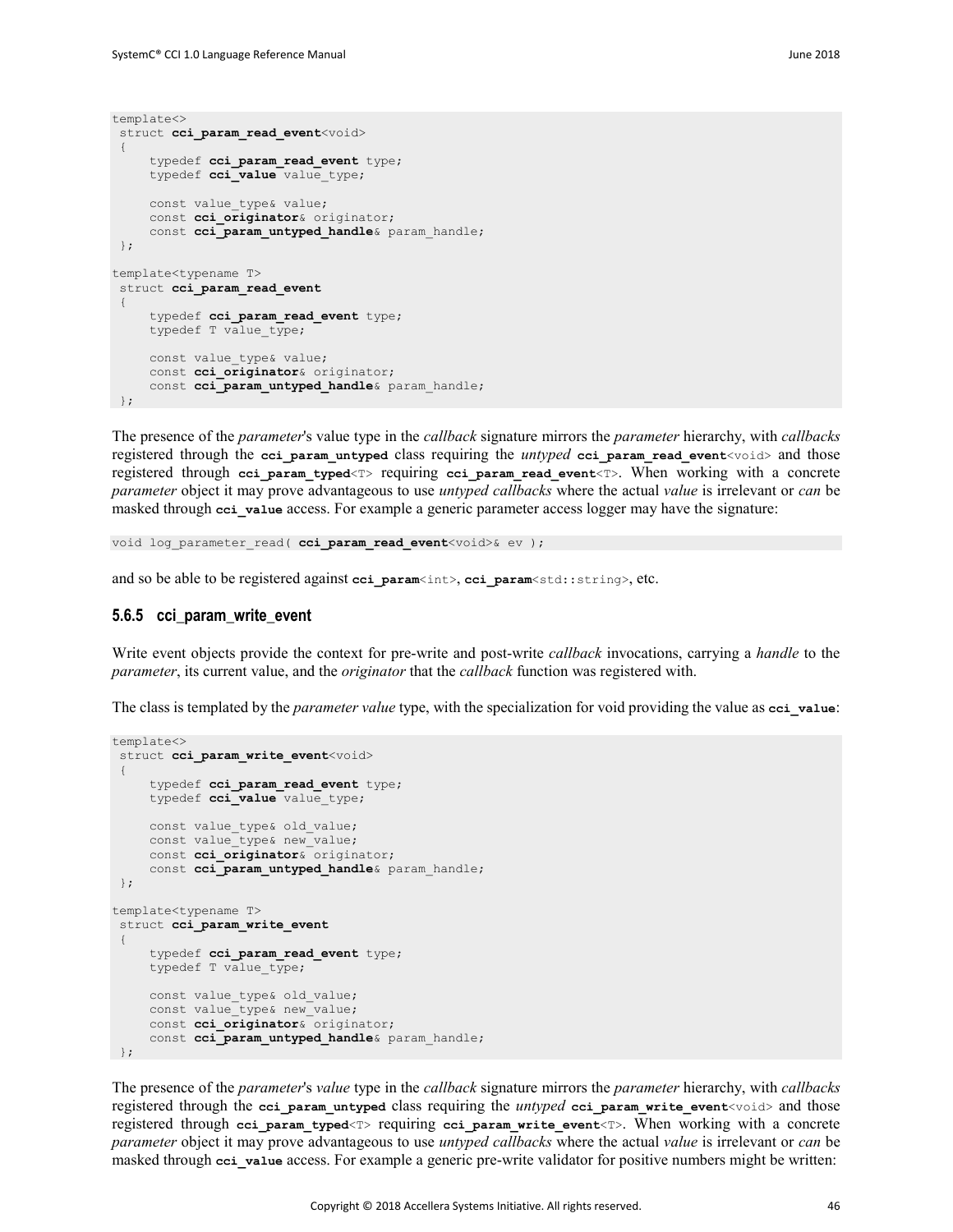```
bool validate positive number( cci param read event<void>& ev )
{
     return ev.new_value.is_double() && ev.new_value.get_double() >= 0 ||
            ev.new<sup>-</sup>value.is<sup>-</sup>int64() && ev.new value.get int64() >= 0 ||
             ev.new_value.is_uint64();
}
```
and so be able to be registered as a pre\_write *callback* against **cci\_param**<int>, **cci\_param**<short>, etc.

# <span id="page-52-0"></span>*5.7 Brokers*

- All *brokers* implement the **cci** broker if interface. An application *shall* access brokers via a **cci\_broker\_handle**.
- A *broker* aggregates *parameters* defined in the same sc object level and from child objects. For example if a module registers a *broker* then the module's *parameters* and those belonging to submodules will by default be added to that *broker*. Such *brokers* are referred to as "*local brokers*" since the *parameters* they hold are kept local to that module, rather than being generally enumerable.
- Above the sc<sub>module</sub> hierarchy is the *global broker*, which aggregates all *parameters* for which no *local broker* is located. The *global broker shall* be registered before any *parameters* or *local brokers*.
- The *automatic broker* is located by walking up the sc object hierarchy until meeting either a *local broker* registered for that object or the *global broker*. Only one *broker shall* be registered for each object; similarly a single *global broker* exists. Attempting to register additional *brokers* reports an error.
- The parent of a *broker* is the next registered *broker* up the sc\_object hierarchy. Only the *global broker* has no parent.
- Two reference *broker implementations* are provided: **cci\_utils**::**broker** which supports selectively delegating *parameters* to a parent *broker* and **cci\_utils**::**consuming\_broker** which lacks this delegation ability. A module *may* use such delegation to expose some public *parameters* beyond its *local broker*.

#### <span id="page-52-1"></span>**5.7.1 cci\_broker\_handle**

A *broker handle* acts as a proxy to a *broker implementation*, delegating the functionality. Note that where the delegated *broker* function takes an *originator* parameter, it is omitted in the *handle* interface since the *handle* was constructed with the *originator*.

Unlike the relationship between *parameters* and *parameter handles*, the relationship between *broker* objects and **cci\_broker\_handle**s is not managed. When a *broker* object is destroyed all *handles* to it are left dangling, without any way for the *handle* users to test their validity.

```
class cci_broker_handle
{
public:
   // Constructors
    cci_broker_handle( cci_broker_if& broker, const cci_originator& originator );
     cci_broker_handle( const cci_broker_handle& ) = default;
    cci_broker_handle( cci_broker_handle&& that );
     ~cci_broker_handle() = default;
    // Assignment & comparison
     cci_broker_handle& operator=( const cci_broker_handle& );
     cci_broker_handle& operator=( cci_broker_handle&& that );
    bool operator==( const cci_broker_if* b ) const;
     bool operator!=( const cci_broker_if* b ) const;
   // Originator
    cci_originator get_originator() const;
    // Delegated functions
     cci_broker_handle create_broker_handle( const cci_originator& originator = cci_originator()
);
     const char* name() const;
```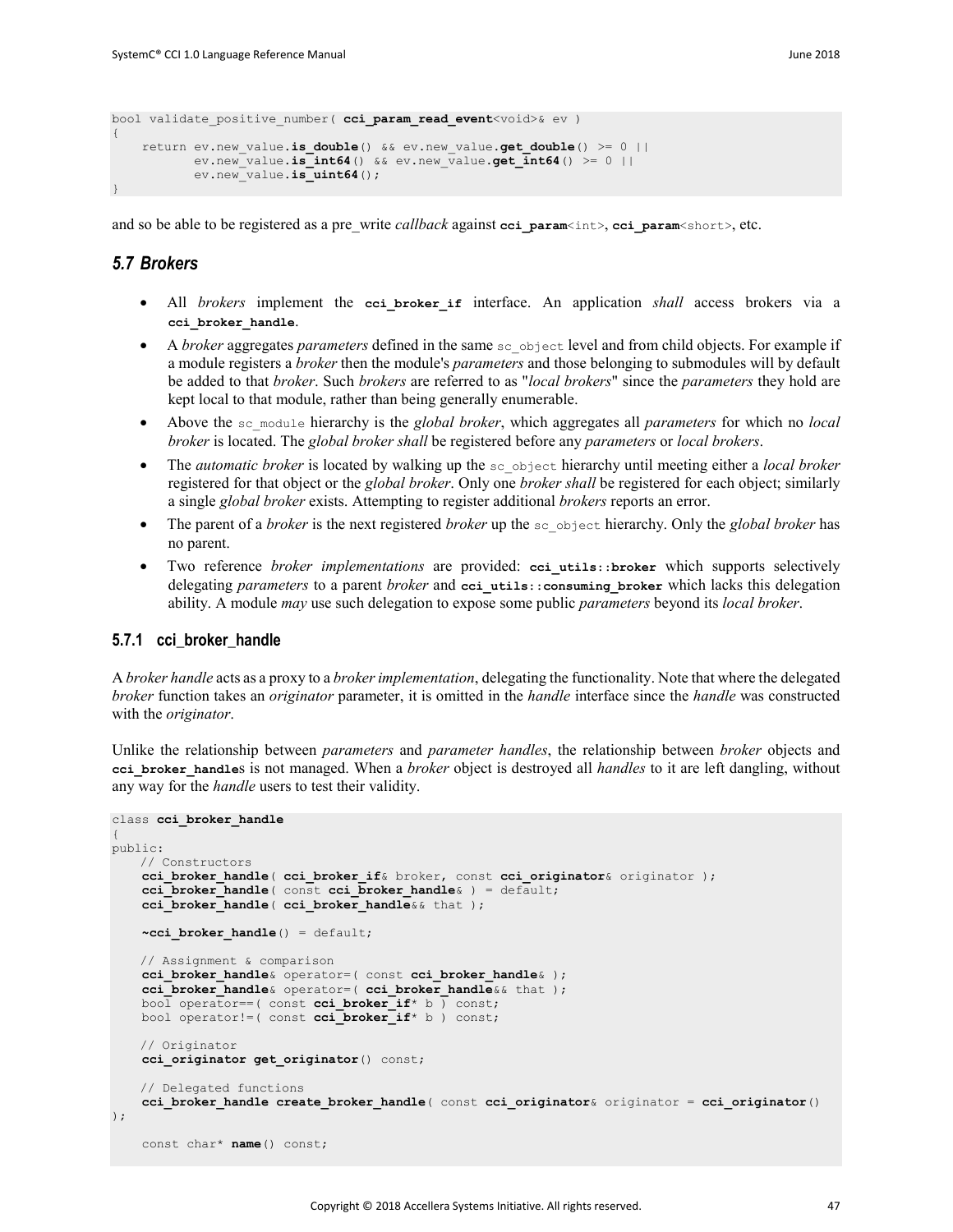```
void set preset cci value ( const std::string& parname, const cci value& cci value );
 cci_value get_preset_cci_value( const std::string& parname ) const;
 virtual cci_originator get_preset_value_origin(
    const std::string& parname ) const = 0;
 std::vector<cci_name_value_pair> get_unconsumed_preset_values() const;
 bool has_preset_value( const std::string& parname ) const;
 cci_preset_value_range get_unconsumed_preset_values(
     const cci_preset_value_predicate& pred ) const;
 void ignore_unconsumed_preset_values( const cci_preset_value_predicate& pred );
cci originator get value origin ( const std::string& parname ) const;
void lock preset value ( const std::string& parname );
cci value get cci value ( const std::string& parname ) const;
 void add_param( cci_param_if* par );
 void remove_param( cci_param_if* par );
 std::vector <cci_param_untyped_handle> get_param_handles() const;
 cci_param_range get_param_handles( cci_param_predicate& pred ) const;
 cci_param_untyped_handle get_param_handle( const std::string& parname ) const;
 template<class T>
 cci_param_typed_handle<T> get_param_handle( const std::string& parname ) const;
 cci_param_create_callback_handle register_create_callback(
    const cci param create callback& cb );
bool unregister create callback( const cci param create callback handle& cb );
 cci_param_destroy_callback_handle register_destroy_callback(
    const cci param destroy callback& cb );
 bool unregister_destroy_callback( const cci_param_destroy_callback_handle& cb );
 bool unregister_all_callbacks();
 bool has_callbacks() const;
 bool is_global_broker() const;
```
#### **5.7.1.1 Construction**

};

Construction requires either the pairing of the *broker* interface and the *originator* for the *handle*:

```
cci_broker_handle( cci_broker_if& broker, const cci_originator& originator );
```
or an existing *handle* to copy or move these attributes from:

```
cci_broker_handle( const cci_broker_handle& ) = default;
cci_broker_handle( cci_broker_handle&& that );
```
#### **5.7.1.2 Assignment**

```
cci_broker_handle& operator=( const cci_broker_handle& );
cci_broker_handle& operator=( cci_broker_handle&& that );
```
The destination *handle's broker* association is set to match that of the source *handle*. The *handle's originator* is not affected by assignment.

#### **5.7.1.3 Comparison**

```
bool operator==( const cci_broker_if* b ) const;
bool operator!=( const cci_broker_if* b ) const;
```
Equality and inequality tests of whether this *broker handle* is for the given *broker implementation*. *Handle originators* are insignificant for this comparison.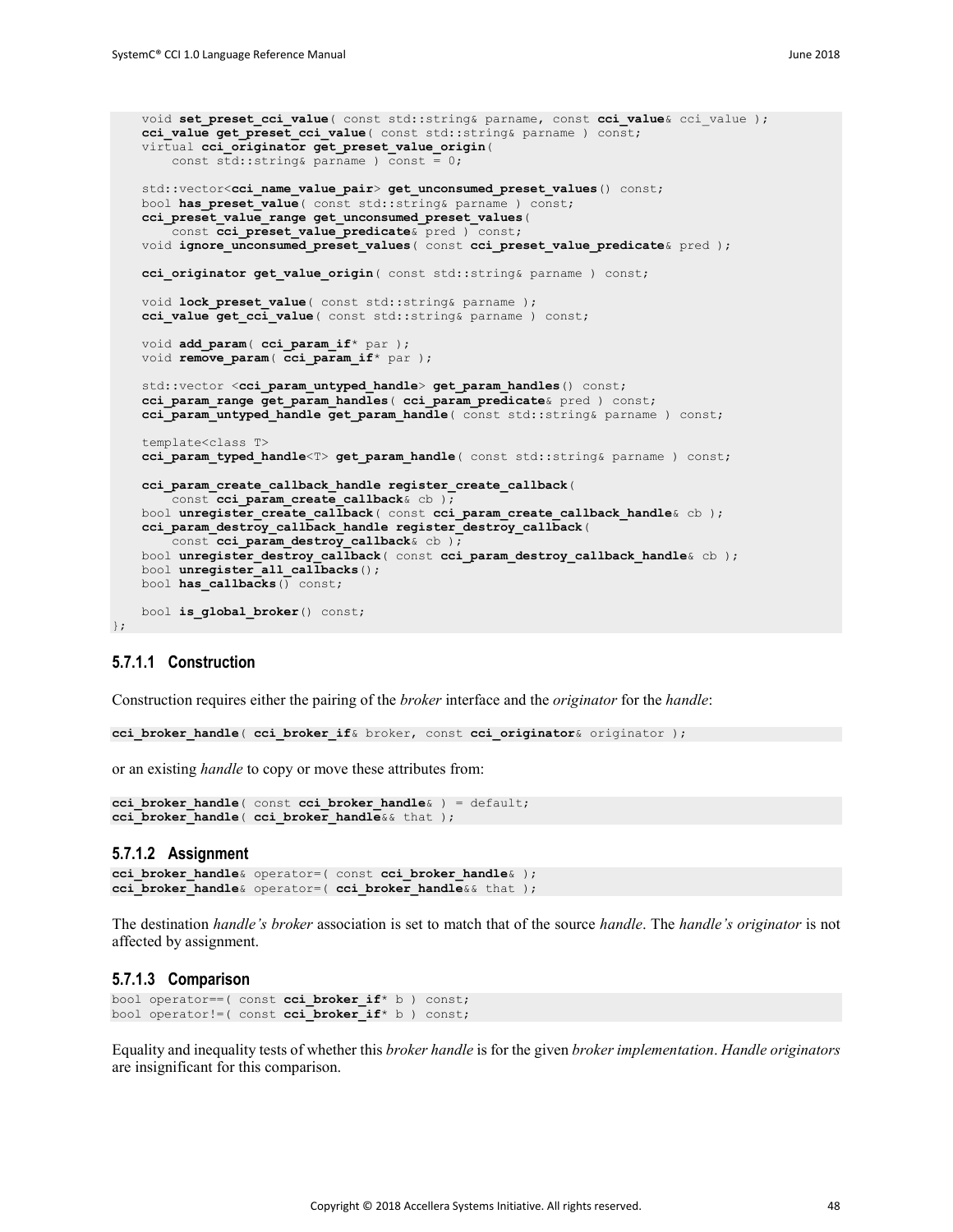#### **5.7.1.4 Originator**

The *handle* consists of the pairing (**cci\_broker\_if**, **cci\_originator**), where the *originator* identifies the *handle* to delegated functions such as **set\_preset\_cci\_value**. This *originator* is accessible through:

**cci\_originator get\_originator**() const;

#### **5.7.1.5 Delegated functions**

The remainder of the class delegates predictably to the equivalent **cci\_broker\_if** functionality, supplying the *handle*'s *originator* where a **cci\_originator** is required.

#### <span id="page-54-0"></span>**5.7.2 cci\_broker\_manager**

The mapping between sc\_objects and **cci\_broker\_if** *implementations* is maintained by the *broker manager*, which provides an interface for registering new *brokers* and retrieving the responsible *broker* for the current object. The *broker manager* is implemented as a private class, exposing the functionality through global (non-member) functions.

**cci\_broker\_handle cci\_get\_broker**();

Finds the *broker* responsible for the current sc\_object and returns a *handle* for it, using the sc\_object also as the *originator* object. If there is no current sc\_object, for example before the simulation starts and outside the construction of modules, then an error is reported. Note that the *broker* located may in fact be the *global broker*.

**cci\_broker\_handle cci\_get\_global\_broker**( const **cci\_originator**& originator );

Returns a *handle* for the *global broker*. An error is reported if no *global broker* has been registered, or if the function is *called* with a current sc\_object, for example during module construction or after sc\_start.

```
cci_broker_handle cci_register_broker( cci_broker_if& broker );
cci_broker_handle cci_register_broker( cci_broker_if* broker );
```
Register the given *broker* as being responsible for the current sc\_object, including all sub-objects lacking a specific *broker* of their own. In the absence of a current sc\_object the *broker* is registered as the *global broker*. If a *broker*  has already been registered for the  $\frac{1}{5}$  object then that existing registration is left unchanged and an error is reported.

Constructing parameters prior to registering a *broker* is permitted in which case they will be registered with the parent's *broker*.

#### <span id="page-54-1"></span>**5.7.3 Reference brokers**

**cci\_utils**::**broker** provides the ability to selectively delegate *parameters* to a parent *broker*, by adding their name to a set of *parameter* names to be "exposed".

```
class broker : public consuming_broker
{
public:
   std::set<std::string> expose;
// ...
};
```
The following example shows a test module using a local **cci\_utils**::**broker** to keep one *parameter* private and make another public, the success of which is demonstrated by testing for their existence through the *global broker*.

*Example:*

```
SC_MODULE( testMod )
\left\{ \right. private:
     cci_utils::broker locBroker;
    cci param<int>* p_private;
```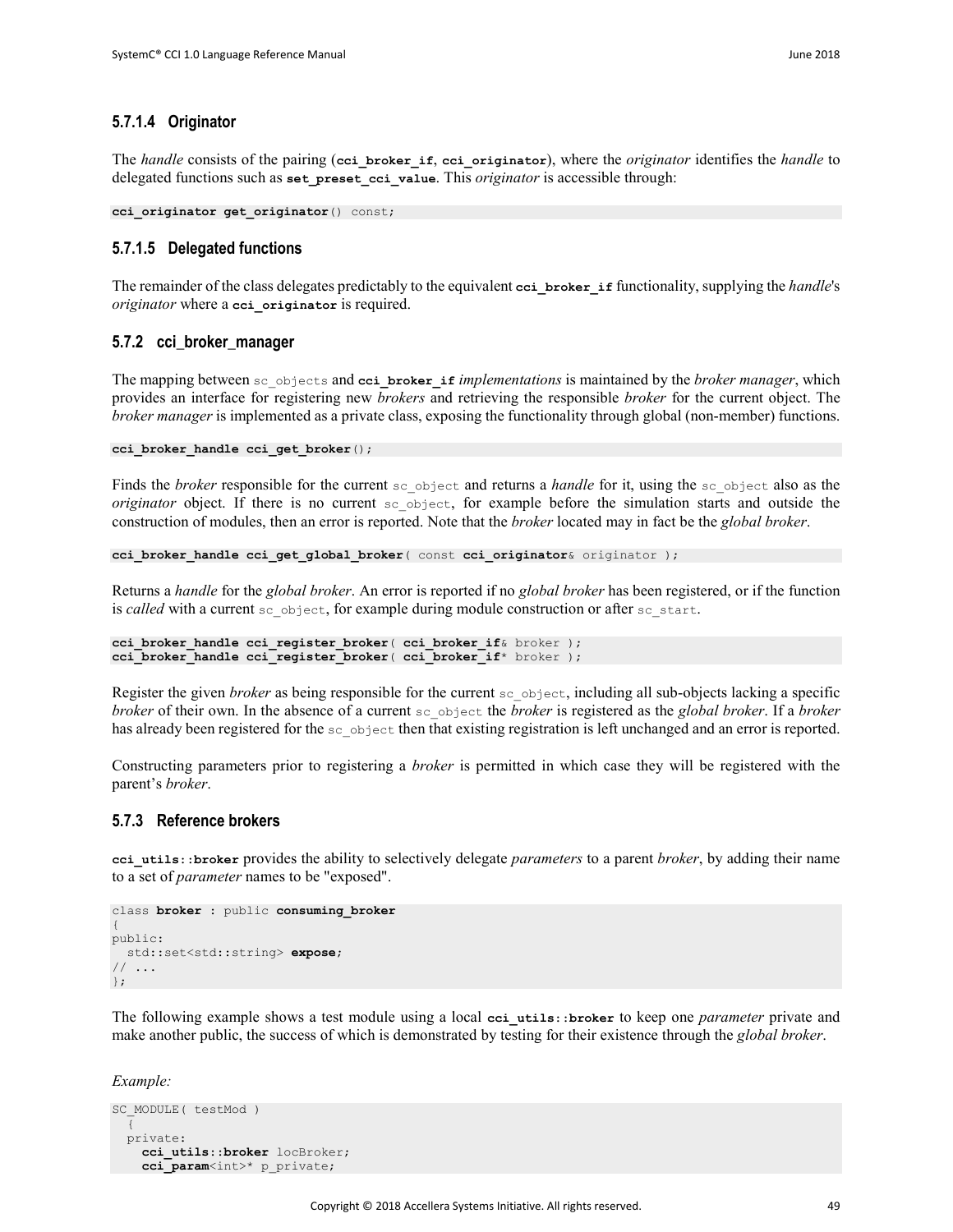```
 cci_param<int>* p_public;
   public:
    SC CTOR( testMod ) :
       locBroker( "locBroker" )
\left\{ \begin{array}{c} \end{array} \right. cci_register_broker( locBroker );
      locBroker.expose.insert( "testMod.p public" );
      p private = new cci param\langleint>( "p private", 1 );
       p_public = new cci_param<int>( "p_public", 2 );
      sc assert( !locBroker.param exists("p_glob") ); // can't see into parental broker
       sc_assert( locBroker.param_exists("testMod.p_public") );
      sc_assert( locBroker.param_exists("testMod.p_private") );
 }
   };
int sc main( int argc, char* argv[] )
\left\{ \right. cci::cci_register_broker( new cci_utils::consuming_broker("Global Broker") );
  cci param<int> p_glob( "p_glob", 3, "Global param", CCI_RELATIVE_NAME,
    cci_originator("glob") );
   testMod tm( "testMod" );
   cci_broker_handle gBrok( cci_get_global_broker(cci_originator("glob")) );
  sc_assert( gBrok.param exists("p_glob") );
  sc_assert( gBrok.param_exists("testMod.p_public") );
   sc_assert( !gBrok.param_exists("testMod.p_private") ); // can only see explicity exposed param
   }
```
Note that a **cci\_utils**::**consuming\_broker** was used for the *global broker* since there is no possibility of delegating the *parameter* handling beyond it (although in fact a **cci\_utils**::**broker** would function correctly in its place).

#### <span id="page-55-0"></span>*5.8 Error reporting*

Where an *application* action is a definitive error, such as attempting to get a *value* as an incorrect type, an error diagnostic is issued through an extension of the customary SystemC sc\_report\_handler::report\_mechanism with severity SC\_ERROR. The tacit expectation is that the default SC\_THROW handling for SC\_ERROR is in effect. If the environment has been configured to not throw error reports then an *implementation should* remain functional if possible or *call* **cci\_abort** otherwise. "Functional" means preserving class invariants and not deceiving the application user (e.g. as would be the case when returning the integer zero from an attempted **get\_int** upon a string value).

An application that wishes to handle thrown CCI error diagnostics *should* catch(sc\_core::sc\_report&) exceptions (or simply all exceptions) and use **cci\_handle\_exception** to decode the current sc\_report::get\_msg\_type as the **cci\_param\_failure** enum.

```
enum cci_param_failure
 {
  CCI NOT FAILURE = 0, // i.e. not a CCI-failure; some other diagnostic
   CCI_SET_PARAM_FAILURE,
    CCI_GET_PARAM_FAILURE,
   CCI_ADD_PARAM_FAILURE,
   CCI_REMOVE_PARAM_FAILURE,
   CCI_VALUE_FAILURE,
   CCI_UNDEFINED_FAILURE,
   CCI_ANY_FAILURE = CCI_UNDEFINED_FAILURE
};
```
The cci report handler class provides functions both for emitting CCI-specific SC\_ERROR diagnostics and decoding a sc\_report as a **cci\_param\_failure**.

```
class cci report handler : public sc core::sc report handler
{
public:
  static void report ( sc core::sc severity severity
                     , const char* msg_type, const char* msg
                    , const char* file, int line );
 //functions that throw a report for each cci_param_failure type
```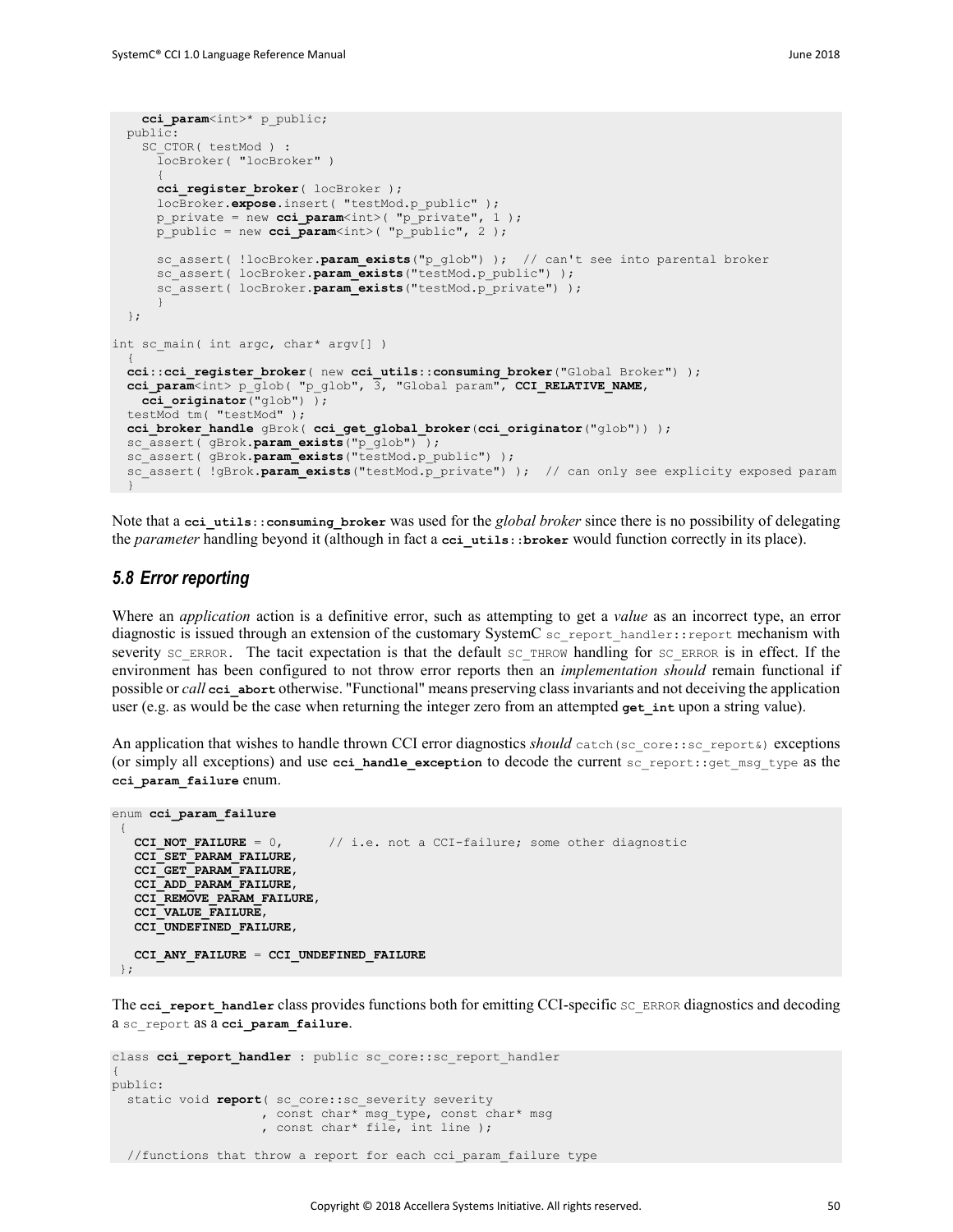```
static void set param failed ( const char* msg="", const char* file=nullptr, int line = 0 );
static void get param failed ( const char* msg="", const char* file=nullptr, int line = 0 );
static void add param failed ( const char* msq="", const char* file=nullptr, int line = 0 );
static void remove param failed( const char* msg="", const char* file=nullptr, int line = 0 );
static void cci_value_failure( const char* msg="", const char* file=nullptr, int line = 0 );
 // Function to return cci_param_failure that matches thrown (or cached) report
 static cci_param_failure decode_param_failure( const sc_core::sc_report& rpt );
```
};

#### **cci\_param\_failure cci\_handle\_exception**( **cci\_param\_failure** expect = **CCI\_ANY\_FAILURE** );

This function *shall* only be *called* with an exception in flight, i.e. from an exception handler. If the exception is both a CCI error diagnostic and once decoded as a **cci\_param\_failure** matches the given expected failure type then it is returned, otherwise the exception is re-thrown. Example handling where a pre-write *callback* may reject an update.

*Example:*

```
try {
  param = updatedValue;
} catch( … ) {
  cci_handle_exception( CCI_SET_PARAM_FAILURE );
   gracefully_handle_update_failure();
}
```
#### **cci\_abort**();

If an *application* determines that for CCI-related reasons (such as unrecoverable misconfiguration) the simulation *shall* be halted immediately it *should call* **cci\_abort**, which may emit a suitable diagnostic before terminating via std::terminate or **sc\_core**::**sc\_sbort** where available. It is usually appropriate to first issue an error report, both to better explain the violation and to allow the problem to be handled at a higher structural level once the exception has provoked suitable cleanup, e.g. abandoning the construction of an optional sub-module.

*Example:*

```
if( !param.get_cci_value().try_get(limit_depth) ) {
  cci_report_handler::get_param_failed( "Missing FooModule configuration" );
   // Simulation configured with SC_THROW disabled, so object remains alive but unviable
  cci_abort();
}
```
Note in this example that **cci** abort is used to ensure a graceful exit when the exception has been suppressed via **sc\_report\_handler** and the simulation cannot advance successfully.

#### <span id="page-56-0"></span>*5.9 Name support functions*

Both *parameters* and *brokers* are required to have unique names relative to each other; this extends to include all named SystemC objects for SystemC version 2.3.2 and later by using sc\_core::sc\_register\_hierarchical\_name. In the event of a duplicate, the given name is made unique by suffixing with a sequence number and a warning report is issued (important, since the simulation may now malfunction if the name is relied upon to find or distinguish the entity). Although this avoidance of duplicates is internal to the construction of *parameters* and *brokers* the underlying tools are exposed for application use.

const char\* cci gen unique name ( const char\* name );

Ensures that the given name is unique by testing it against the existing name registry and if necessary suffixing it with a sequence number, of format "\_*n*" where n is an integer ascending from zero and counting duplicates of that specific name. The return value is a pointer to an internal string buffer from which the name *shall* be immediately copied.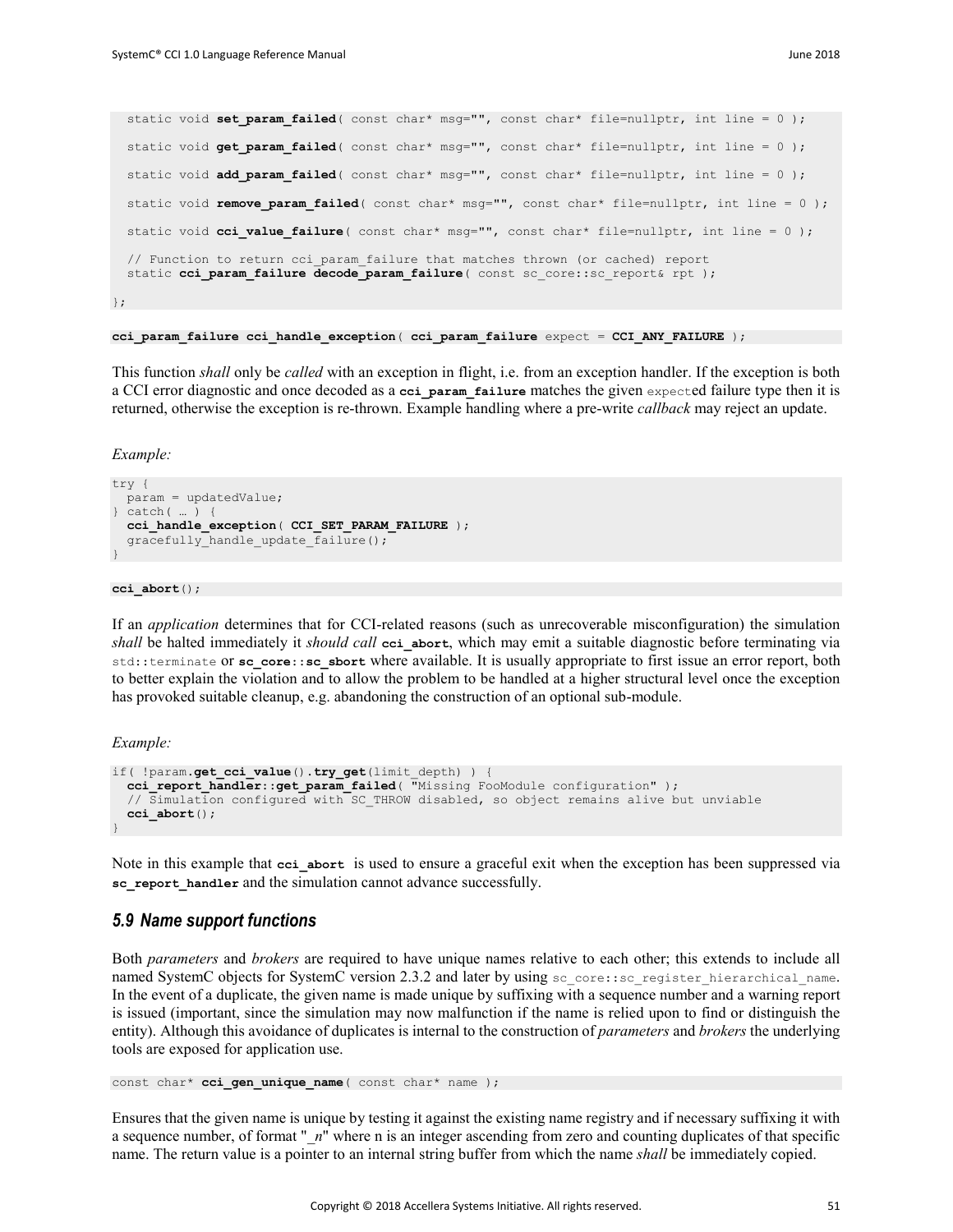This has the explicit effect of registering the name. A name *can* be tested for its registration status, and if registered *may* be unregistered.

const char\* **cci\_get\_name**( const char\* name );

Verify that a name has been registered. If the given name is registered then returns it unmodified, otherwise returns nullptr.

bool **cci\_unregister\_name**( const char\* name );

If the given name is registered then removes it from the registry and returns true, otherwise simply returns false. The caller *should* be the owner of a name; unregistering names belonging to other entities may result in undefined behavior.

# <span id="page-57-0"></span>*5.10 Version information*

The header file **cci** configuration *shall* include a set of macros, constants, and functions that provide information concerning the version number of the CCI software distribution. *Applications* may use these macros and constants.

| #define CCI SHORT RELEASE DATE | implementation-defined date          | // For example, 20180613        |
|--------------------------------|--------------------------------------|---------------------------------|
| #define cci version originator | <i>implementation-defined string</i> | // "Accellera"                  |
| #define cci version major      | <i>implementation-defined number</i> | $\frac{1}{1}$                   |
| #define cci version minor      | <i>implementation-defined number</i> | $\frac{1}{0}$                   |
| #define CCI VERSION PATCH      | <i>implementation-defined number</i> | $\frac{1}{0}$                   |
| #define CCI IS PRERELEASE      | <i>implementation-defined bool</i>   | $\frac{1}{0}$                   |
| #define cci vERSION            | <i>implementation-defined string</i> | $\frac{1}{2}$ "1.0.0-Accellera" |

The macros will be defined using the following rules:

- a) Each *implementation-defined\_number shall* consist of a sequence of decimal digits from the character set [0–9] not enclosed in quotation marks.
- b) The originator and pre-release strings *shall* each consist of a sequence of characters from the character set  $[A-Z][a-z][0-9]$  enclosed in quotation marks.
- c) The version release date *shall* consist of an ISO 8601 basic format calendar date of the form YYYYMMDD, where each of the eight characters is a decimal digit, enclosed in quotation marks.
- d) The **CCI** IS PRERELEASE flag *shall* be either 0 or 1, not enclosed in quotation marks.
- e) The **CCI** vERSION string *shall* be set to the value "major.minor.patch prerelease-originator" or "major.minor.patch-originator", where major, minor, patch, prerelease, and originator are the values of the corresponding strings (without enclosing quotation marks), and the presence or absence of the prerelease string *shall* depend on the value of the **CCI** IS PRERELEASE flag.
- f) Each constant *shall* be initialized with the value defined by the macro of the corresponding name converted to the appropriate data type.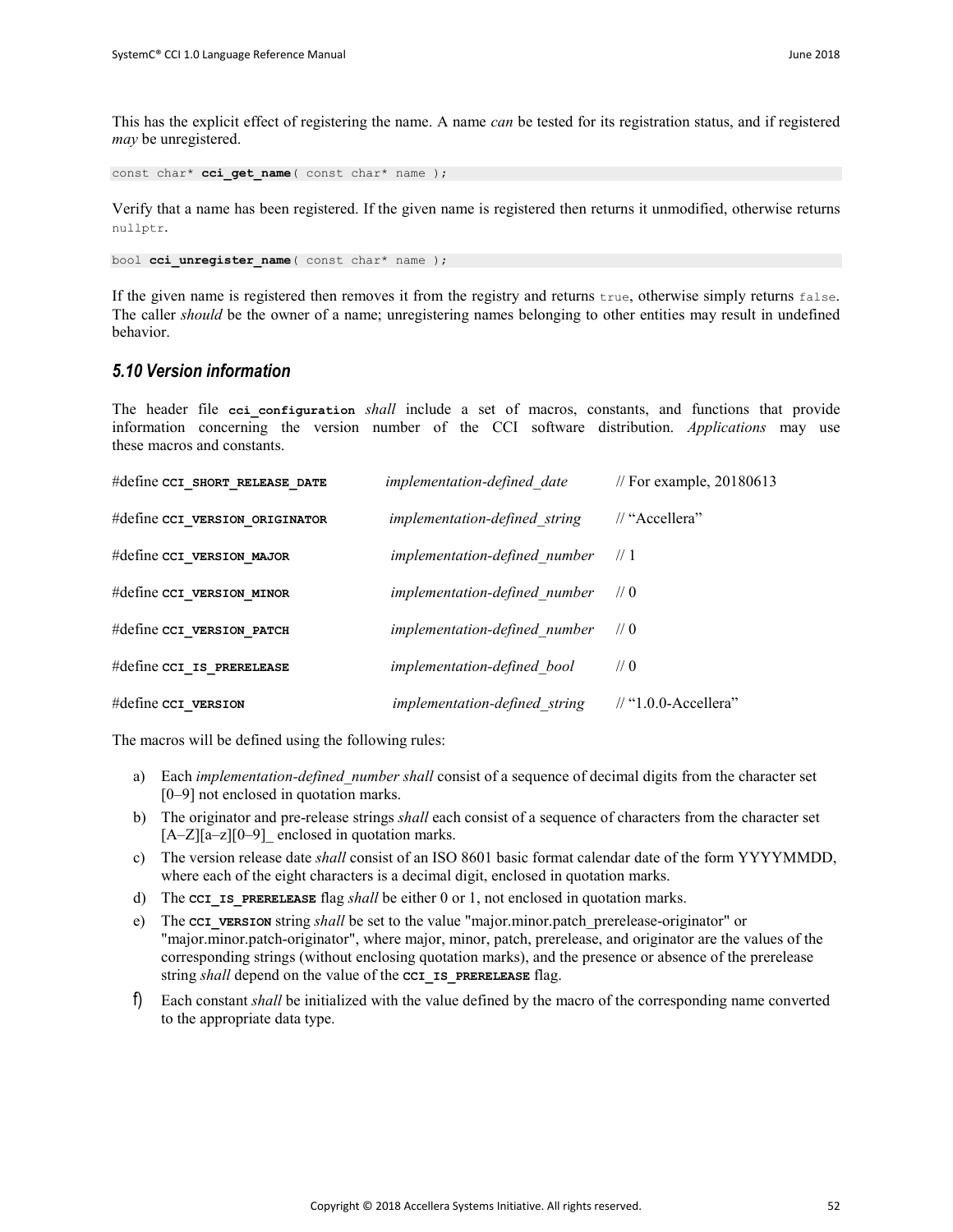# <span id="page-58-0"></span>**Annex A Introduction to SystemC Configuration**

(Informative)

This clause is informative and is intended to aid the reader in the understanding of the structure and intent of the SystemC Configuration standard. The SystemC Configuration API is entirely within namespace **cci**. Code fragments illustrating this document have an implicit using namespace **cci** for brevity.

### *A.1 Sample code*

#### **A.1.1 Basic parameter use**

Defining a *parameter* and treating it like a variable:

```
cci_param<int> p("param", 17, "Demonstration parameter");
p = p + 1;sc assert( p == 18 );
```
#### **A.1.2 Parameter handles**

Retrieving a *parameter* by name and safely using the *handle*:

```
cci_broker_handle broker(cci_get_broker());
auto p = new cci param<int>("p", 17);
string name = p-\overline{\lambda}name();
// Getting handle as wrong type fails
cci_param_typed_handle<double> hBad = broker.get_param_handle(name);
sc_assert( !hBad.is_valid() );
// Getting handle as right type succeeds
cci_param_typed_handle<int> hGood = broker.get_param_handle(name);
sc_assert( hGood.is valid() );
// Operations upon handle affect original parameter
hGood = 9;
sc assert(*p == 9);
// Destroying parameter invalidates handle
delete p;
sc_assert( !hGood.is_valid() );
```
#### **A.1.3 Enumerating parameters**

Listing all *parameter* names and *values* registered with the *automatic broker*:

```
auto broker(cci_get_broker());
for(auto p : broker.get_param_handles()) {
     std::cout << p.name() << "=" << p.get_cci_value() << std::endl;
}
```
#### **A.1.4 Preset and default parameter values**

Setting a *preset value* through the *broker* overrides the *default value* provided as a constructor argument:

```
auto broker(cci get broker());
broker.set_preset_cci_value("module.sip", cci::cci_value(7));
auto sip = cci_param<int>("sip", 42);
sc assert( \sin = 7 );
sc_assert( sip.is_preset_value() && !sip.is_default_value() );
```
#### **A.1.5 Linking parameters with callbacks**

Uses a *callback* function to set *parameter* "triple" to three times the value of some other modified *parameter*:

```
void set_triple_callback(const cci_param_write_event<int>& ev) {
   auto broker(cci_get_broker());
```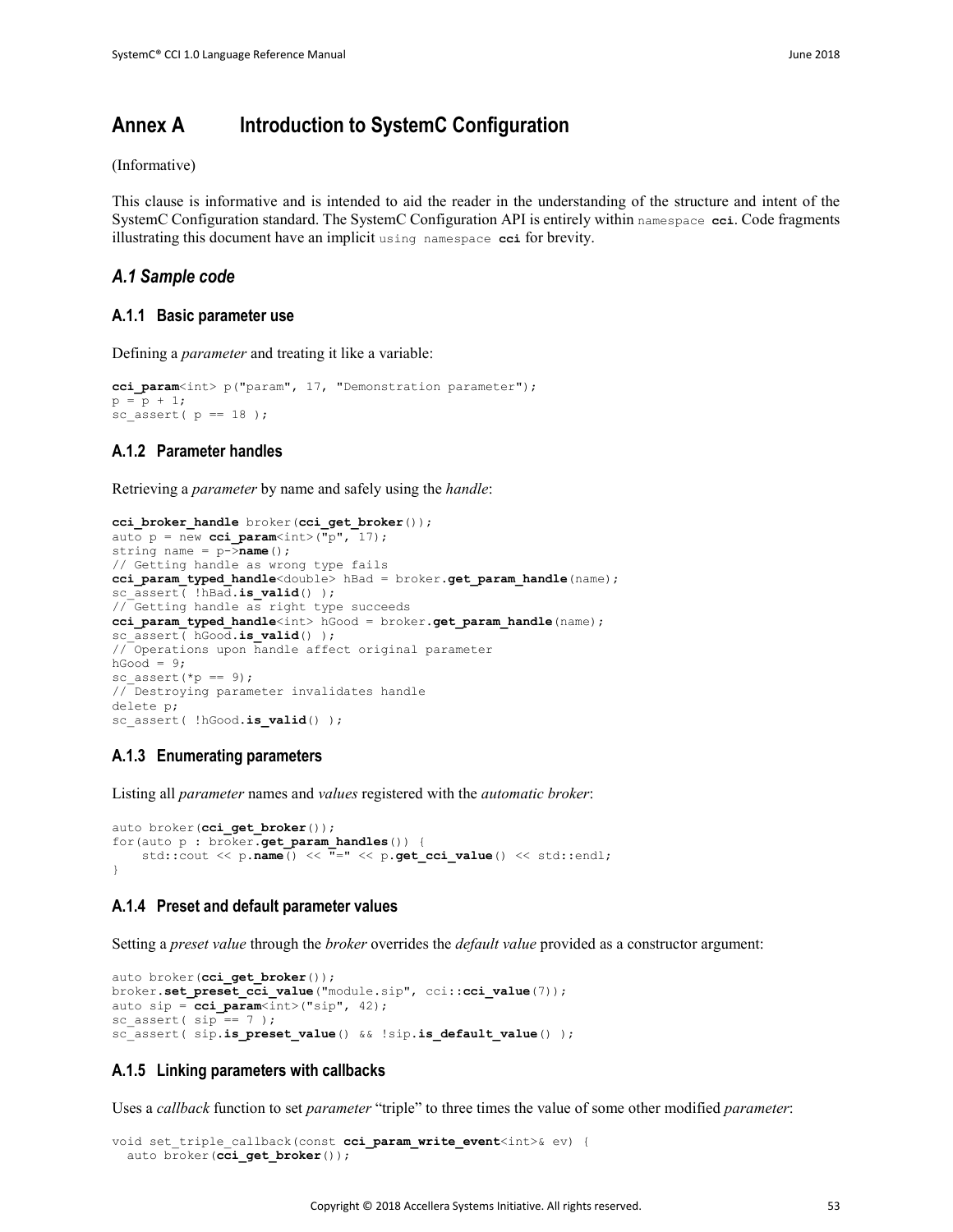```
 cci_param_typed_handle<double> h = broker.get_param_handle("m.triple");
 h = 3 * cci param typed handle<int>(ev.param handle);
}
void test() {
  cci param<int> p("p", 0);
  cci_param<double> triple("triple", 0);
 p.register post write callback (set triple callback);
 p = 7;
 sc_assert(triple == 21);
}
```
### *A.2 Interface classes*

The interface classes are described in detail in the main document body; what follows here is a description of the relationships of some major classes, providing a conceptual model for locating functionality.

#### **A.2.1 cci\_value**

Variant data types are provided by the **cci\_value** hierarchy (depicted in [Figure 2\)](#page-60-0). The encapsulated type *may* be:

- one of the directly supported standard data types: bool, int, unsigned int, sc\_dt::int64, sc\_dt::uint64, double, or std::string
- a user-defined type such as a struct, where an application provides the definition for the converter **cci\_value\_converter**< *type* >
- a list of **cci\_value** objects (**cci\_value\_list**)
- a string-keyed map of **cci\_value** objects (**cci\_value\_map**)

Accessors such as **get\_int64** retrieve the value, verifying that the type matches or trivially coerces to the accessor type. For example:

```
cci_value vi(-7);
auto i32 = vi.get_int(); // succeeds<br>auto i64 = vi.get int64(); // succeeds
auto i64 = vi.get_int64(); // succeeds<br>auto d = vi.get double(); // succeeds
auto d = \text{vi.get double}();
auto u64 = vi.get_uint64(); // reports CCI_VALUE_FAILURE error
```
Standard and user-defined types are set by initialization (initially through the constructor, subsequently through a setter function). **set\_list** and **set\_map** return adapter objects (**cci\_value**::**list\_reference** and **cci\_value**::**map\_reference** respectively) providing appropriate container methods:

```
cci_value val;
cci_value::map_reference vm(val.set_map());
vm.push_entry("width", 7.3);
vm.push_entry("label", "Stride");
optionClass defaultOptions;
vm.push entry("options", defaultOptions);
```
Containers can be nested:

```
cci value map options;
cci_value_list enabledBits;
enabledBits.push_back(0).push_back(3); // b01001
options.push_entry("widget0_flags", enabledBits);<br>enabledBits.pop back(); // b00001
                               \frac{1}{1000001}enabledBits.push back(4);
options.push_entry("widget1_flags", enabledBits);
```
To make the interfaces more granular each of the **cci** value sub-hierarchies has cref classes with accessor methods and \_ref classes with modifier methods.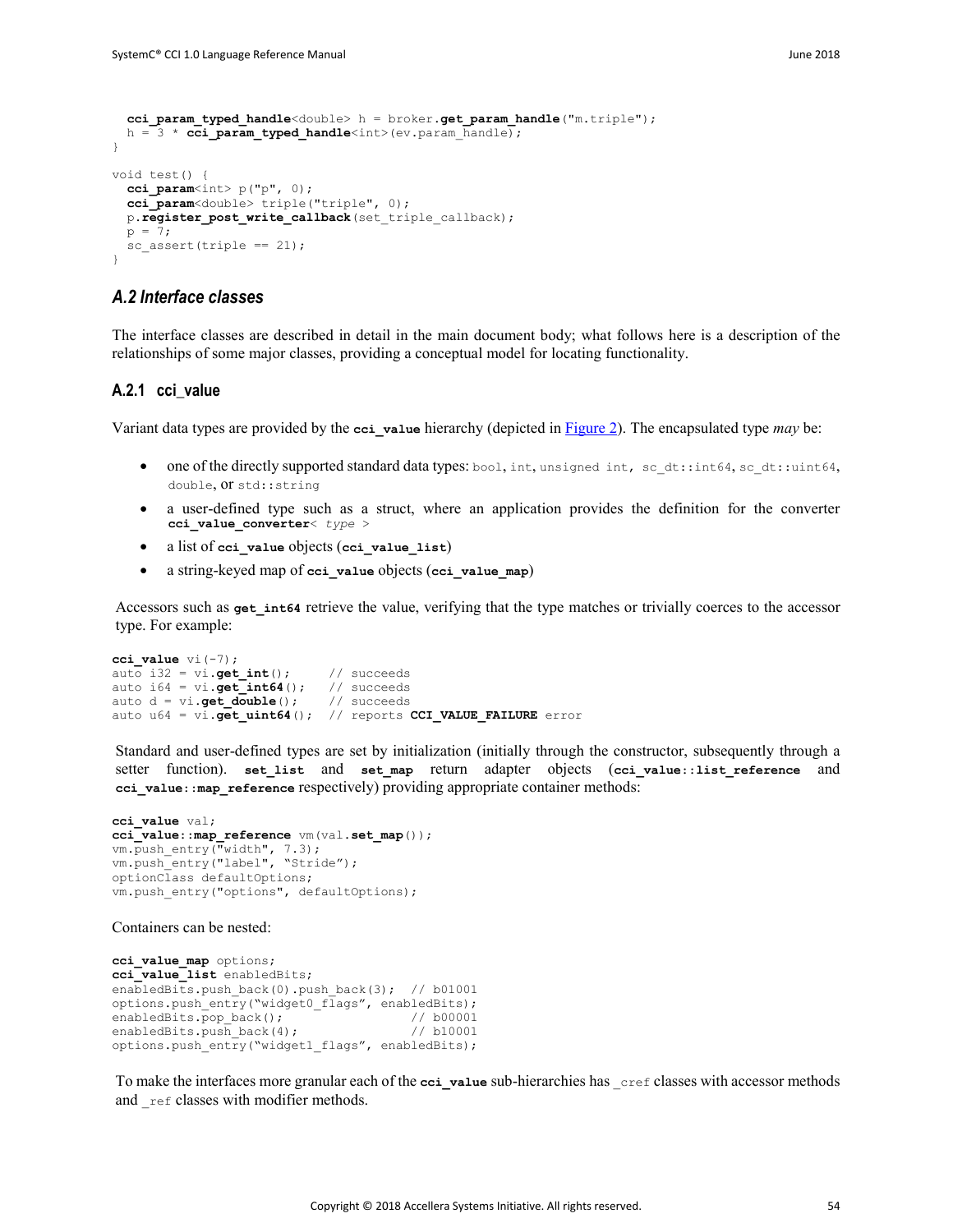

**Figure** 2 **- cci\_value hierarchy**

# <span id="page-60-0"></span>**A.2.2 cci\_param**

*Parameter* functionality is implemented by the small hierarchy shown in [Figure 3.](#page-60-1) The final class, cci param typed, is parameterized by both data type  $\tau$  and mutability  $\tau_M$  (with mutability defaulted to mutable) and is instantiated with both a name and a *default value* to create the *parameter* and add it to a *broker*:

- The final *parameter* name may include the hosting object name and a suffix to make it unique.
- If no *broker* is specified then the *broker* associated with the current context is used.
- A description and *originator* may optionally be given.



**Figure 3 - cci\_param hierarchy**

<span id="page-60-1"></span>The base class **cci** param untyped and the interface class **cci** param if provide most of the functionality free of concrete type and so are suitable for library interfaces.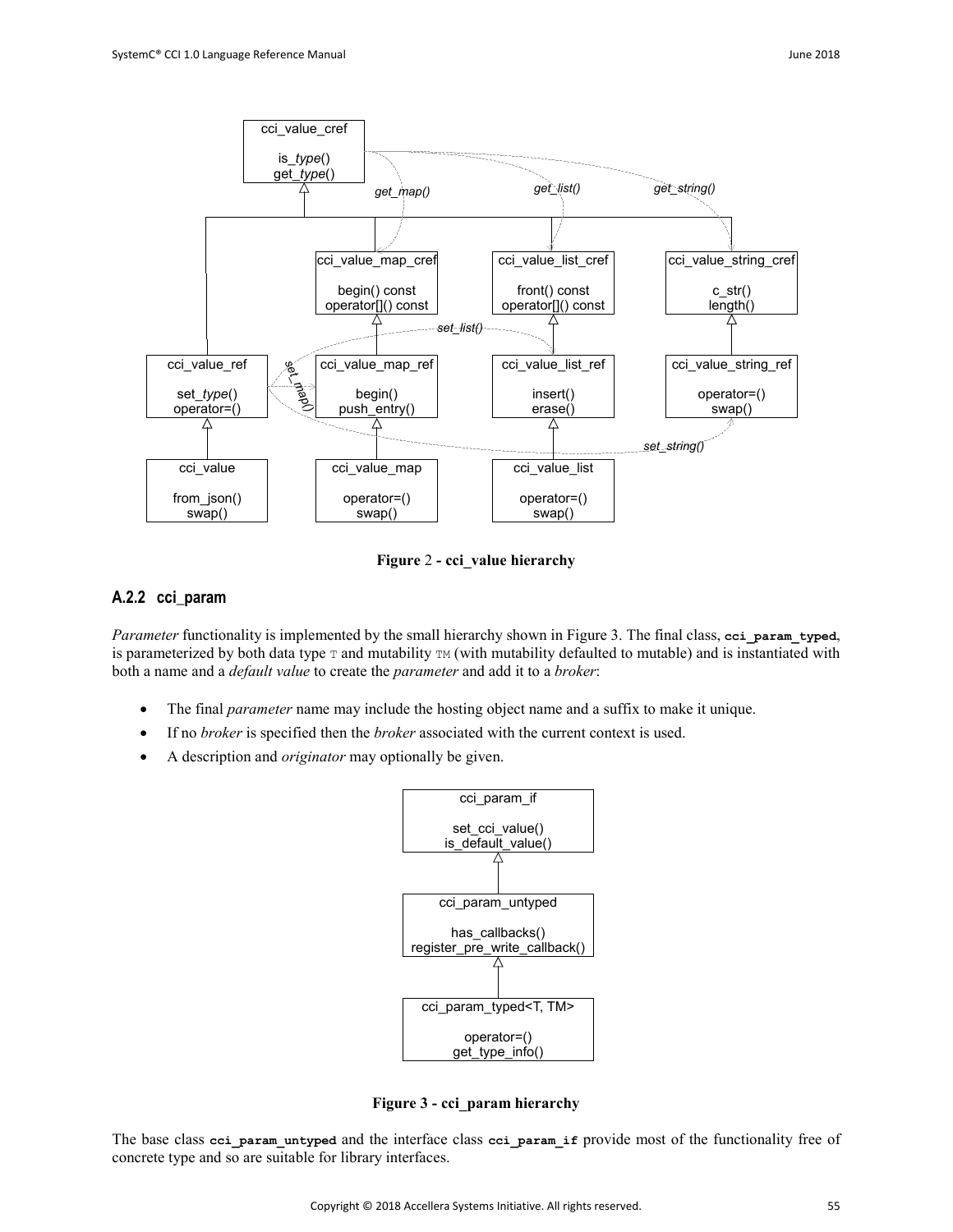For brevity cci param $\leq$ ,  $\leq$  M> is an alias for cci param typed $\leq$ ,  $\leq$  M>, as seen in the above code samples.

#### **A.2.3 cci\_param\_handle**

*Parameter handles* provide a safe reference to *parameters*: safety is ensured by asserting the validity of the *handle* upon all operations and invalidating *handles* when their *parameter* is destroyed. Using an invalid *handle* results in an SC\_ERROR report. As with *parameters* both *untyped* and *typed handles* exist: *untyped handles* are returned from *parameter* lookups and *callbacks* and *typed handles* provide direct access to the *typed parameter value* and are safely constructible from the *untyped handle*:

**cci param typed handle**<int> val(broker.get param handle("mode")); if  $(\overline{val} := \overline{DEFAULT}$  MODE) { ... }



#### **Figure** 4 **- cci\_param\_handle hierarchy**

For convenience **cci\_param\_handle** is an aliased for **cci\_param\_untyped handle**.

#### *A.3 Error reporting*

Errors are reported through the sc\_report\_handler::report\_mechanism with severity SC\_ERROR and the message type prefixed with collect so REPORT MSG\_TYPE\_PREFIX (currently "/Accellera/CCI/"). A convenience function **cci\_report\_handler**::**get\_param\_failure** decodes common CCI error messages as the **cci\_param\_failure** enum.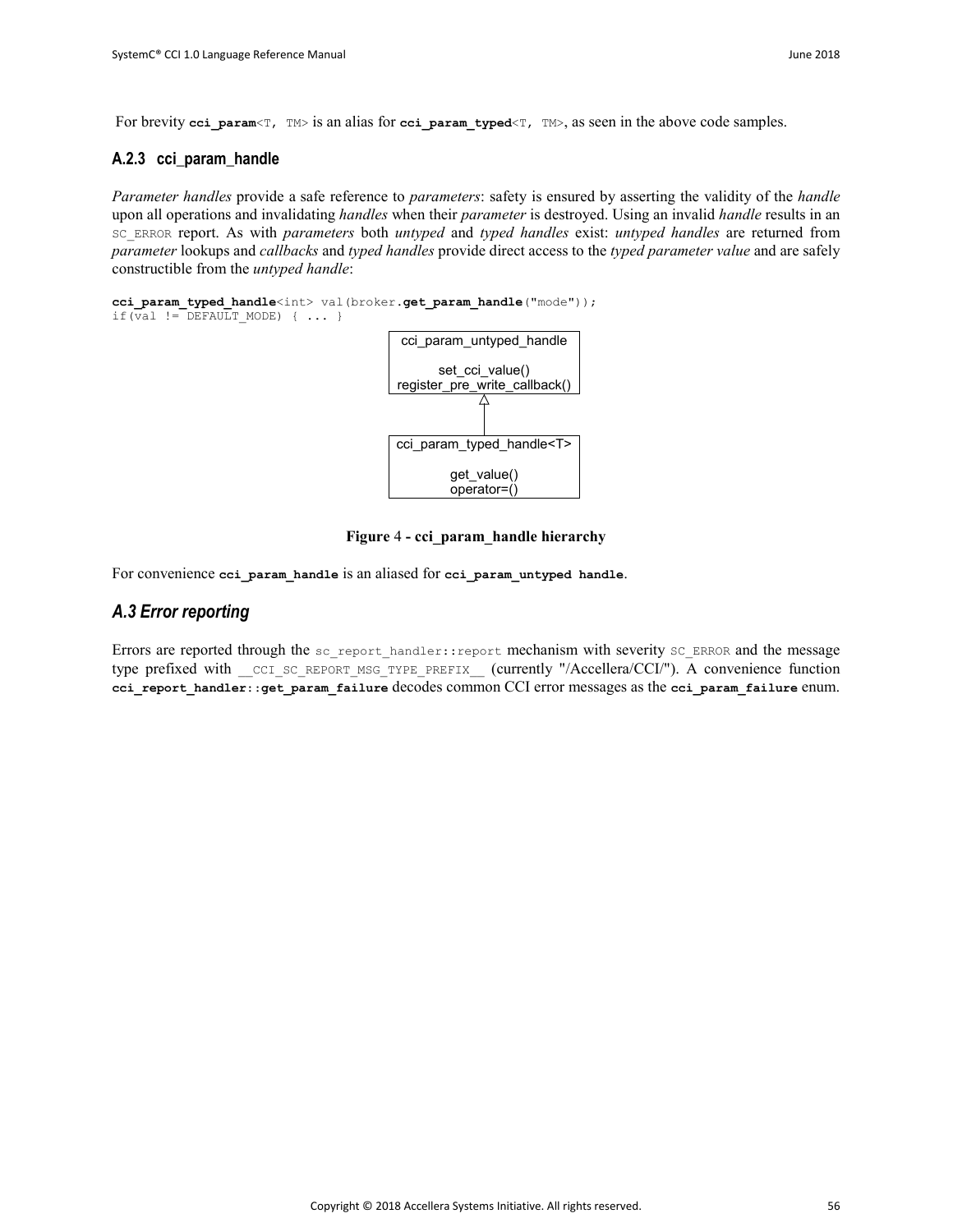# <span id="page-62-0"></span>**Annex B Glossary**

(Informative)

This glossary contains brief, informal descriptions for a number of terms and phrases used in this standard. Where appropriate, the complete, formal definition of each term or phrase is given in the main body of the standard. Each glossary entry contains either the clause number of the definition in the main body of the standard.

**automatic broker**: The *broker* that has responsibility for the current module hierarchy, obtained by calling **cci\_get\_broker**. This will be the *broker* registered at, or most closely above, the current module hierarchy and will be the *global broker* in the event that no *local brokers* have been registered. *Parameters* are registered with the *automatic broker* at the time of their creation, unless explicitly overridden. The *automatic broker*is sometimes referred to as the "responsible" broker. (See [5.6.2.2\)](#page-44-0)

**broker**: An object that aggregates *parameters*, providing container behaviors such as finding and enumerating, as well as managing preset values for *parameters*. A *global broker* is requisite; additional *local brokers* may be instantiated, e.g. to confine *parameters* to a sub-assembly. (See [5.7\)](#page-52-0)

**broker handle**: An object that acts as a proxy to a *broker implementation* while relaying an *originator* representing the *handle* owner. (Se[e 5.7.1\)](#page-52-1)

**broker manager**: A private singleton class accessed via global functions to register brokers, using **cci\_register\_broker**, and retrieve the currently responsible broker, using **cci\_get\_broker**. (See [5.7.2\)](#page-54-0)

**callback**: A function registered to be invoked when a particular action happens. Both *brokers* and *parameters* support *callbacks* to enable custom processing of actions of interest, such as the creation of a new *parameter* or accessing a *parameter value*. (See [5.4.3.6](#page-30-0) for *broker callbacks* and [5.4.2.8](#page-22-0) for *parameter callbacks*)

**callback handle**: An object that is returned from successfully registering a *callback* function; it is used as an identifier to subsequently unregister that *callback* function. (See [5.4.2.8\)](#page-22-0)

**global broker**: This *broker* must be registered before any *parameters* are constructed and it has responsibility (1) outside of the module hierarchy and (2) for all module hierarchies that have no registered *local broker*. A *global broker handle* is obtained outside the module hierarchy by calling **cci** get global broker within the module hierarchy, it is returned by **cci** get broker when appropriate. (See [5.7\)](#page-52-0)

**local broker**: A *broker* explicitly registered at a specific level in the module hierarchy, becoming the *automatic broker* for that module and submodules below it that don't register a *local broker* themselves. (See [5.7\)](#page-52-0)

**originator**: An object used to identify the source of *parameter value* and *preset value* changes. Originators are embedded within *handles* allowing source identification to be provided in a largely implicit manner. (See [5.4.1\)](#page-16-3)

**parameter**: An object representing a named configuration *value* of a specific compile-time type. *Parameters* are typically created within modules from which their name is derived, managed by brokers, and accessed externally via *parameter handles.* (Se[e 5.6\)](#page-41-0)

**(parameter) default value**: The *value* provided as an argument to the *parameter*'s constructor. This *value* is supplanted by the preset value, when present. (See  $\frac{5.4.2.3}{2}$ )

**parameter handle**: An object that acts as a proxy to a *parameter* while relaying an *originator* representing the *handle* owner. *Parameter handles* can be either *untyped* (See [5.6.3\)](#page-46-0) or *typed* (See [5.6.4\)](#page-49-0).

**parameter value**: The current *value* of the *parameter*, accessible in either an *untyped* or *typed* manner. (See [5.4.2.1\)](#page-19-0)

**(parameter) value origin**: The *originator* that most recently set the *parameter*'s value. (Se[e 5.4.2.3\)](#page-20-0)

**(parameter) preset value**: A *value* used to initialize the *parameter*, overriding its default value. Preset values are supplied to the appropriate *broker* prior to constructing or resetting the *parameter*. (See [5.4.3.4\)](#page-28-0).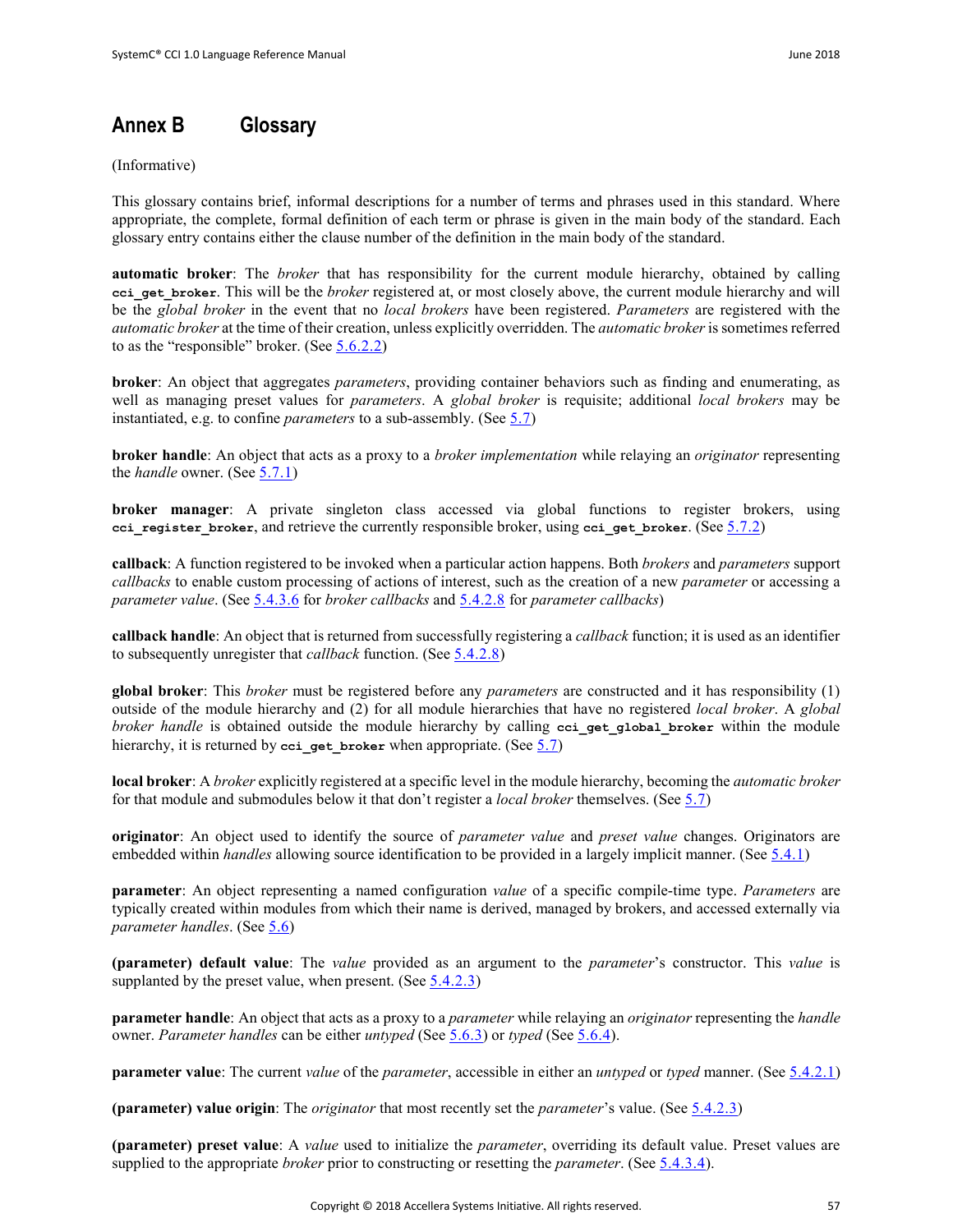**(parameter) underlying data type**: The specific compile-time type supplied as a template instantiation argument in the *parameter*'s declaration. Syntactically, this is referenced as the *parameter*'s **value\_type**. (Se[e 5.6.2.1\)](#page-44-1)

**typed (parameter access)**: Using interfaces based on the *parameter*'s *underlying data type* to access a *parameter value.* (See  $\frac{5.6.2}{2}$ )

**untyped (parameter access)**: Using interfaces based on **cci\_value** to access a *parameter value*. (Se[e 5.6.1\)](#page-41-1)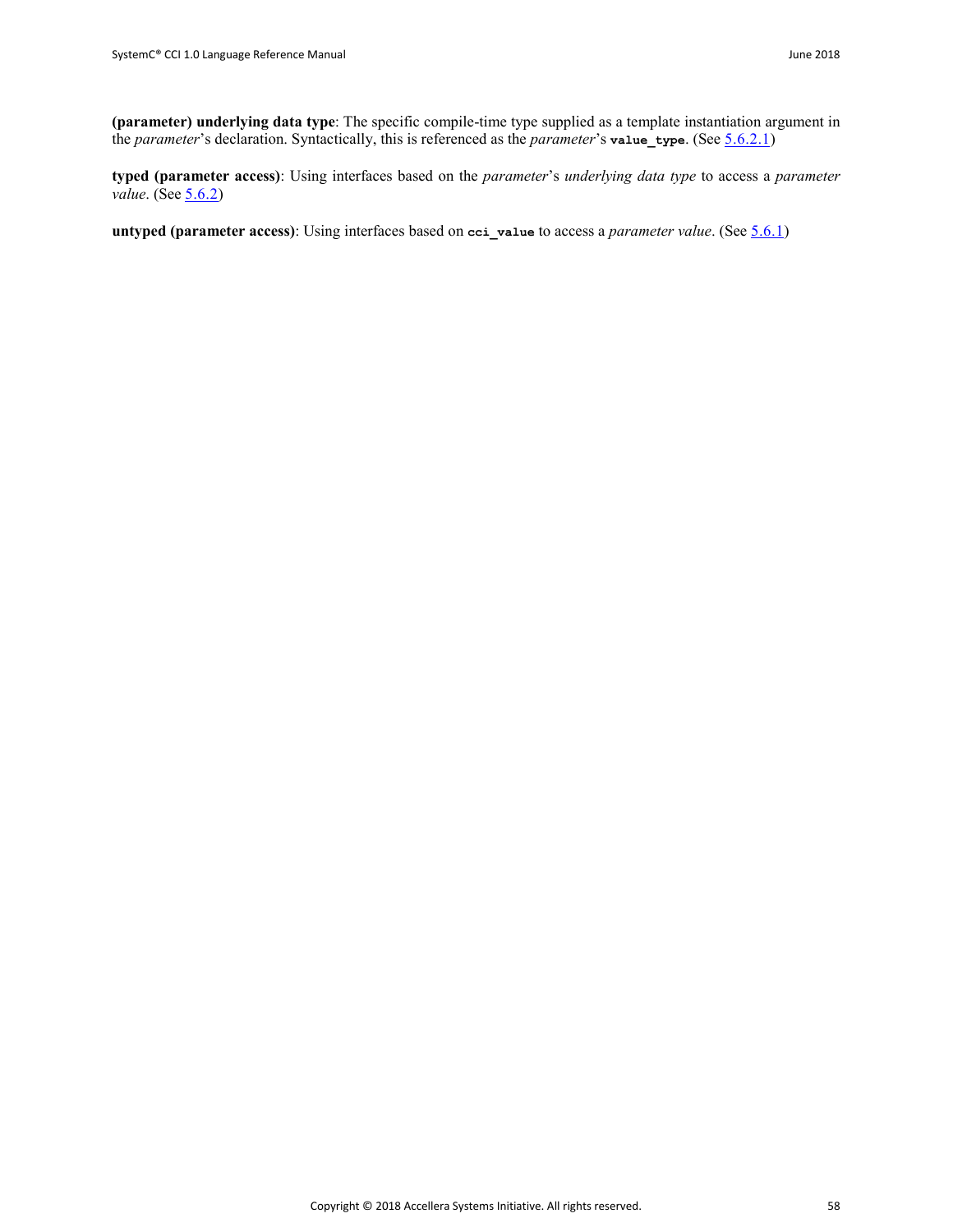# <span id="page-64-0"></span>**Annex C SystemC Configuration modeler guidelines**

(Informative)

The following guidelines are provided to help ensure proper and most effective use of this standard.

# *C.1 Declare parameter instances as protected or private members*

Making *parameters* non-public ensures they are accessed via a *handle* provided by a broker, adhering to any *broker*  access policies and properly tracking *originator* information.

# *C.2 Initialize broker handles during module elaboration*

*Broker handles should* be obtained, and stored for later use, during elaboration when the well-defined current module can be used to accurately determine implicit *originator* information.

# *C.3 Prefer typed parameter value access over untyped, when possible, for speed*

When a *parameter*'s *underlying data type* is known, access via the *typed handle* is preferred over the *untyped handle* since it avoids the overhead associated with **cci\_value** conversions.

# *C.4 Provide parameter descriptions*

Providing a description of *parameters*, which can only be done during *parameter* construction, is recommended when the *parameter*'s purpose and meaning are not entirely clear from the name. Tools can relay descriptions to users to give insights about *parameters*.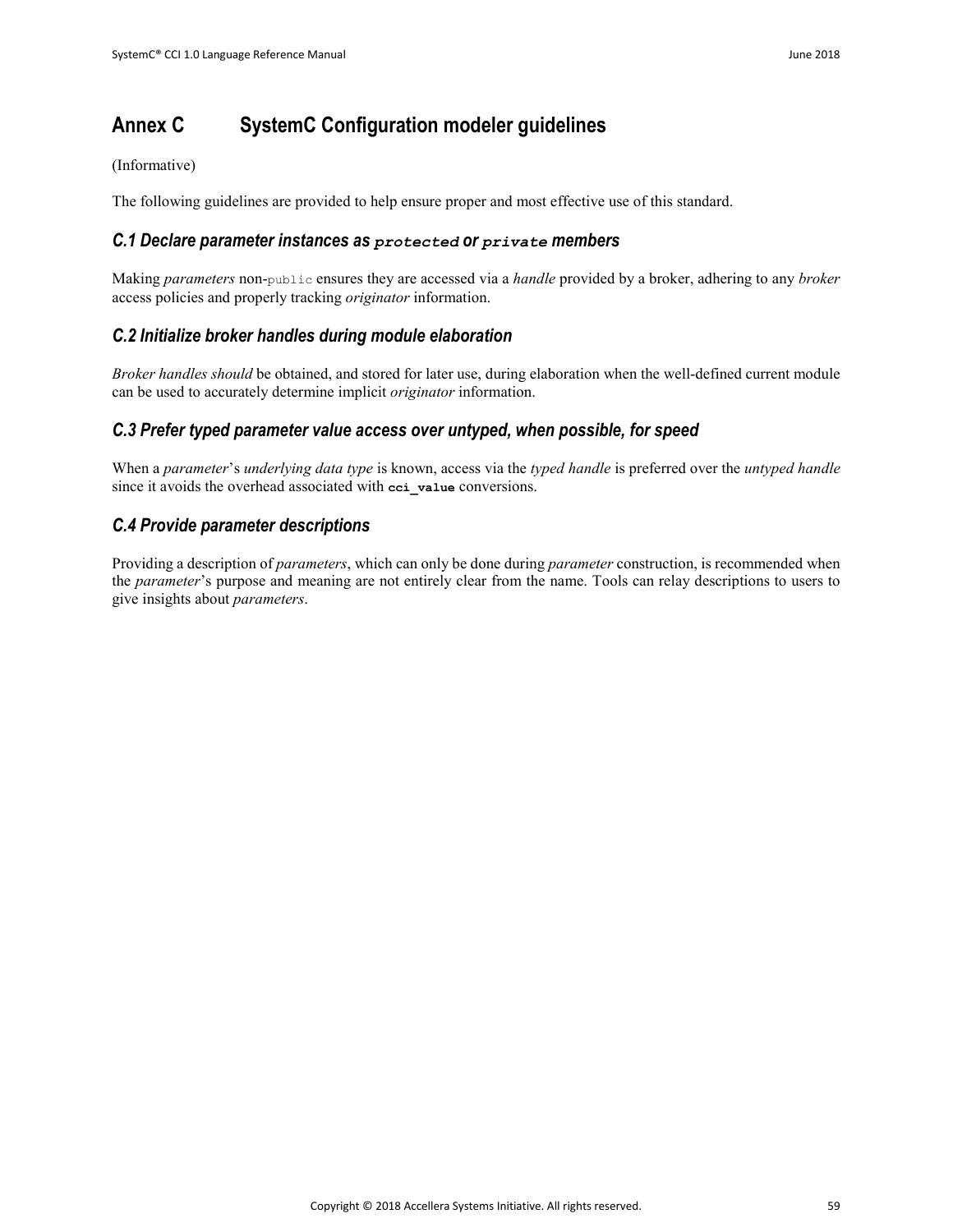# <span id="page-65-0"></span>**Annex D Enabling user-defined parameter value types**

To be able to instantiate a cci param typed with some user-defined type "VT", that type must provide these features:

- default constructor:  $\forall$ T() (DefaultConstructible in C++ concept terminology)
- copy constructor: VT (const VT&) (CopyConstructible)
- value type assignment operator: operator=(const  $VT&&$ ) (CopyAssignable)
- value type equality operator:  $operator: operator = (const \nabla \mathfrak{g})$  (EqualityComparable)
- **cci\_value\_converter**<value type> defined

The following example takes a small class custom  $type$ , the pairing of an integer and string, and enables use such as:

```
custom type ct1( 3, "foo" );
cci_param<custom_type> pct( "p1", ct1 );
custom type ct2 = pct;
```
Emphasized in italics below is the added support code.

```
class custom_type
\left\{ \begin{array}{c} \end{array} \right\} private:
    int val_;
   string name ;
    friend class cci_value_converter< custom_type >;
   public:
    custom_type()
      : val_(0) {}
    custom type( int val, const char* name )
     : val_(val), name_(name) {}
     bool operator==( const custom_type& rhs ) const
       {
       return val_ == rhs.val_ && name_ == rhs.name_;
       }
   };
template<>
struct cci_value_converter< custom_type >
 {
   typedef custom_type type;
   static bool pack( cci_value::reference dst, type const& src )
 {
     dst.set_map()
 .push_entry( "val", src.val_ )
 .push_entry( "name", src.name_ );
     return true;
     }
   static bool unpack( type& dst, cci_value::const_reference src )
 {
     // Highly defensive unpacker; probably could check less
     assert( src.is_map() );
     cci_value::const_map_reference m = src.get_map();
     return m.has_entry( "val" )
      && m.has_entry( "name" )
       && m.at( "val" ).try_get( dst.val_ )
       && m.at( "name" ).try_get( dst.name_ );
     }
```
There is no explicit stability requirement for the packing and unpacking operations; for example it is not required that:

```
T x;
cci_value vX( x );
T y = vX.get<T>();
sc_assert(x == y);
```
 *};*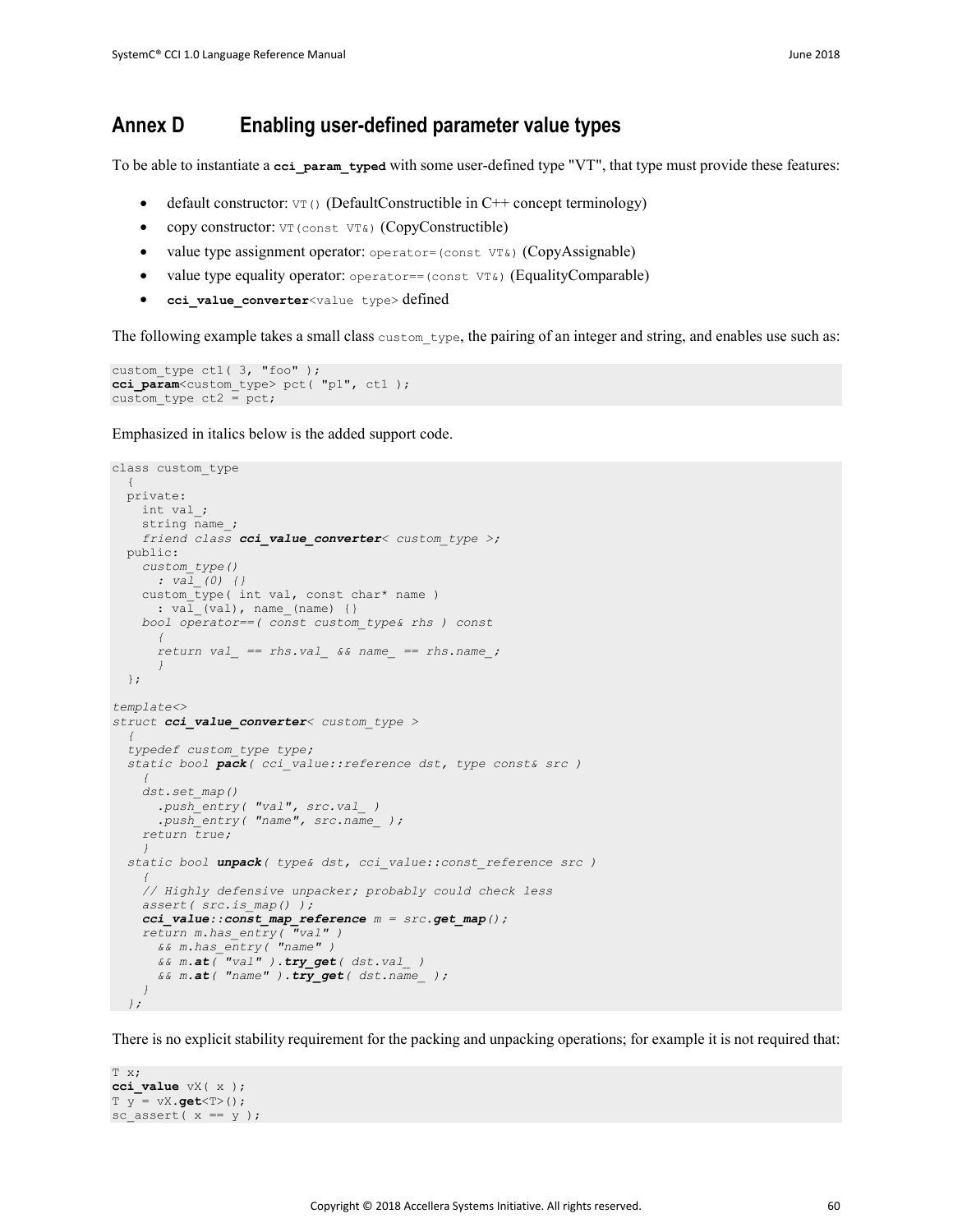and for some data types such as floating point it may not be practicable, nor desirable to encourage thinking of equality as a useful concept when comparing types. However in general such behavior may astonish users, so stability may be a sensible default goal.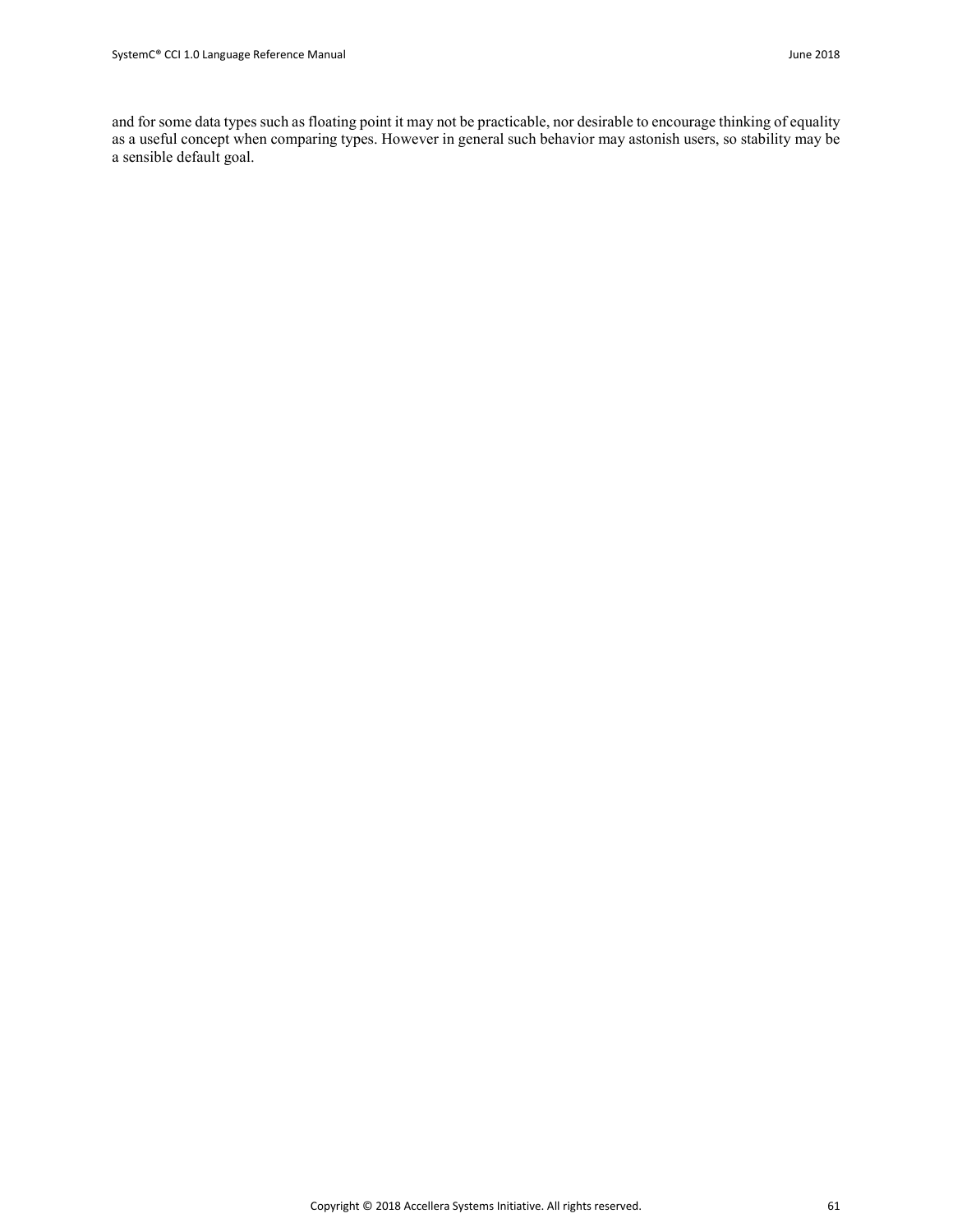# <span id="page-67-0"></span>**Index**

### **A**

add\_metadata, 16 add\_param, 26 add\_param\_failed, 51 add\_param\_handle, 20 application, 4

#### **B**

broker, 49

# **C**

**callbacks broker**, 25 **parameter**, 17 category, 29 CCI ABSOLUTE NAME, 11 CCI\_ADD\_PARAM\_FAILURE, 50 CCI\_ANY\_FAILURE, 50 CCI\_BOOL\_PARAM, 11 CCI BOOL VALUE, 26 **cci\_broker\_handle**, 47 **cci\_broker\_if**, 20 **cci\_broker\_manager**, 49 cci\_configuration, 10 cci gen unique name, 51 cci get name, 52 CCI\_GET\_PARAM\_FAILURE, 50 cci handle exception, 51 CCI\_IMMUTABLE\_PARAM, 10 CCI\_INTEGRAL\_PARAM, 11 CCI\_INTEGRAL\_VALUE, 26 CCI\_LIST\_PARAM, 11 CCI LIST VALUE, 26 CCI\_MUTABLE\_PARAM, 10 **cci\_name\_type**, 11 CCI NOT FAILURE, 50 CCI NULL VALUE, 26 **cci\_originator**, 11 CCI OTHER MUTABILITY, 10 CCI\_OTHER\_PARAM, 11 CCI\_OTHER\_VALUE, 26 cci\_param, 37 cci param callback if, 13 **cci\_param\_data\_category**, 11 cci\_param\_failure, 50 **cci\_param\_if**, 13 **cci\_param\_mutable\_type**, 10 **cci\_param\_typed**, 37 **cci\_param\_typed\_handle**, 44 **cci\_param\_untyped**, 36 **cci\_param\_untyped\_handle**, 41 **cci\_param\_write\_event**, 46 CCI\_REAL\_PARAM, 11 CCI REAL VALUE, 26

CCI RELATIVE NAME, 11 CCI REMOVE PARAM FAILURE, 50 cci report handler, 50 CCI\_SET\_PARAM\_FAILURE, 50 CCI\_STRING\_PARAM, 11 CCI\_STRING\_VALUE, 26 CCI UNDEFINED FAILURE, 50 cci\_unregister\_name, 52 **cci\_value**, 26 **cci\_value\_category**, 26 cci\_value\_failure, 51 CCI\_VALUE\_FAILURE, 50 **cci\_value\_list**, 32 **cci\_value\_map**, 34 consuming\_broker, 49 create\_broker\_handle, 24 create\_param\_handle, 20

#### **D**

decode\_param\_failure, 51

#### **E**

empty cci\_value\_list, 33 equals, 17

#### **F**

**G**

from json, 32

get, 31 get bool, 30 get cci value, 14 cci broker if, 22 get\_data\_category, 14 get\_default\_cci\_value, 14 get default value, 40 get\_description, 16 get double, 30 get\_int, 30 get\_int64, 30 get\_list, 31 get map, 31 get\_metadata, 16 get mutable type, 17 get number, 30 get\_object, 12 get\_originator cci param if, 15 cci\_param\_untyped\_handle, 44 get param failed, 51 get param handle, 22 get param handles, 22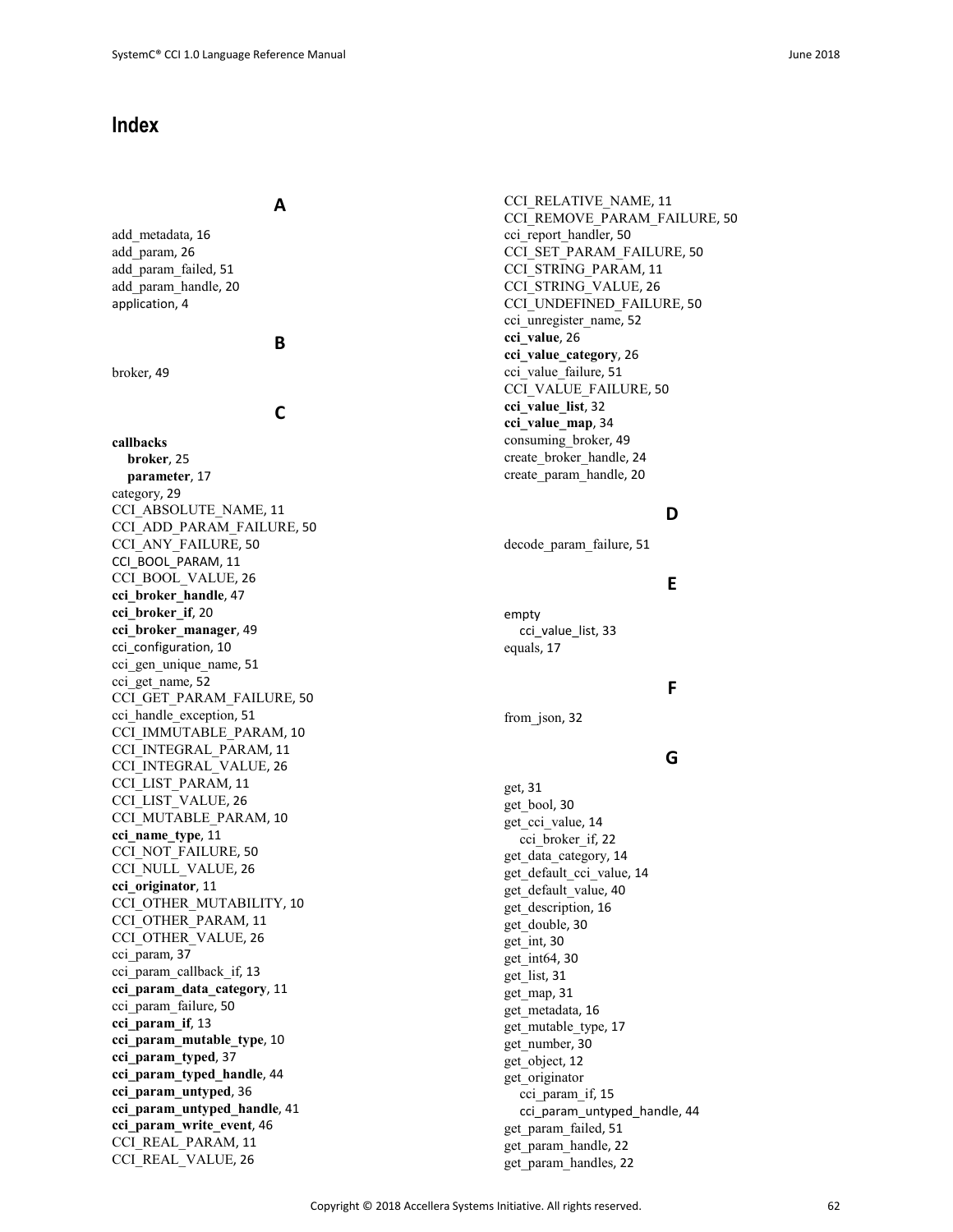get\_preset\_cci\_value, 23 get preset value origin, 23 get raw default value, 15 get raw value, 15, 40 get\_string, 31 get\_type\_info, 14 get\_uint, 30 get uint64, 30 get\_unconsumed\_preset\_values, 24 get value, 39 get value origin, 15 cci\_broker\_if, 22 global broker, 47 global variables parameters (prohibited), 39

#### **H**

has callbacks cci broker if, 25 cci param if, 20 has preset value, 23

# **I**

ignore unconsumed preset values, 24 implementation, 4 invalidate, 43 is bool, 29 is default value, 15 is double, 29 is global broker, 22 is int, 29 is\_int64, 29 is list, 30 is locked, 17 is map, 30 is\_null, 29 is number, 29 is preset value, 15 is same, 32 is string, 29 is uint, 29 is uint64, 29 is unknown, 12 is valid cci param untyped handle, 43

# **L**

local brokers, 47 lock, 17 lock preset value, 23

#### **M**

move, 29

#### **N**

name cci broker if, 22 cci\_orginator, 12 cci param if, 16

# **O**

operator< cci\_originator, 13 operator= cci originator, 12 cci\_param\_typed, 40 cci param typed handle, 45 cci param untyped handle, 43 operator== cci\_originator, 13

# **R**

register create callback, 25 register\_destroy\_callback, 25 register post read callback, 18 register\_post\_write\_callback, 18 register pre read callback, 18, 41 register pre write callback, 18 remove\_param, 26 remove\_param\_failed, 51 remove param handle, 20 reset, 14

# **S**

set, 32 set bool, 32 set cci value, 14 set description, 16 set double, 32 set int, 32 set int64, 32 set list, 32 set\_map, 32 set\_null, 32 set param failed, 51 set preset cci value, 23 set raw value, 15, 40 set\_string, 32 set uint, 32 set\_uint64, 32 set\_value, 40 swap, 29 cci originator, 12

# **T**

to json, 32 try\_get, 31 try\_set, 32

#### **U**

unlock, 17 unregister all callbacks cci broker if, 25 cci param if, 20